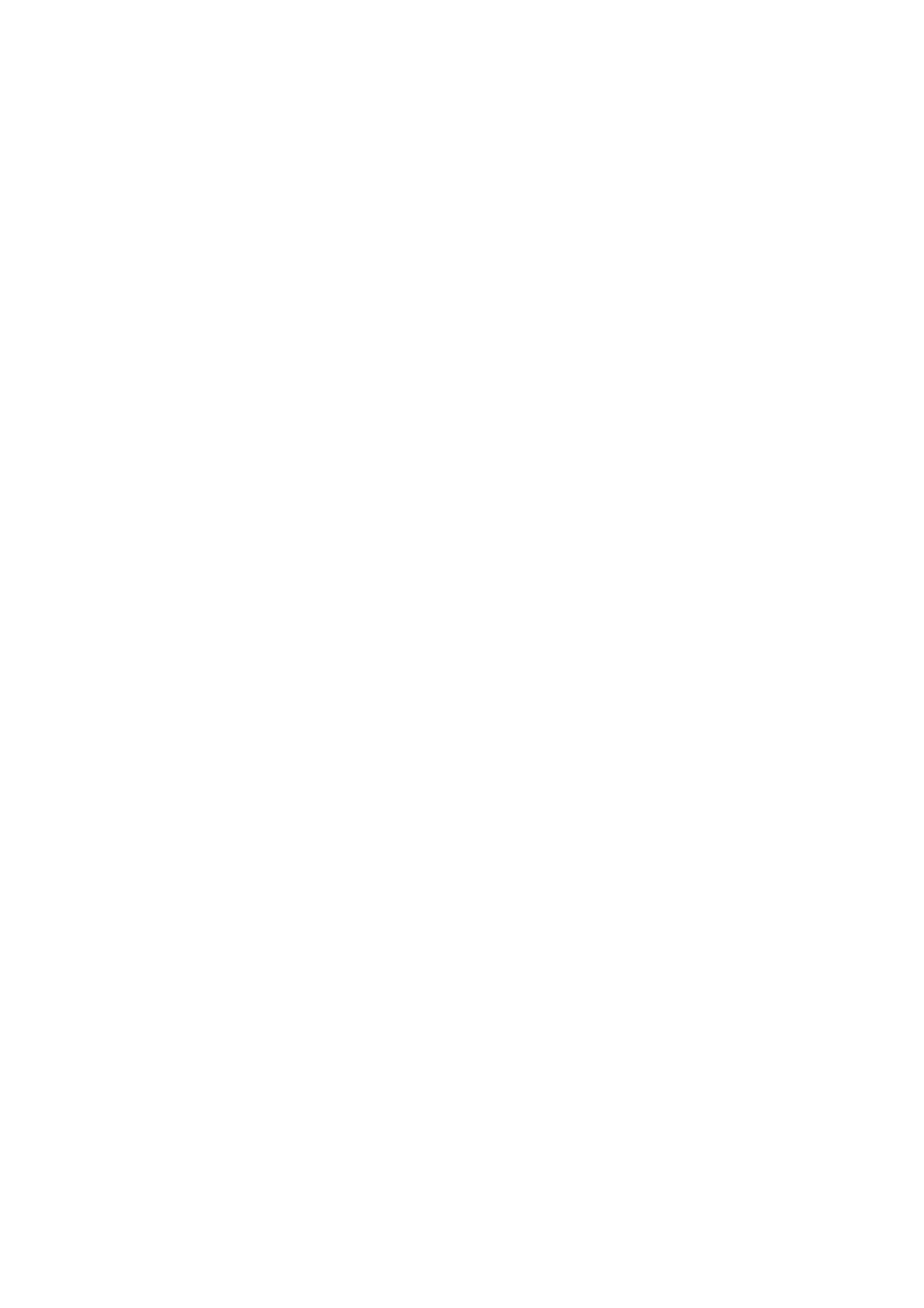# Contents

| 1                                          |                                                                |    |
|--------------------------------------------|----------------------------------------------------------------|----|
| 2                                          |                                                                |    |
| 3                                          |                                                                |    |
|                                            | <b>Schedule 1-Small business relief for CGT events</b>         | 3  |
|                                            | Income Tax Assessment Act 1936                                 | 3  |
|                                            | Income Tax Assessment Act 1997                                 | 3  |
|                                            | <i>Income Tax (Transitional Provisions) Act 1997</i>           | 29 |
|                                            | Schedule 3—Streamline gift fund and integrity arrangements     |    |
|                                            | for deductible gift recipients                                 | 33 |
|                                            | Income Tax Assessment Act 1997                                 | 33 |
|                                            | <b>Taxation Administration Act 1953</b>                        | 34 |
|                                            | Schedule 4—Deductible gift recipient extensions                | 38 |
|                                            | Income Tax Assessment Act 1997                                 | 38 |
|                                            | Tax Laws Amendment (Repeal of Inoperative Provisions) Act 2006 | 38 |
|                                            | Schedule 5—Effective life of tractors and harvesters           | 39 |
|                                            | Income Tax Assessment Act 1997                                 | 39 |
| <b>Schedule 6—Farm management deposits</b> |                                                                | 40 |
|                                            | Income Tax Assessment Act 1936                                 | 40 |
|                                            | <b>Schedule 7—Capital protected borrowings</b>                 | 41 |
| Part 1-Main amendments                     |                                                                | 41 |
|                                            | Income Tax Assessment Act 1997                                 | 41 |
|                                            | Income Tax (Transitional Provisions) Act 1997                  | 45 |
|                                            | Part 2—Consequential amendments                                | 50 |
|                                            | Income Tax Assessment Act 1997                                 | 50 |
| Part 3—Application                         |                                                                | 51 |
|                                            |                                                                |    |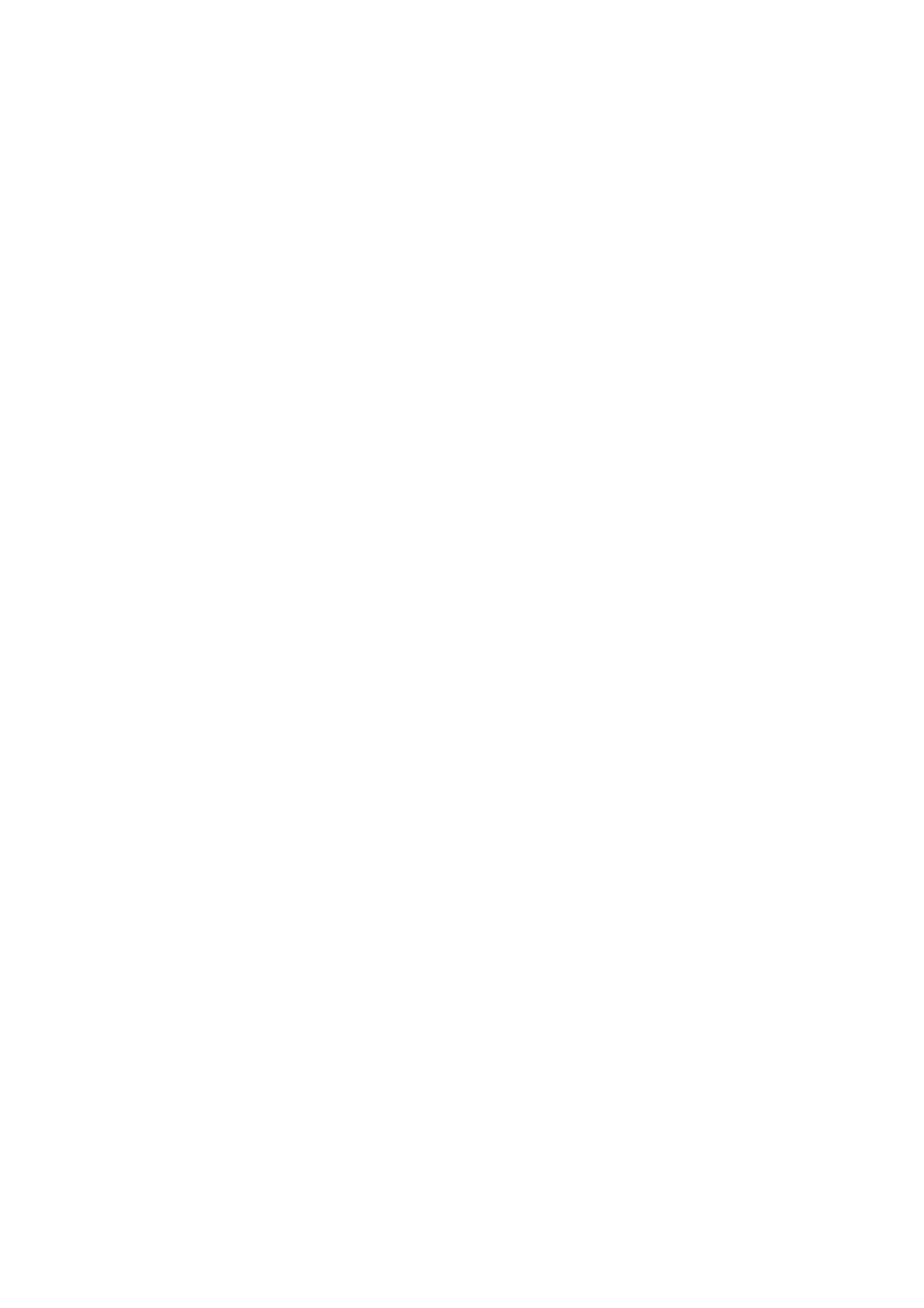

# **Tax Laws Amendment (2006 Measures No. 7) Act 2007**

**No. 55, 2007** 

# **An Act to amend the law relating to taxation, and for related purposes**

[*Assented to 12 April 2007*]

The Parliament of Australia enacts:

**1 Short title** 

 This Act may be cited as the *Tax Laws Amendment (2006 Measures No. 7) Act 2007*.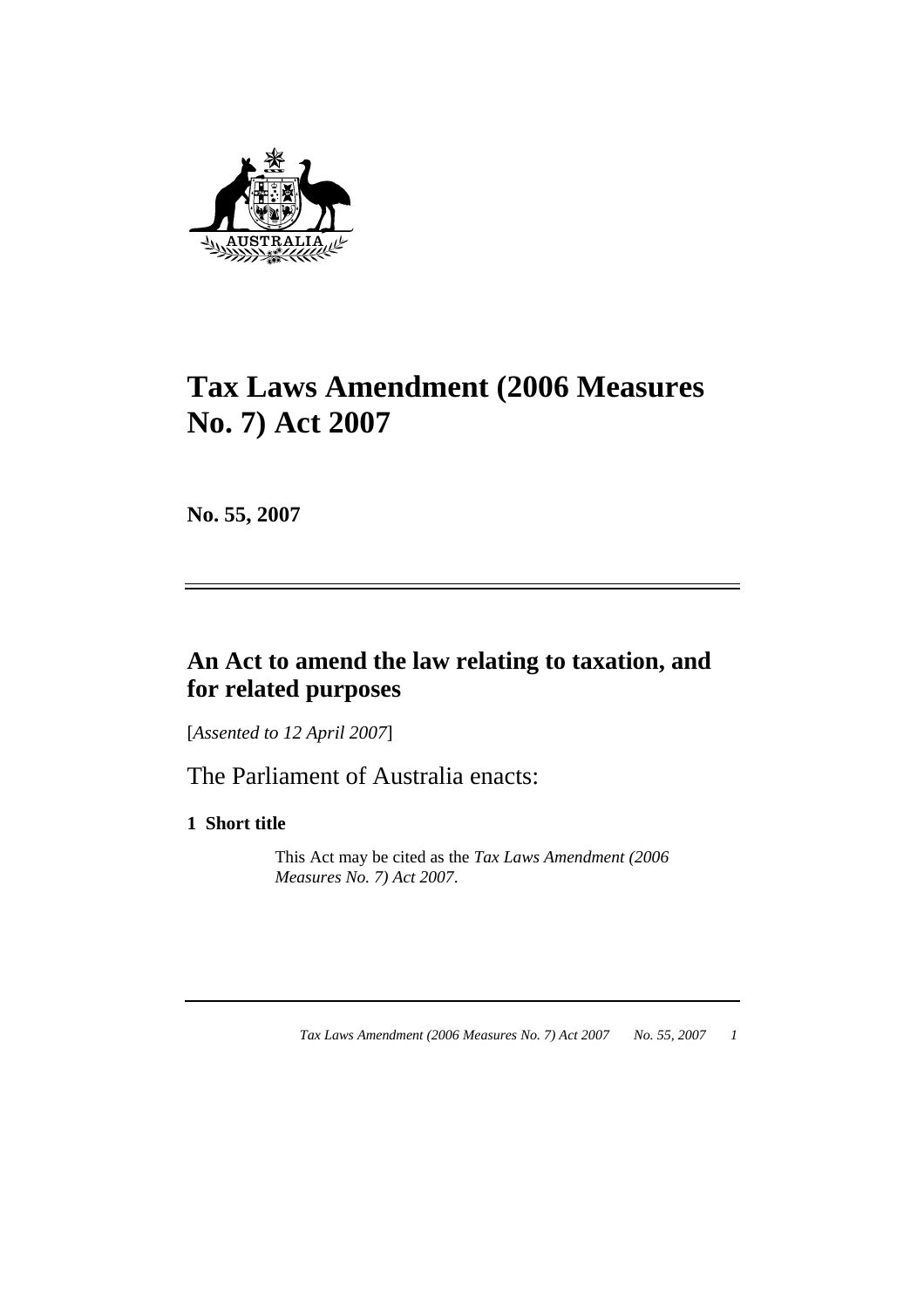# **2 Commencement**

 This Act commences on the day on which it receives the Royal Assent.

# **3 Schedule(s)**

 Each Act that is specified in a Schedule to this Act is amended or repealed as set out in the applicable items in the Schedule concerned, and any other item in a Schedule to this Act has effect according to its terms.

*<sup>2</sup> Tax Laws Amendment (2006 Measures No. 7) Act 2007 No. 55, 2007*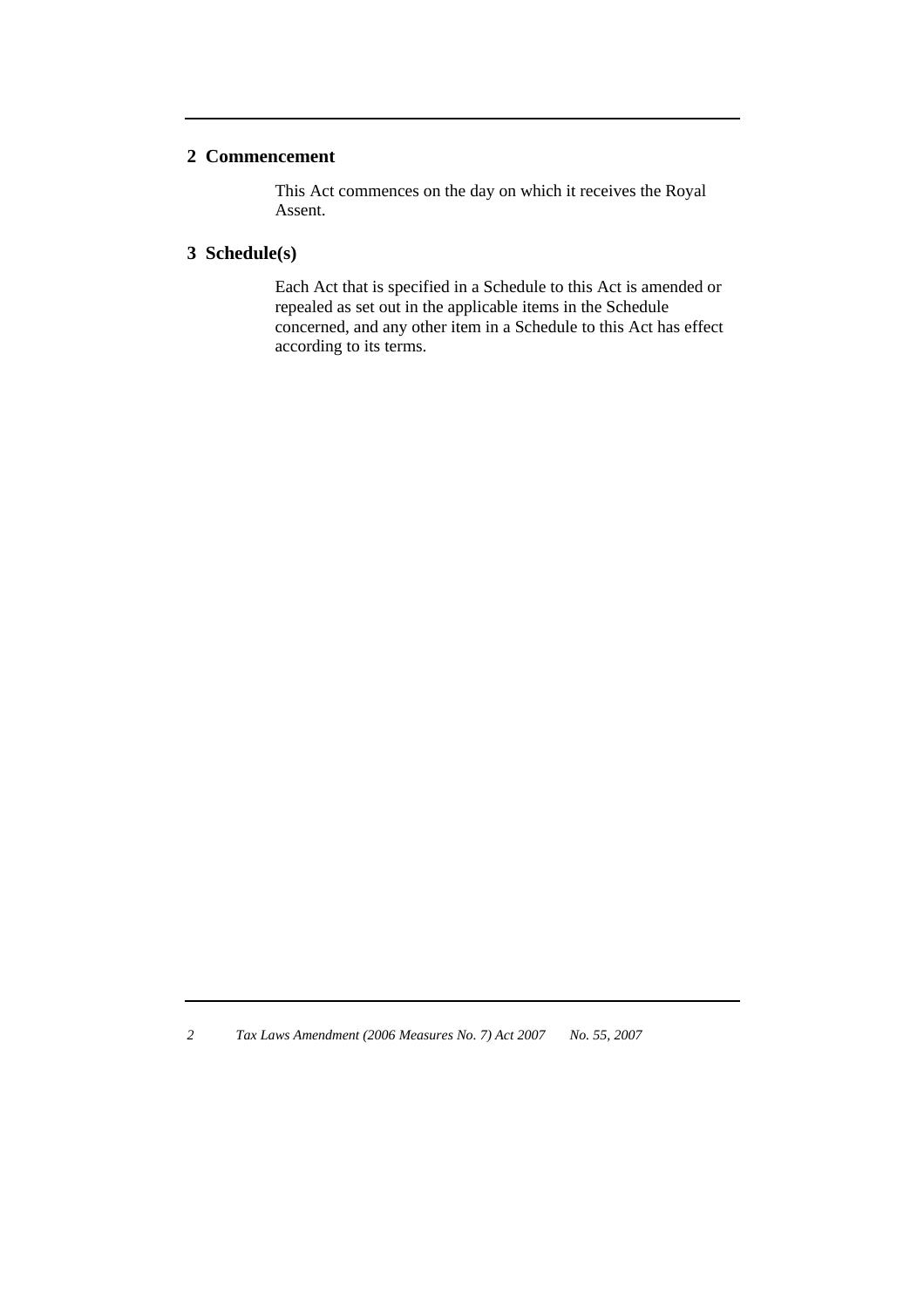# **Schedule 1—Small business relief for CGT events**

# *Income Tax Assessment Act 1936*

**1 Subsection 27A(1) (paragraph (jaa) of the definition of**  *eligible termination payment***)** 

After "subsection 152-310(2)", insert "or 152-325(7)".

#### **2 Subsection 140M(6)**

After "subsection 152-310(2)", insert "or 152-325(7)".

# *Income Tax Assessment Act 1997*

## **3 Subsection 102-5(1) (note 2 to Step 4 of the method statement)**

Repeal the note, substitute:

Note 2: Subdivision 152-C does not apply to CGT events J2, J5 and J6. In addition, Subdivision 152-E does not apply to CGT events J5 and J6.

# **4 Subsection 102-25(2)**

Omit "\*CGT events J2 and J3", substitute "\*CGT event J2".

#### **5 Subsection 102-25(2A)**

Repeal the subsection (including the example), substitute:

- (2A) If the circumstances that gave rise to \*CGT event J2 constitute another CGT event, CGT event J2 applies in addition to the other event.
	- Example: CGT event J2 happens because a replacement asset for a small business roll-over under Subdivision 152-E becomes your trading stock (in circumstances where CGT event K4 happens). Both CGT events apply.

# **6 Paragraph 103-25(3)(b)**

Omit "writing; and", substitute "writing.".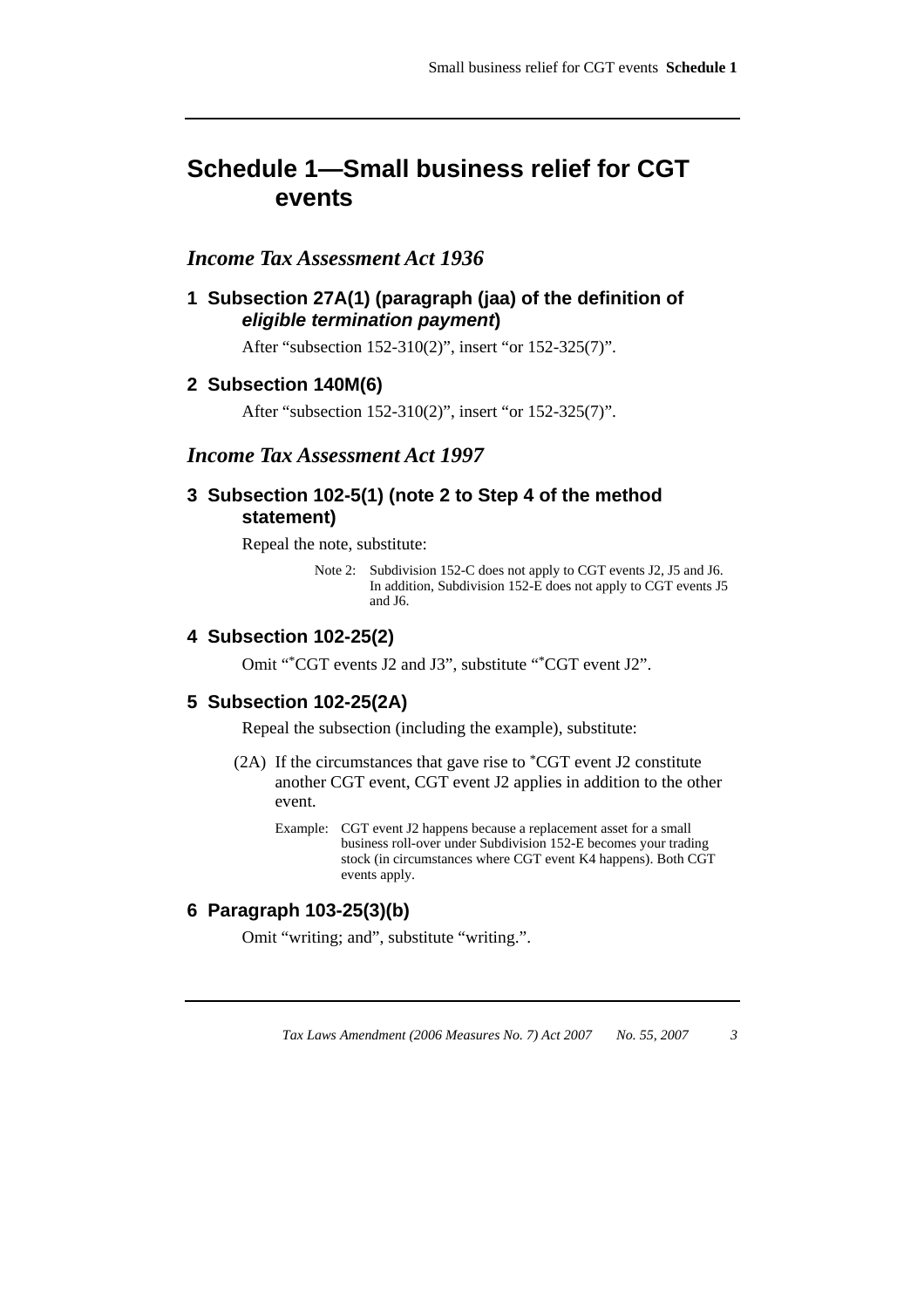# **7 Paragraph 103-25(3)(c)**

Repeal the paragraph.

# **8 Section 104-5 (table item dealing with CGT event J2)**

Repeal the item, substitute:

| J2 Change in relation to | when the change | the amount     | no capital |
|--------------------------|-----------------|----------------|------------|
| replacement asset or     | happens         | mentioned in   | loss       |
| improved asset after a   |                 | subsection     |            |
| roll-over under          |                 | $104 - 185(5)$ |            |
| Subdivision 152-E        |                 |                |            |
| [See section $104-185$ ] |                 |                |            |

# **9 Section 104-5 (table item dealing with CGT event J3)**

Repeal the item.

# **10 Section 104-5 (after table item dealing with CGT event J4)**

| Insert:                                                                                                                                                               |                                                  |                                                                                         |                    |
|-----------------------------------------------------------------------------------------------------------------------------------------------------------------------|--------------------------------------------------|-----------------------------------------------------------------------------------------|--------------------|
| 15 Failure to acquire<br>replacement asset and to incur<br>fourth element expenditure<br>after a roll-over under<br>Subdivision 152-E<br><i>[See section 104-197]</i> | at the end of the<br>replacement asset<br>period | the amount of the<br>capital gain that<br>you disregarded<br>under<br>Subdivision 152-E | no capital<br>loss |
| J6 Cost of acquisition of<br>replacement asset or amount<br>of fourth element<br>expenditure, or both, not<br>sufficient to cover<br>disregarded capital gain         | at the end of the<br>replacement asset<br>period | the amount<br>mentioned in<br>subsection<br>$104 - 198(3)$                              | no capital<br>loss |

*[See section 104-198]*

## **11 Paragraph 104-135(1A)(b)**

Repeal the paragraph, substitute:

- (b) compensation you paid that can reasonably be regarded as a repayment of all or part of the payment; or
- (c) an amount referred to in section 152-125 (which exempts a payment of a small business 15-year exemption amount) as an exempt amount.

## **12 Sections 104-185 and 104-190**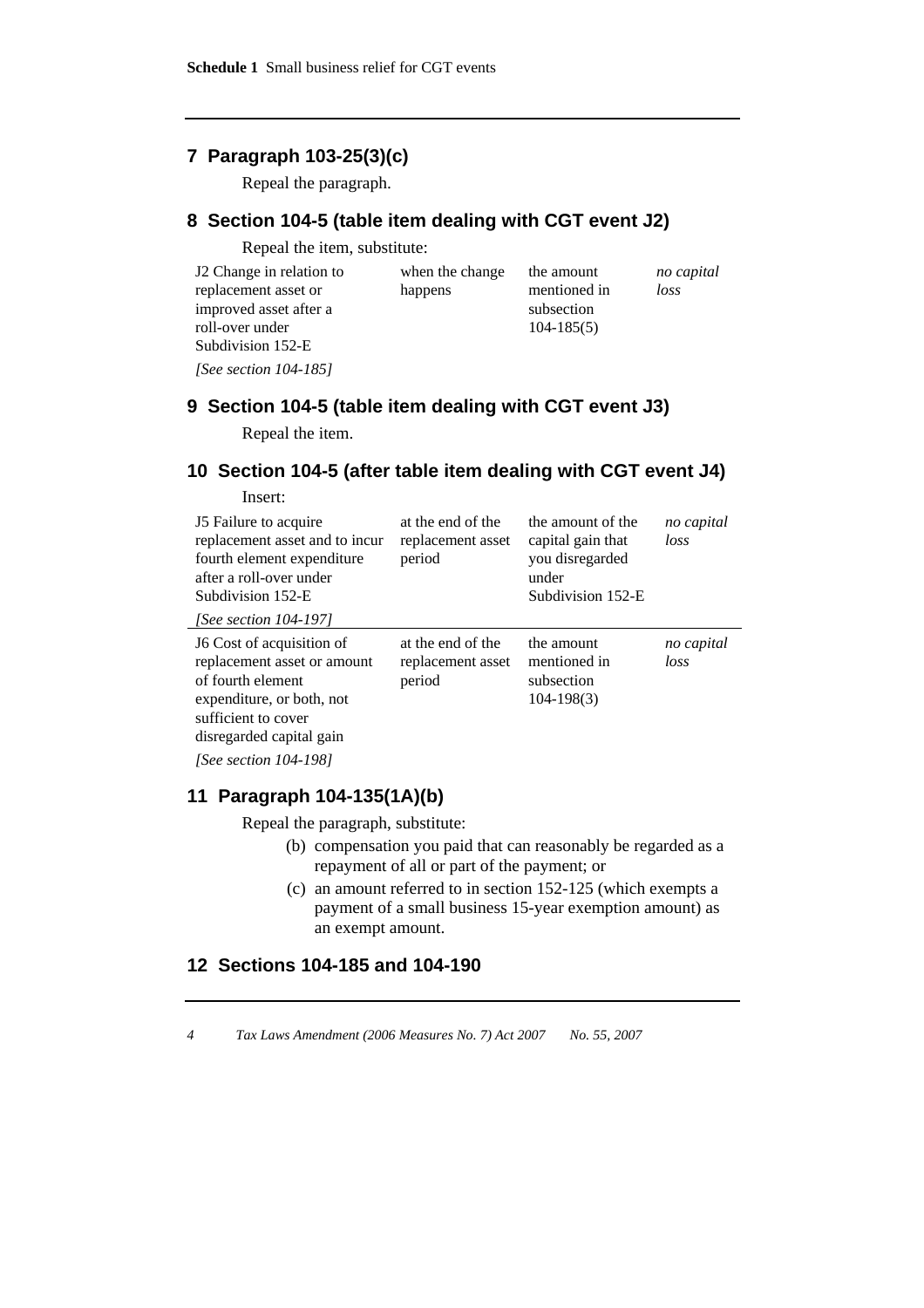Repeal the sections, substitute:

## **104-185 Change in relation to replacement asset or improved asset after a roll-over under Subdivision 152-E: CGT event J2**

- (1) *CGT event J2* happens if you choose a small business roll-over under Subdivision 152-E for a \*CGT event that happens in relation to a \*CGT asset in an income year and:
	- (a) you \*acquire a replacement asset (the *replacement asset*), or you incur \*fourth element expenditure in relation to a CGT asset (also the *replacement asset*), or you do both, by the end of the period (the *replacement asset period*) starting one year before, and ending 2 years after, the last CGT event in the income year for which you obtain the roll-over; and
	- (b) the replacement asset is your \*active asset at the end of the replacement asset period; and
	- (c) if the replacement asset is a \*share in a company or an interest in a trust, at the end of the replacement asset period:
		- (i) either you, or an entity \*connected with you, is a \*CGT concession stakeholder in the company or trust; or
		- (ii) CGT concession stakeholders in the company or trust have a \*small business participation percentage in you of at least 90%; and
	- (d) a change of a kind specified in subsection (2) or (3) happens after the end of the replacement asset period.
	- Note 1: The replacement asset period may be modified or extended, see section 104-190.
	- Note 2: There is an exception: see subsection (8).
	- Note 3: There may be 2 or more replacement assets.
	- Note 4: CGT event J2 can also happen in relation to a capital gain you rolled-over under Division 17A of former Part IIIA of the *Income Tax Assessment Act 1936* or Division 123 of the *Income Tax Assessment Act 1997* if the status of the replacement asset changes: see section 104-185 of the *Income Tax (Transitional Provisions) Act 1997*.
- (2) For any replacement asset that satisfied paragraph  $(1)(b)$  and, if applicable, paragraph  $(1)(c)$ , the change is:
	- (a) the asset stops being your \*active asset; or
	- (b) the asset becomes your \*trading stock; or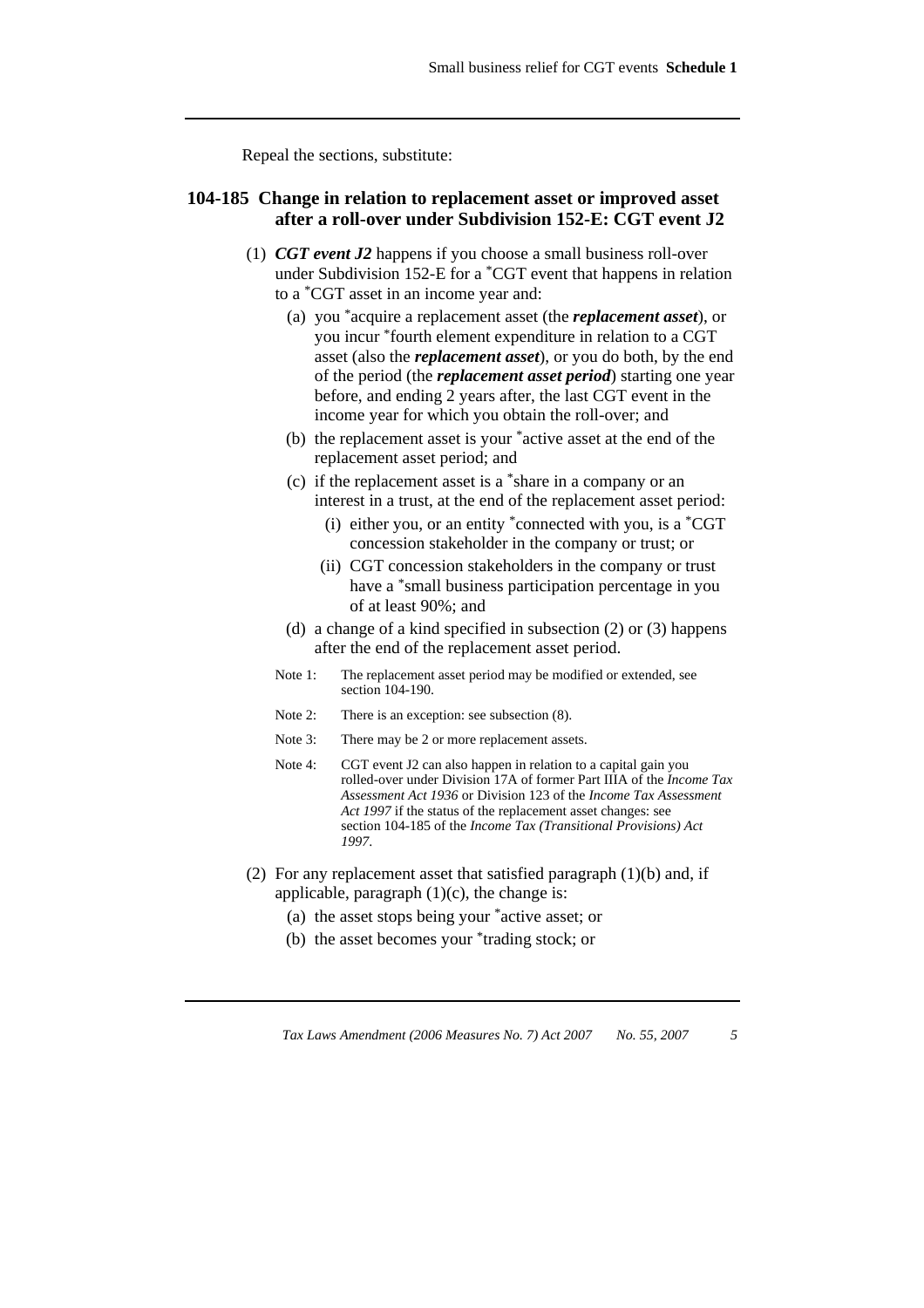- (c) you make a testamentary gift of the asset under the Cultural Bequests Program; or
- (d) you start to use the asset solely to produce your \*exempt income or \*non-assessable non-exempt income.
- (3) In addition, for a \*share in a company or an interest in a trust, the change is:
	- (a) \*CGT event G3 or I1 happens in relation to it; or
	- (b) paragraph (1)(c) stops being satisfied.
	- Note: The full list of CGT events is in section 104-5.
- (4) The time of the event is when the change happens.
- (5) You make a *capital gain* equal to:
	- (a) if there is only one replacement asset that satisfied paragraph  $(1)(b)$  and, if applicable, paragraph  $(1)(c)$ —the amount of the capital gain that you disregarded under Subdivision 152-E (the *152-E amount*); or
	- (b) if there are 2 or more replacement assets that satisfied paragraph  $(1)(b)$  and, if applicable, paragraph  $(1)(c)$  and a change of a kind specified in subsection (2) or (3) occurs for all of them—the 152-E amount; or
	- (c) if there are 2 or more replacement assets that satisfied paragraph  $(1)(b)$  and, if applicable, paragraph  $(1)(c)$  and such a change occurs for one or more but not all of them—so much (if any) of the 152-E amount as exceeds the sum of the following:
		- (i) the first element of the \*cost base of each of those replacement assets \*acquired;
		- (ii) the \*incidental costs you incurred to acquire each of those replacement assets (which can include giving property, see section 103-5);
		- (iii) the amount of \*fourth element expenditure incurred in relation to each of those replacement assets;

in relation to which such a change did not occur.

 (6) If \*CGT event J6 has happened in relation to the small business roll-over under Subdivision 152-E, subsection (5) applies to the 152-E amount reduced by the amount of the capital gain under that event.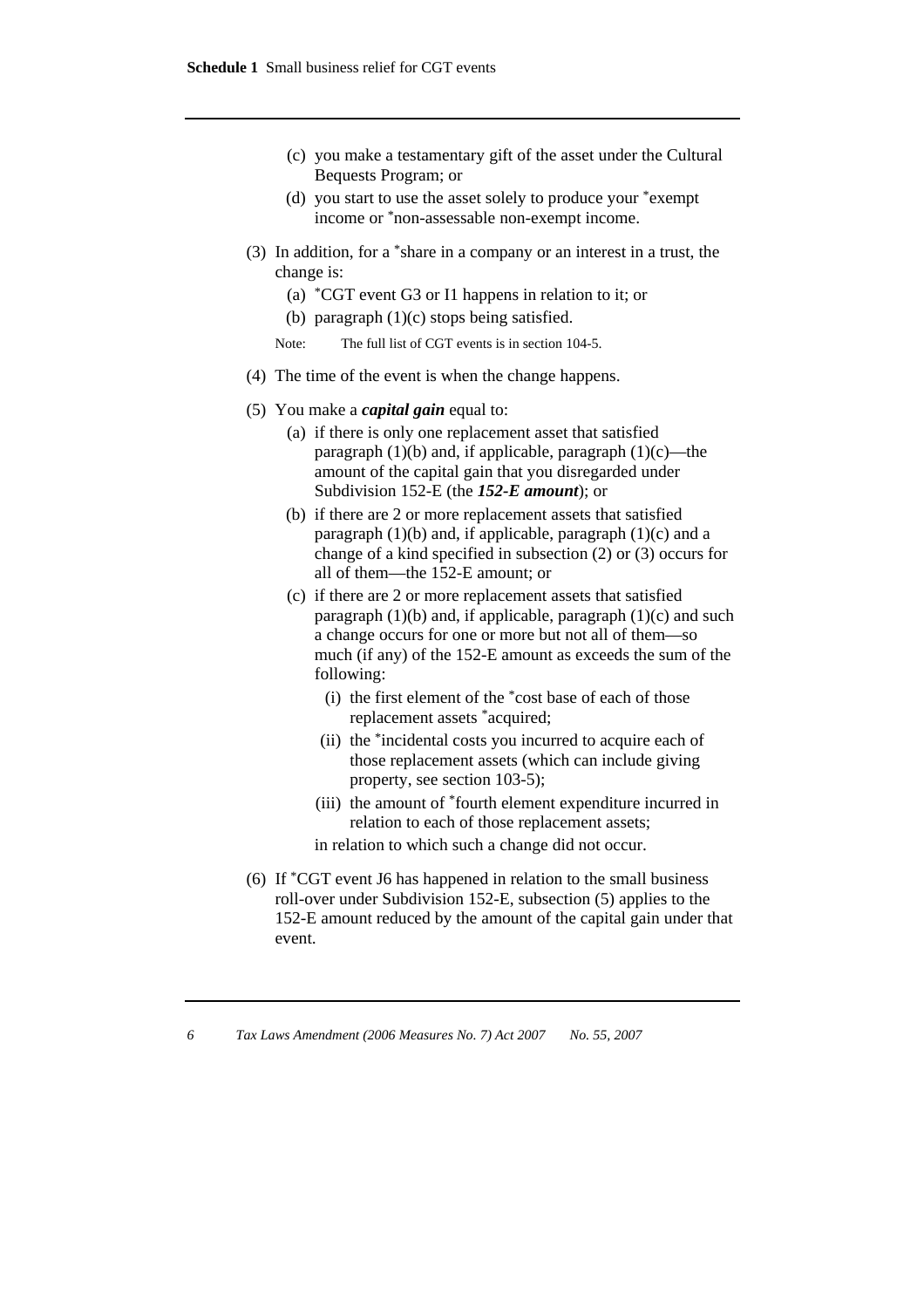- (7) If \*CGT event J2 happens again in a later income year in relation to the small business roll-over under Subdivision 152-E, subsection (5) applies to any remaining part of the 152-E amount reduced by the amount of the capital gain under the earlier event.
- (8) *CGT event J2* does not happen because of paragraph (2)(a) for a  $*$ share in a company or an interest in a trust if the share or interest ceased to be an \*active asset only because of changes in the \*market values of assets that were owned by the company or trust when you \*acquired the share or interest or incurred the \*fourth element expenditure.
- (9) You incur *fourth element expenditure* in relation to a \*CGT asset if you incur capital expenditure that is included, under subsection 110-25(5), in the fourth element of the \*cost base of the asset.

#### **104-190 Modifying or extending the replacement asset period**

 (1) The replacement asset period is modified if your \*capital proceeds for the \*CGT event are increased under subsection 116-45(2) after the end of that period. Instead, you have until 12 months after you receive those additional proceeds to \*acquire a replacement asset, or incur \*fourth element expenditure in relation to a \*CGT asset, or do both.

 (2) The Commissioner may extend the replacement asset period, or that period as modified by subsection (1).

## **13 At the end of Subdivision 104-J**

Add:

# **104-197 Failure to acquire replacement asset and to incur fourth element expenditure after a roll-over under Subdivision 152-E: CGT event J5**

 (1) *CGT event J5* happens if you choose a small business roll-over under Subdivision 152-E for a \*CGT event that happens in relation to a \*CGT asset in an income year and, by the end of the replacement asset period:

Note: Section 116-45 applies if you do not receive your capital proceeds despite having taken all reasonable steps to get them.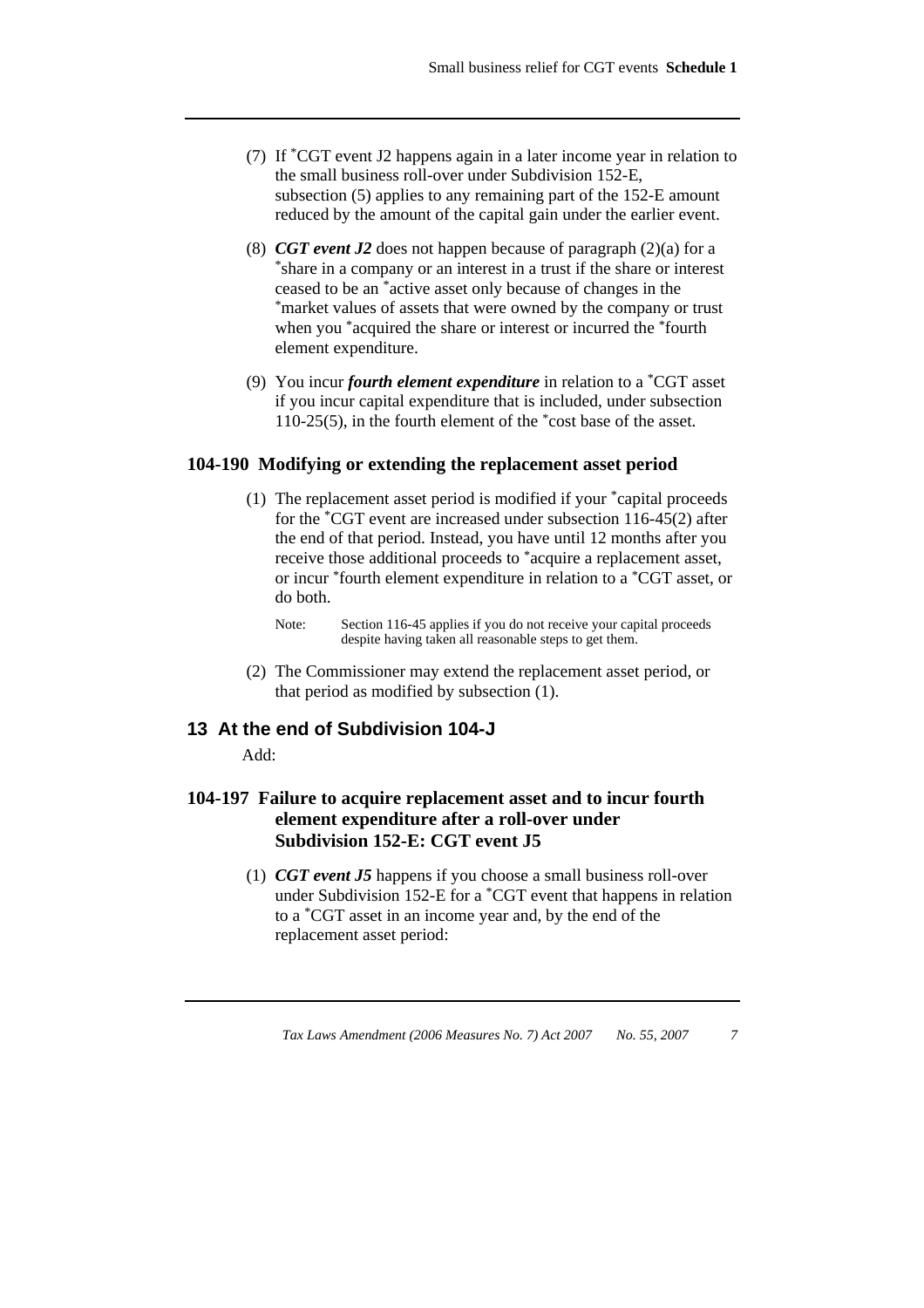- (a) you have not \*acquired a replacement asset (the *replacement asset*), and have not incurred \*fourth element expenditure in relation to a CGT asset (also the *replacement asset*); or
- (b) the replacement asset does not satisfy the conditions set out in subsection (2).
- (2) The conditions are:
	- (a) the replacement asset must be your \*active asset; and
	- (b) if the replacement asset is a \*share in a company or an interest in a trust:
		- (i) you, or an entity \*connected with you, must be a \*CGT concession stakeholder in the company or trust; or
		- (ii) CGT concession stakeholders in the company or trust must have a \*small business participation percentage in you of at least 90%.
	- Example: Joseph owns 50% of the shares in Company A and Company B. He is therefore a CGT concession stakeholder in the companies: see section 152-60. The companies are connected with Joseph (see section 152-30) because he controls both of them.

 Company A owns land which it leases to Joseph for use in a business. It sells the land at a profit and buys shares in Company B.

 Subsection (2) is satisfied for the shares because Joseph is connected with Company A and is a CGT concession stakeholder in Company B.

- (3) The time of the event is at the end of the replacement asset period.
- (4) You make a *capital gain* equal to the amount of the \*capital gain that you disregarded under Subdivision 152-E.
- (5) The replacement asset period may be modified or extended as mentioned in section 104-190.

# **104-198 Cost of acquisition of replacement asset or amount of fourth element expenditure, or both, not sufficient to cover disregarded capital gain: CGT event J6**

- (1) *CGT event J6* happens if you choose a small business roll-over under Subdivision 152-E for a \*CGT event that happens in relation to a \*CGT asset in an income year and:
	- (a) by the end of the replacement asset period, you have done either or both of the following:
		- (i) \*acquired a replacement asset (the *replacement asset*);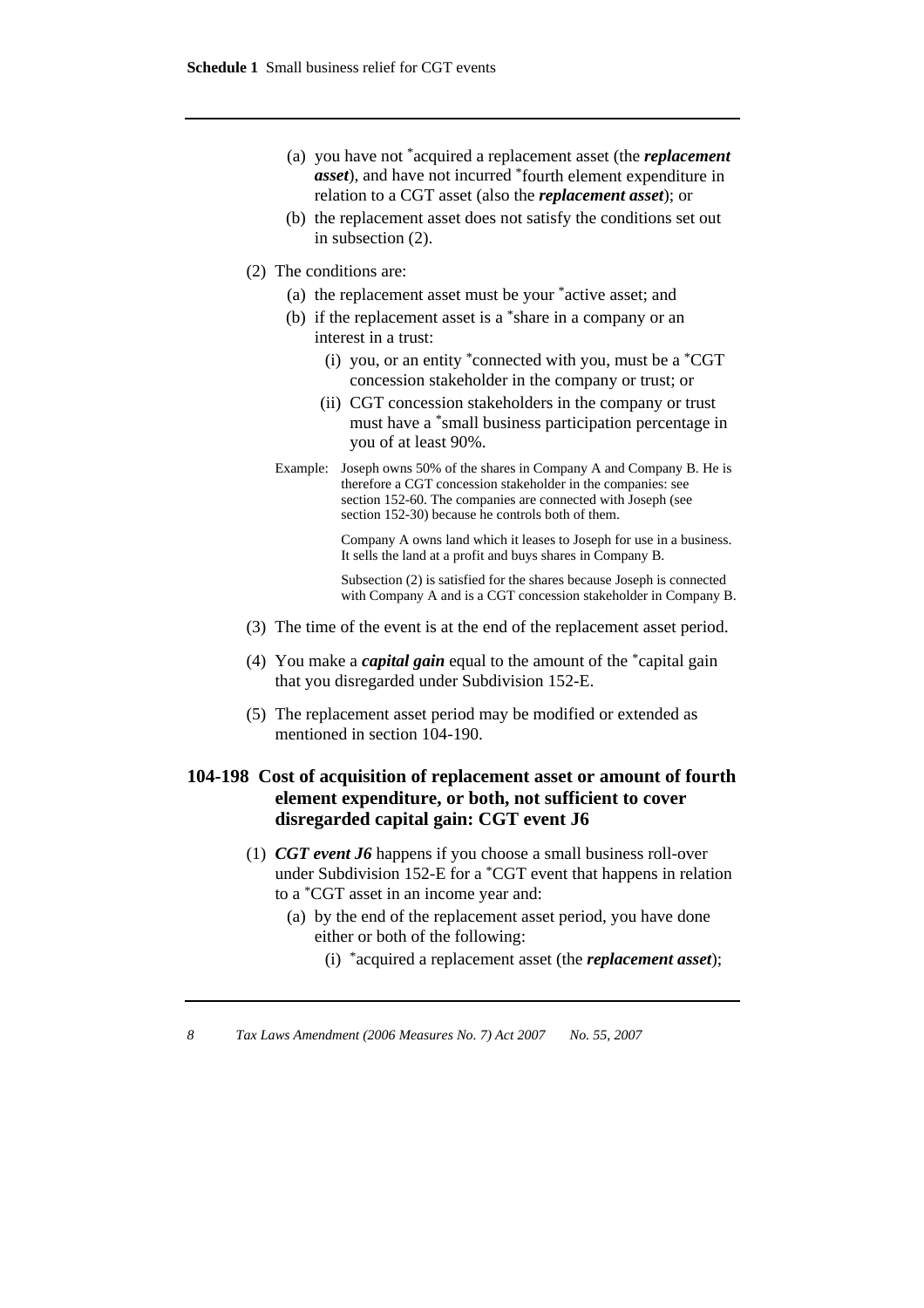- (ii) incurred \*fourth element expenditure in relation to a CGT asset (also the *replacement asset*); and
- (b) at the end of the replacement asset period, the replacement asset is your \*active asset; and
- (c) if the replacement asset is a \*share in a company or an interest in a trust, at the end of the replacement asset period:
	- (i) you, or an entity \*connected with you, are a \*CGT concession stakeholder in the company or trust; or
	- (ii) CGT concession stakeholders in the company or trust have a \*small business participation percentage in you of at least 90%; and
- (d) the total (the *amount incurred*) of the following, in relation to each replacement asset that satisfied paragraph (b) and, if applicable, paragraph (c), is less than the amount of the capital gain that you disregarded:
	- (i) the first element of the \*cost base;
	- (ii) the \*incidental costs you incurred (which can include giving property, see section 103-5);
	- (iii) the amount of fourth element expenditure incurred.
- (2) The time of the event is at the end of the replacement asset period.
- (3) You make a *capital gain* equal to the difference between:
	- (a) the amount of the \*capital gain that you disregarded under Subdivision 152-E; and
	- (b) the amount incurred.
- (4) The replacement asset period may be modified or extended as mentioned in section 104-190.

## **14 Section 110-10 (after table item H2)**

Insert:

| J5 | Failure to acquire replacement asset and to<br>incur fourth element expenditure after a<br>roll-over                                                 | 104-197 |
|----|------------------------------------------------------------------------------------------------------------------------------------------------------|---------|
| J6 | Cost of acquisition of replacement asset or<br>amount of fourth element expenditure, or<br>both, not sufficient to cover disregarded<br>capital gain | 104-198 |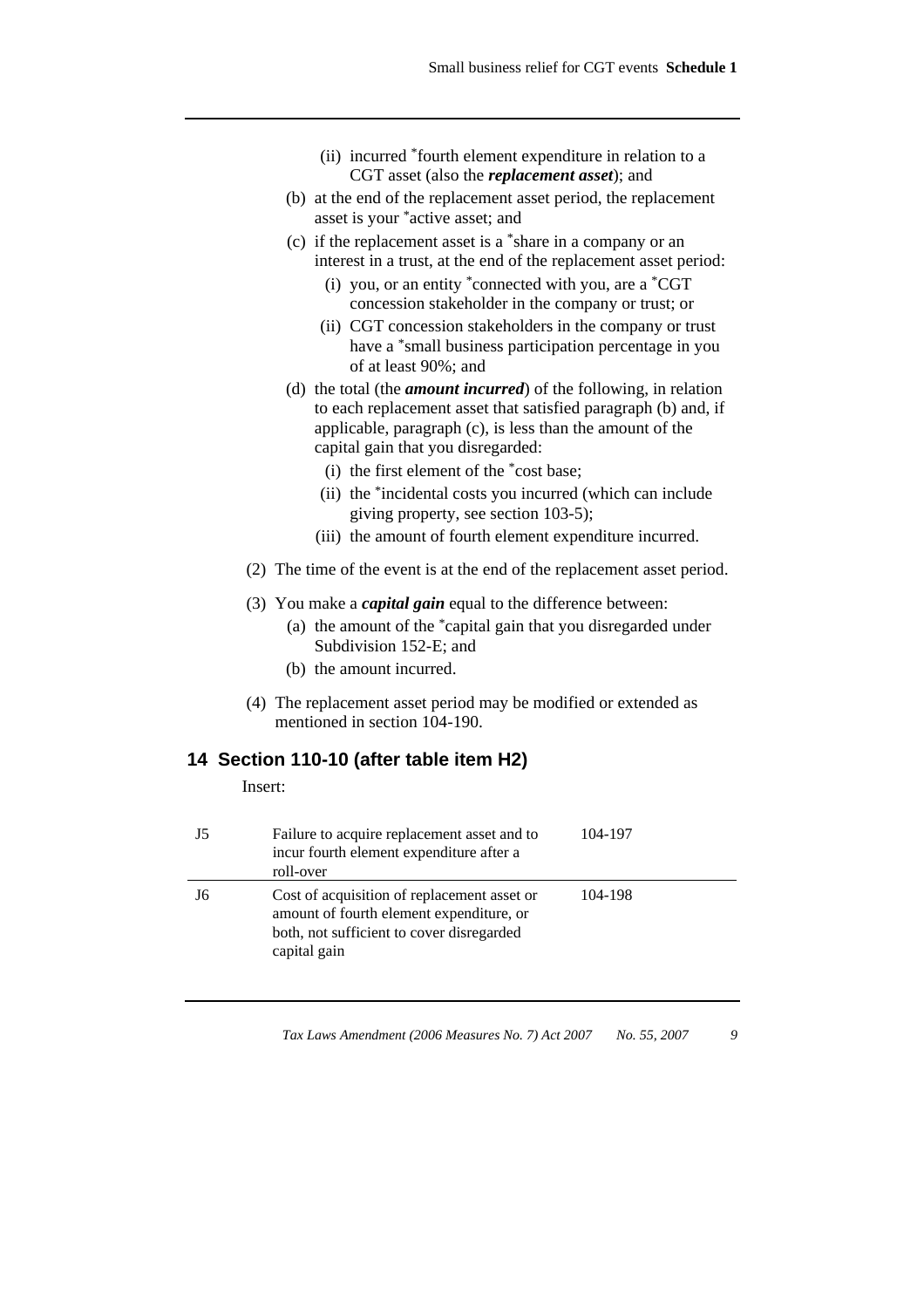### **15 Section 112-115 (table item 3)**

Repeal the item.

## **16 Paragraph 115-25(3)(hb)**

Repeal the paragraph, substitute:

- (hb) \*CGT event J5;
- (hc) \*CGT event J6;

## **17 Subsection 116-30(1) (note)**

Omit "and subsections 152-310(3) and 152-325(4)".

#### **18 Paragraph 152-5(c)**

Repeal the paragraph, substitute:

 (c) if the asset is a share or interest in a trust, there must be a CGT concession stakeholder just before the CGT event, and the entity claiming the concession must be a CGT concession stakeholder in the company or trust or CGT concession stakeholders in the company or trust must have a small business participation percentage in the entity of at least 90%.

# **19 Section 152-5**

Omit "The small business concessions (apart from small business roll-overs and the small business retirement exemption) are not available for CGT events J2 and J3.", substitute "There are limitations on the availability of the small business concessions for CGT events J2, J5 and J6.".

# **20 Subsection 152-10(2)**

Repeal the subsection (including the example), substitute:

- (2) If the \*CGT asset is a \*share in a company or an interest in a trust (the *object company or trust*), one of these additional basic conditions must be satisfied just before the \*CGT event:
	- (a) you are a \*CGT concession stakeholder in the object company or trust; or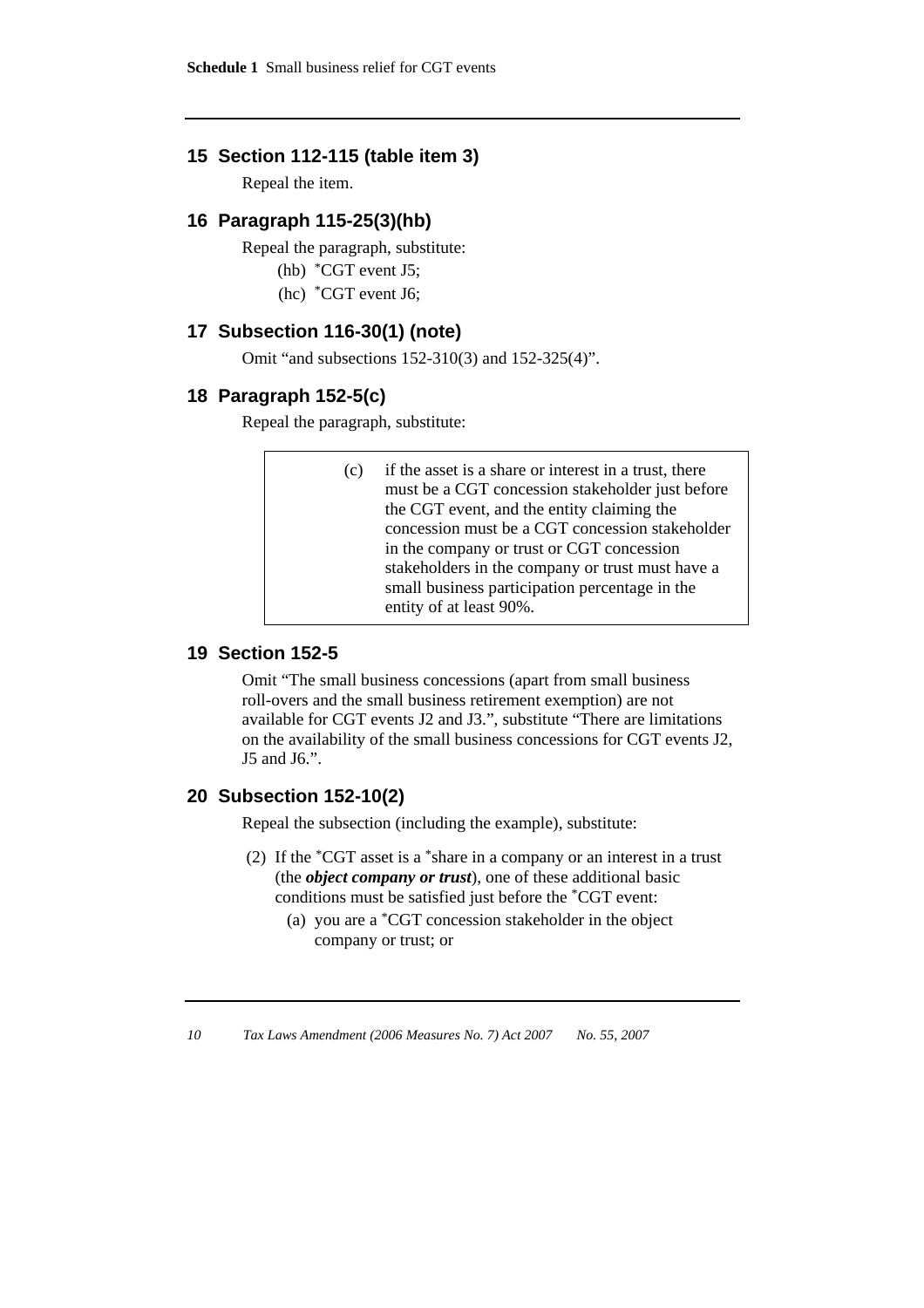- (b) CGT concession stakeholders in the object company or trust together have a \*small business participation percentage in you of at least 90%.
- Example: A discretionary trust sells shares in an operating company (the object company). Anna receives 90% of the distributions from the trust, and the trust has a 50% interest in the object company.

 The trust cannot be a CGT concession stakeholder in the object company because it is not an individual and therefore cannot satisfy paragraph (2)(a).

 However, the trust can satisfy paragraph (2)(b) because Anna is a CGT concession stakeholder in the object company (because her small business participation percentage in the object company is 45%, which is greater than 20%) and her small business participation percentage in the trust is 90%.

#### **21 Subsection 152-10(4)**

Omit "and J3.", substitute ", J5 and J6. In addition, Subdivision 152-E does not apply to CGT events J5 and J6.".

#### **22 Section 152-15**

Repeal the section, substitute:

#### **152-15 Maximum net asset value test**

 You satisfy the maximum net asset value test if, just before the \*CGT event, the sum of the following amounts does not exceed \$5,000,000:

- (a) the \*net value of the CGT assets of yours;
- (b) the net value of the CGT assets of any entities \*connected with you;
- (c) the net value of the CGT assets of any \*small business CGT affiliates of yours or entities connected with your small business CGT affiliates (not counting any assets already counted under paragraph (b)).
- Note: Some assets are not included in the definition of *net value of the CGT assets*: see subsections 152-20(2), (3) and (4).

# **23 Subsection 152-20(1)**

Repeal the subsection, substitute: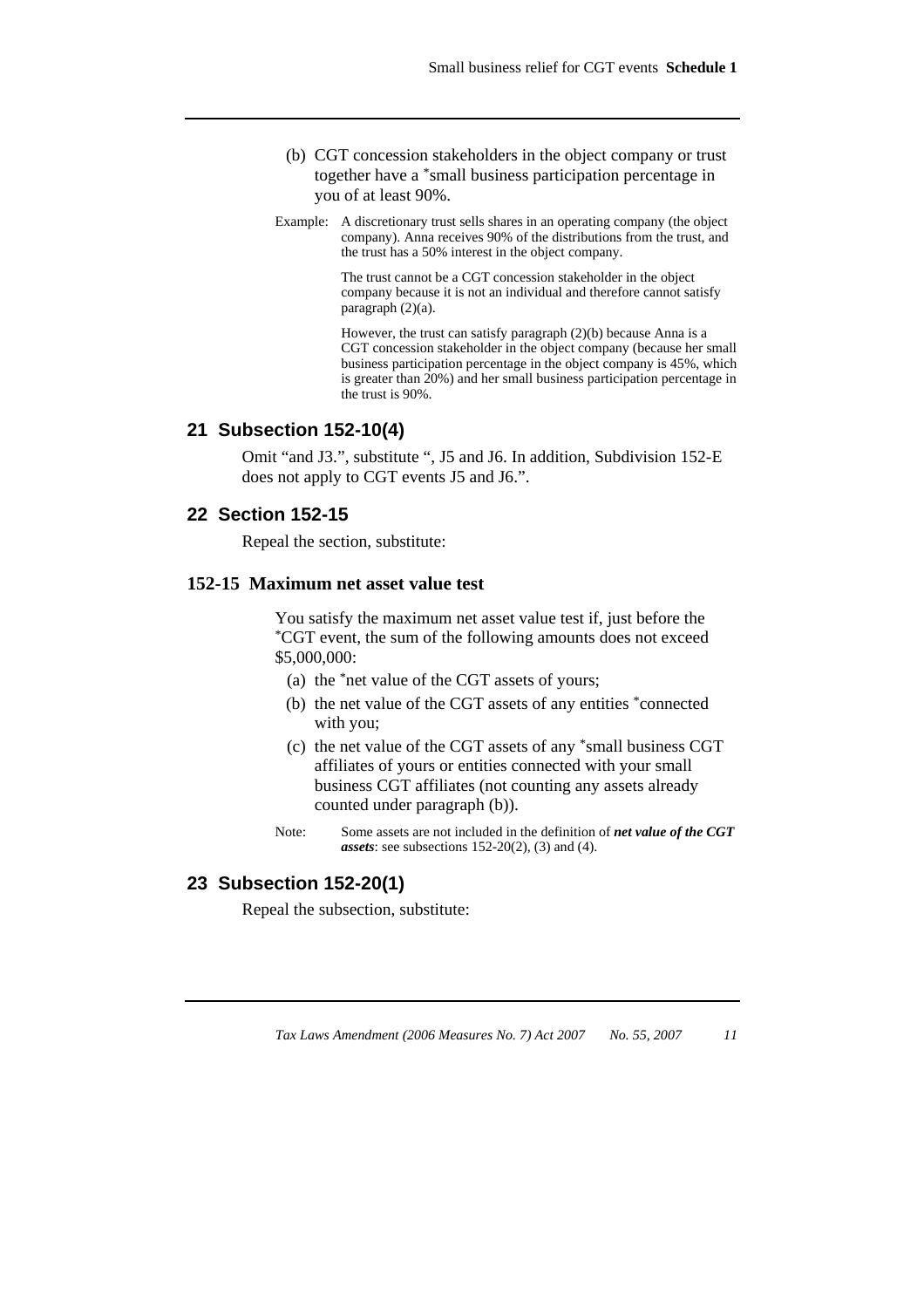*Meaning of net value of the CGT assets*

- (1) The *net value of the CGT assets* of an entity is the amount (whether positive, negative or nil) obtained by subtracting from the sum of the \*market values of those assets the sum of:
	- (a) the liabilities of the entity that are related to the assets; and
	- (b) the following provisions made by the entity:
		- (i) provisions for annual leave;
		- (ii) provisions for long service leave;
		- (iii) provisions for unearned income;
		- (iv) provisions for tax liabilities.

#### **24 Before subsection 152-20(2)**

Insert:

*Assets to be disregarded* 

#### **25 Subparagraphs 152-20(2)(b)(i) and (ii)**

Repeal the subparagraphs, substitute:

- (i) assets being used solely for the personal use and enjoyment of the individual, or the individual's \*small business CGT affiliate (except a \*dwelling, or an \*<br>\*ownership interest in a dwelling, that is the individual's main residence, including any adjacent land to which the main residence exemption can extend because of section 118-120); and
- (ii) except for an amount included under subsection (2A), the \*market value of a dwelling, or an ownership interest in a dwelling, that is the individual's main residence (including any relevant adjacent land); and

#### **26 After subsection 152-20(2)**

Insert:

*Individual's dwelling* 

- (2A) In working out the *net value of the CGT assets* of an individual, if:
	- (a) a\*dwelling of the individual, an \*ownership interest in such a dwelling or any relevant adjacent land, was used, during all or part of the \*ownership period of the dwelling, by the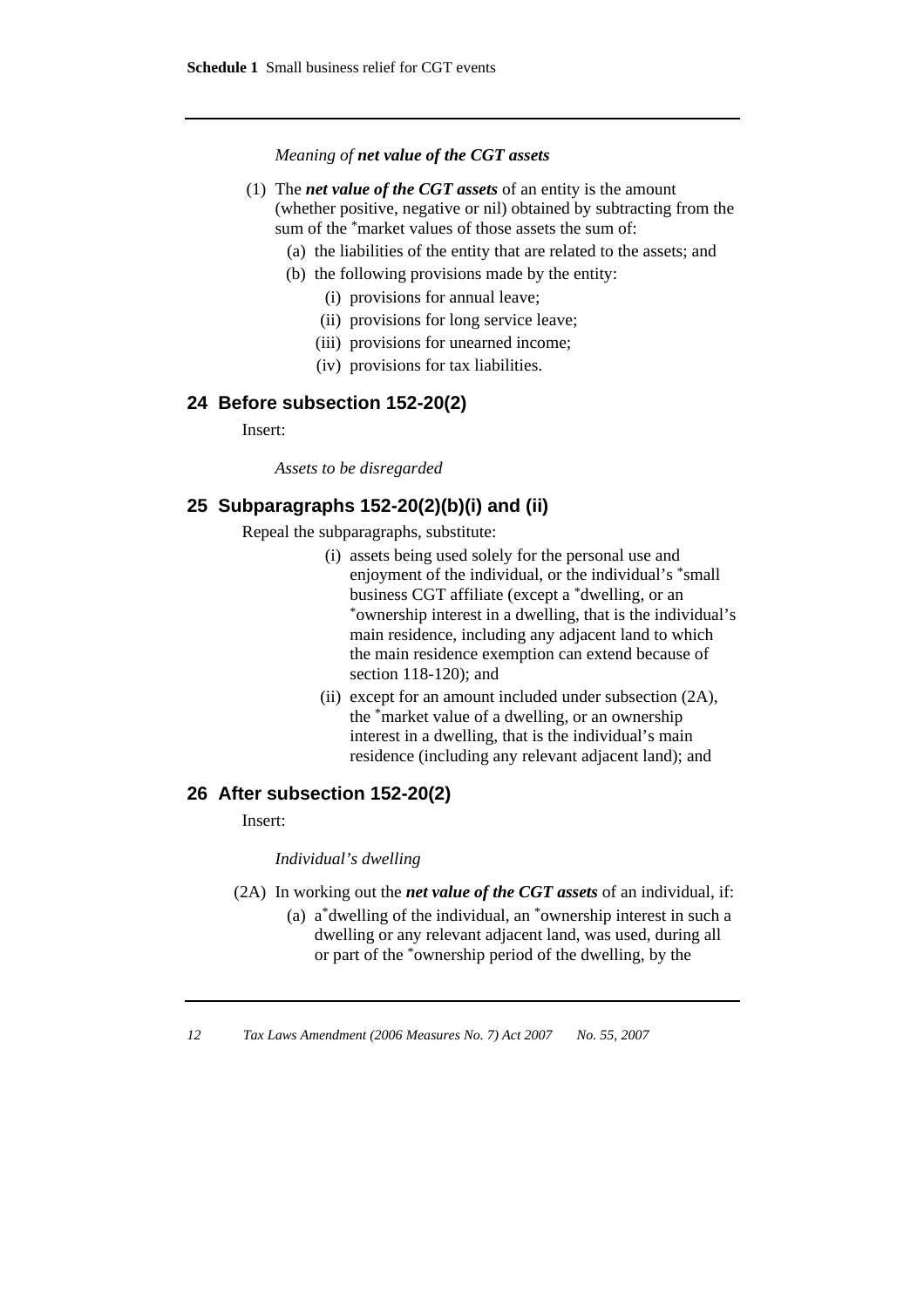individual to produce assessable income to a particular extent; and

(b) the individual satisfied paragraph  $118-190(1)$ (c) (about interest deductibility) at least to some extent;

include such amount as is reasonable having regard to the extent to which that paragraph was satisfied.

Note: The net value of the CGT assets of the individual will be reduced by the same proportion of the individual's liabilities related to the dwelling, ownership interest or adjacent land.

## **27 Subsections 152-20(3) and (4)**

Repeal the subsections, substitute:

*Net value of the CGT assets of others* 

- (3) In working out the *net value of the CGT assets* of:
	- (a) your \*small business CGT affiliate; or
	- (b) an entity that is \*connected with your small business CGT affiliate;

include only those assets that are used, or held ready for use, in the carrying on of a \*business by you or another entity \*connected with you (whether the business is carried on alone or jointly with others).

- (4) However, disregard assets under subsection (3) that are used, or held ready for use, in the carrying on of a \*business by an entity that is \*connected with you only because of your \*small business CGT affiliate.
	- Example: You and your husband sell a florist's business that you jointly carry on. Your husband also wholly owns a company that carries on a newsagency business. You yourself have no other involvement with the newsagency business.

 Under subsection (4), you disregard the newsagency company's assets in working out whether you satisfy the maximum net asset value test because, although the company is "connected" with you, it is so connected only because of your small business CGT affiliate (your husband).

### **28 Subsection 152-25(2)**

Repeal the subsection, substitute: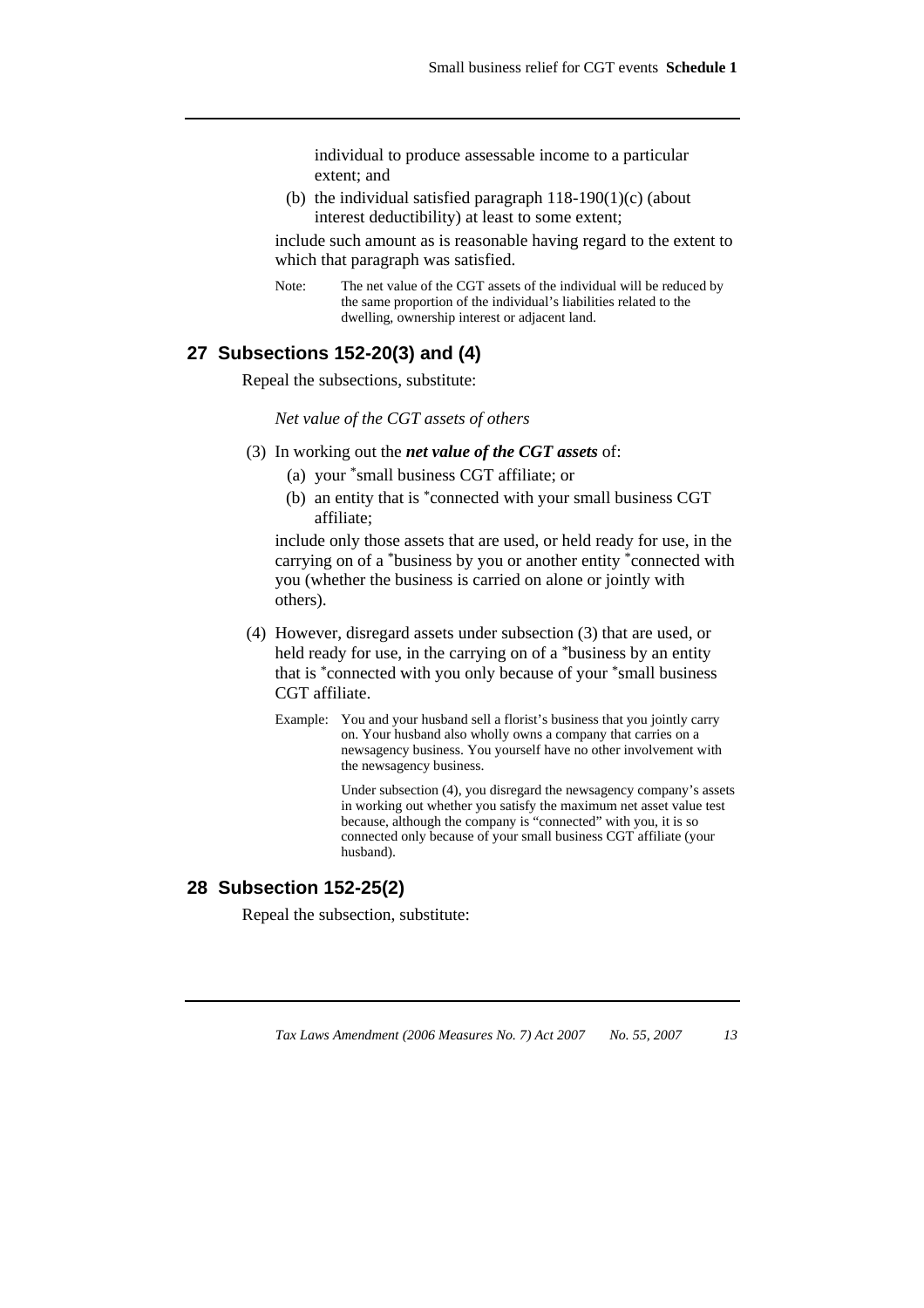- (2) However, a person is not your *small business CGT affiliate* merely because of the nature of the business relationship you and the person share.
	- Example: A partner in a partnership would not be a small business CGT affiliate of another partner merely because the first partner acts, or could reasonably be expected to act, in accordance with the directions or wishes of the second partner, or in concert with the second partner, in relation to the affairs of the partnership.

 Directors of the same company and trustees of the same trust, or the company and a director of the company, would be in a similar position.

### **29 Subsection 152-30(5)**

Omit "if, for any of the 4 income years before the income year for which relief is sought for a <sup>\*</sup>CGT event under this Division", substitute "for an income year if, for any of the 4 income years before that year".

### **30 Subsection 152-30(6A)**

Repeal the subsection (not including the note), substitute:

 (6A) The trustee of a discretionary trust may nominate not more than 4 beneficiaries as being controllers of the trust for an income year for which the trustee did not make a distribution of income or capital if the trust had a \*tax loss, or no taxable income, for that year.

### **31 Section 152-35**

Repeal the section, substitute:

### **152-35 Active asset test**

- (1) A  $^*$ CGT asset satisfies the active asset test if:
	- (a) you have owned the asset for 15 years or less and the asset was an \*active asset of yours for a total of at least half of the period specified in subsection (2); or
	- (b) you have owned the asset for more than 15 years and the asset was an active asset of yours for a total of at least  $7^{1/2}$ years during the period specified in subsection (2).
- (2) The period:
	- (a) begins when you \*acquired the asset; and
	- (b) ends at the earlier of:
		- (i) the \*CGT event; and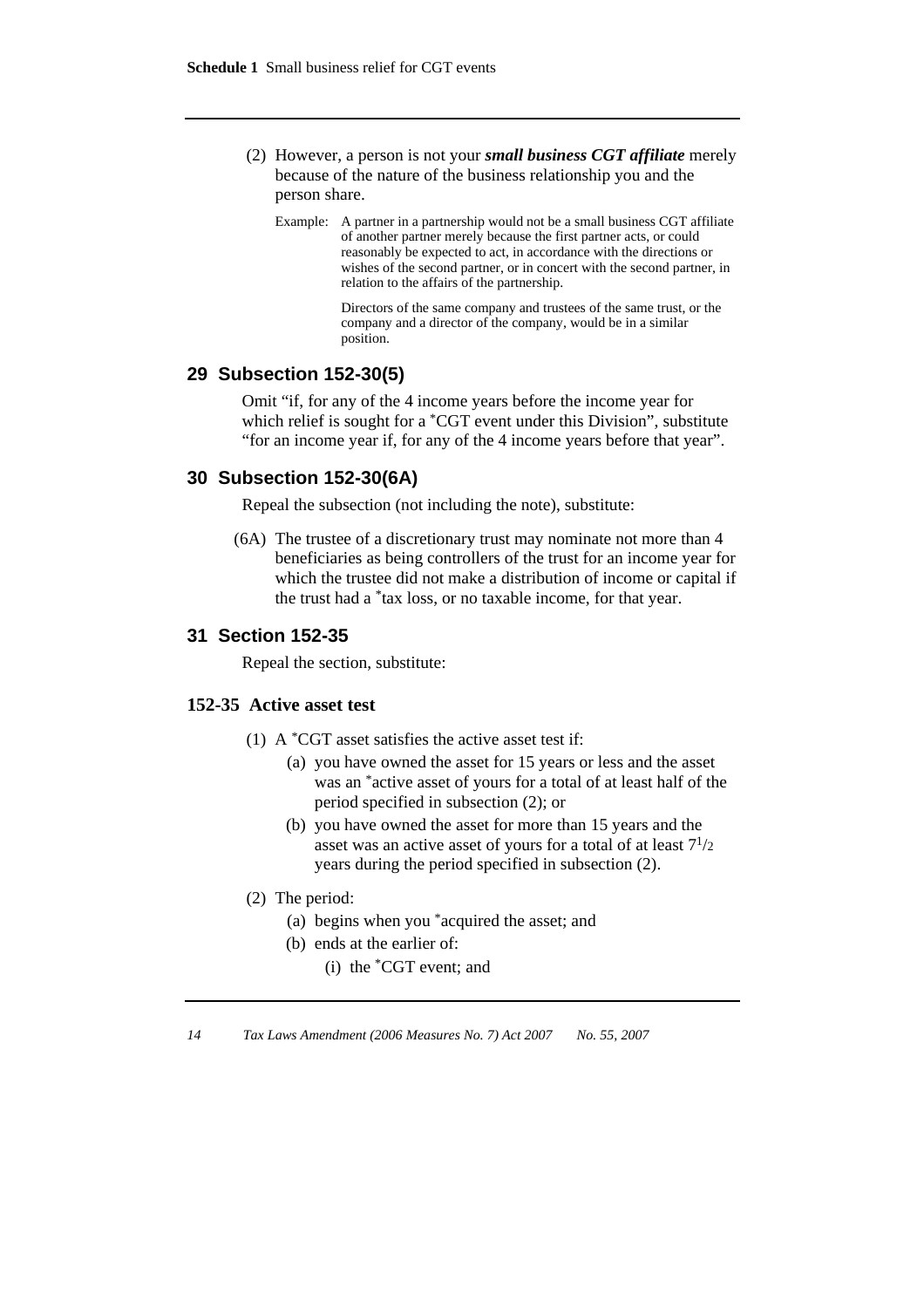(ii) if the relevant business ceased to be carried on in the 12 months before that time or any longer period that the Commissioner allows—the cessation of the business.

#### **32 Subsection 152-40(1)**

Repeal the subsection, substitute:

- (1) A \*CGT asset is an *active asset* at a time if, at that time:
	- (a) you own the asset (whether the asset is tangible or intangible) and:
		- (i) you use it, or hold it ready for use, in the course of carrying on a \*business; or
		- (ii) it is used, or held ready for use, in the course of carrying on a business by your \*small business CGT affiliate, or by another entity that is \*connected with you; or
	- (b) if the asset is an intangible asset—you own it and it is inherently connected with a business that you, your small business CGT affiliate, or another entity that is connected with you, carries on (for example, goodwill or the benefit of a restrictive covenant).
	- Note: An intangible asset need satisfy only paragraph (a) or paragraph (b).

# **33 Subparagraph 152-40(3)(b)(ii)**

Repeal the subparagraph, substitute:

- (ii) the market value of any financial instruments of the company or trust that are inherently connected with a business that the company or trust carries on; and
- (iii) any cash of the company or trust that is inherently connected with such a business;

# **34 Subsection 152-40(3) (note)**

Repeal the note.

#### **35 After subsection 152-40(3)**

Insert:

- (3A) A \*share in a company, or an interest in a trust, mentioned in paragraph (3)(a) is an *active asset* at a time (the *later time*) if:
	- (a) the share or interest was an active asset at an earlier time; and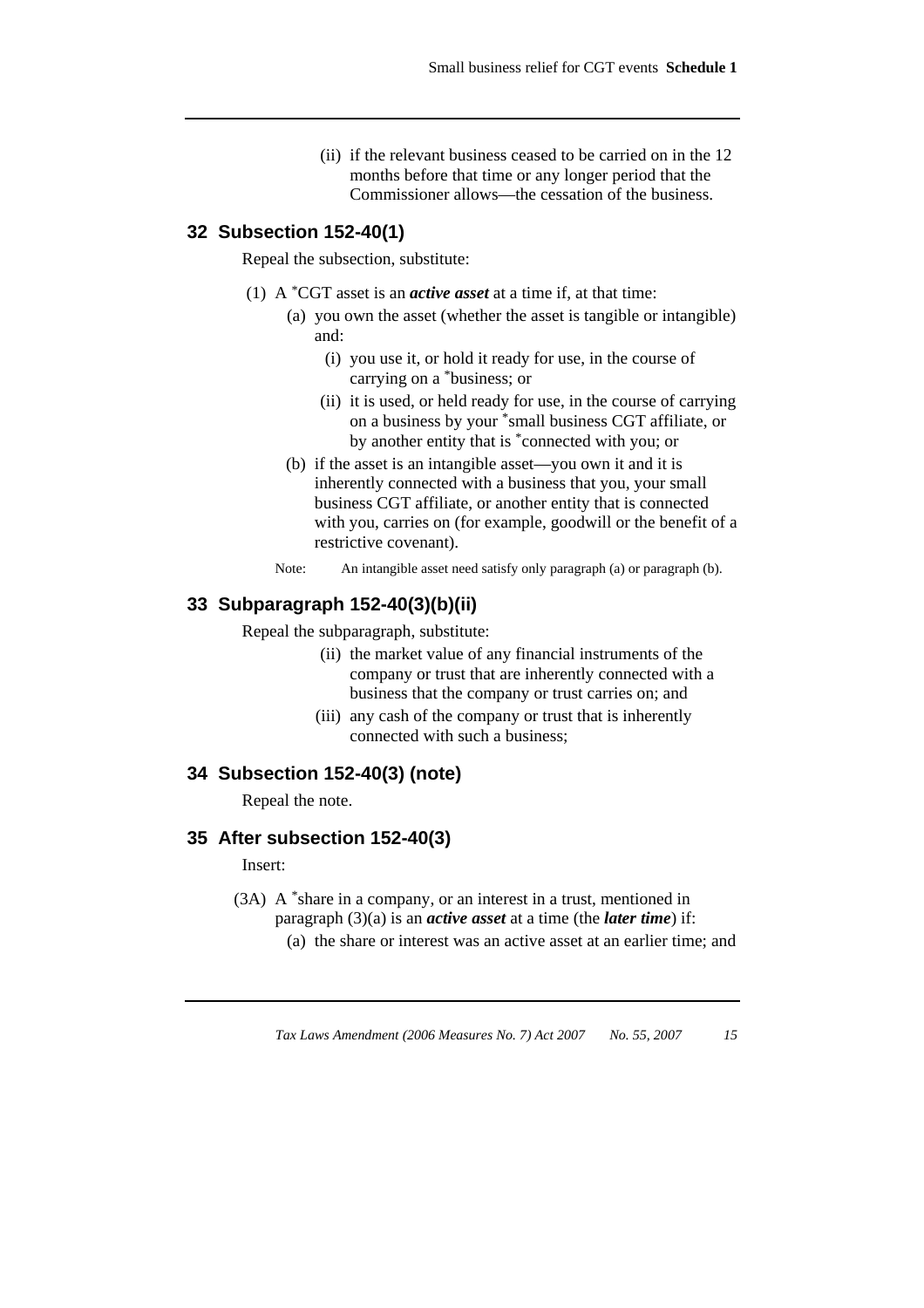- (b) it is reasonable to conclude that the share or interest is still an active asset at the later time.
- Note: This ensures that the 80% test does not need to be applied on a day to day basis.
- (3B) A \*share in a company, or an interest in a trust, mentioned in paragraph (3)(a) is an *active asset* at a time if:
	- (a) the share or interest fails to meet the requirements under subsection (3) at that time; and
	- (b) the failure is of a temporary nature only.
	- Note: If a share in a company or an interest in a trust is chosen as a replacement asset, this ensures that a temporary failure of the 80% test does not automatically lead to CGT event J2 happening.

#### **36 Paragraphs 152-40(4)(b) and (c)**

Repeal the paragraphs, substitute:

- (b) shares in a company, other than:
	- (i) shares in a \*widely held company that are covered by subsection (3), (3A) or (3B) and held by a  $^*CGT$ concession stakeholder of the company; and
	- (ii) shares in any other company that are covered by subsection (3), (3A) or (3B);
- (c) interests in a trust, other than:
	- (i) interests in a trust to which subsection (5) applies that are covered by subsection (3), (3A) or (3B) and held by a CGT concession stakeholder of the trust; and
	- (ii) interests in any other trust that are covered by subsection  $(3)$ ,  $(3A)$  or  $(3B)$ ;

## **37 At the end of section 152-40**

Add:

- (5) This subsection applies to a trust if:
	- (a) interests in the trust are listed for quotation in the official list of an \*approved stock exchange; or
	- (b) the trust has more than 50 \*members, unless the trust is a discretionary trust or a trust where at least one of the following conditions is met during an income year:
		- (i) no more than 20 persons held, or had the right to acquire or become the holders of, \*membership interests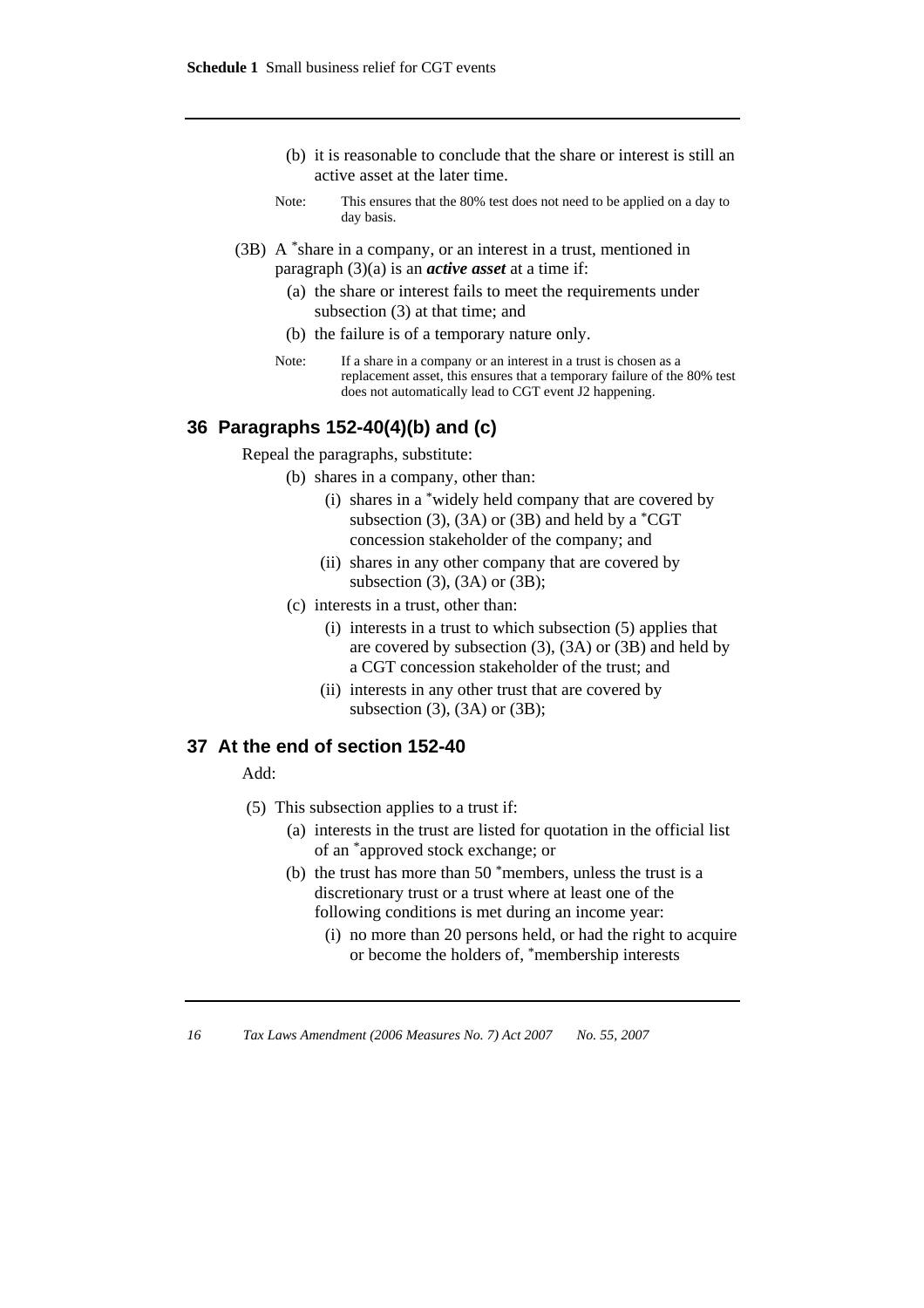representing at least 75% of the value of the membership interests in the trust;

- (ii) if there are \*trust voting interests in the trust—at least 75% of the trust voting interests in the trust was capable of being controlled by no more than 20 persons;
- (iii) at least 75% of the amount of any distribution made by the trustee during the year was made to no more than 20 persons;
- (iv) if no distribution was made by the trustee during the year—the Commissioner is of the opinion that, if a distribution had been made during the year, at least 75% of the distribution would have been made to no more than 20 persons.

## **38 Group heading before section 152-50**

Repeal the heading, substitute:

# **Significant individual test**

#### **39 Sections 152-50, 152-55 and 152-60**

Repeal the sections, substitute:

#### **152-50 Significant individual test**

 An entity satisfies the significant individual test if the entity had at least one \*significant individual just before the \*CGT event.

#### **152-55 Meaning of** *significant individual*

 An individual is a *significant individual* in a company or a trust at a time if, at that time, the individual has a \*small business participation percentage in the company or trust of at least 20%.

#### **CGT concession stakeholder**

#### **152-60 Meaning of** *CGT concession stakeholder*

 An individual is a *CGT concession stakeholder* of a company or trust at a time if the individual is:

(a) a \*significant individual in the company or trust; or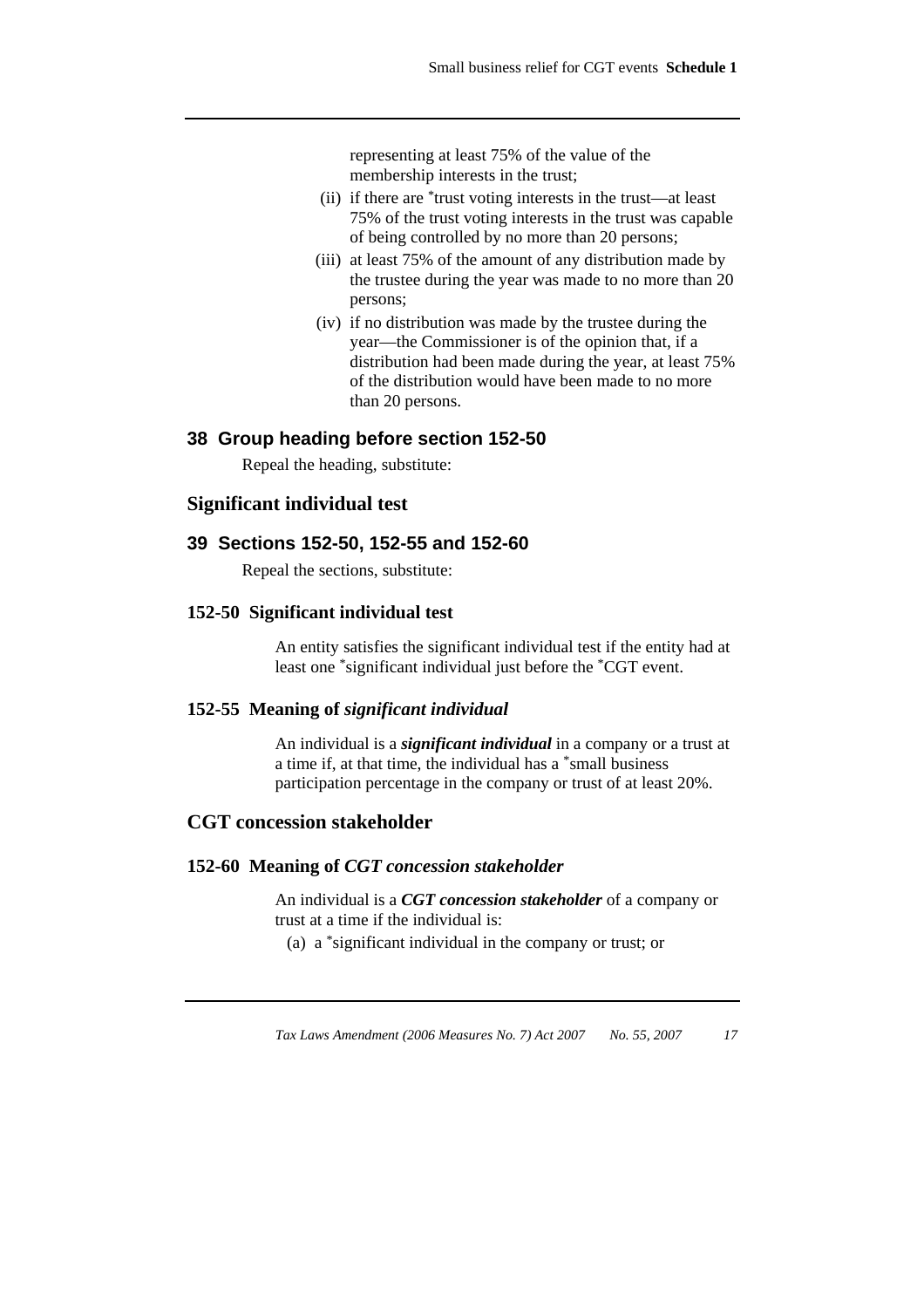(b) a spouse of a significant individual in the company or trust, if the spouse has a \*small business participation percentage in the company or trust at that time that is greater than zero.

## **Small business participation percentage**

#### **152-65 Small business participation percentage**

 An entity's *small business participation percentage* in another entity at a time is the percentage that is the sum of:

- (a) the entity's \*direct small business participation percentage in the other entity at that time; and
- (b) the entity's \*indirect small business participation percentage in the other entity at that time.

#### **152-70 Direct small business participation percentage**

 (1) An entity holds a *direct small business participation percentage* at the relevant time in an entity equal to the percentage worked out using this table:

|   | In this entity:                                                     | Is:                                                                                                                                     |
|---|---------------------------------------------------------------------|-----------------------------------------------------------------------------------------------------------------------------------------|
| 1 | A company                                                           | This percentage that the entity has because of holding<br>the legal and equitable interests in *shares in the<br>company:               |
|   |                                                                     | (a) the percentage of the voting power in the company;<br><sub>or</sub>                                                                 |
|   |                                                                     | (b) the percentage of any *dividend that the company<br>may pay; or                                                                     |
|   |                                                                     | (c) the percentage of any distribution of capital that the<br>company may make;                                                         |
|   |                                                                     | or, if they are different, the smaller or smallest.                                                                                     |
| 2 | A trust (where entities                                             | This percentage:                                                                                                                        |
|   | have entitlements to all<br>the income and capital<br>of the trust) | (a) the percentage of any distribution of income that<br>the trustee may make to which the entity would be<br>beneficially entitled; or |
|   |                                                                     | (b) the percentage of any distribution of capital that<br>the trustee may make to which the entity would be<br>beneficially entitled;   |

# **An entity's** *direct small business participation percentage*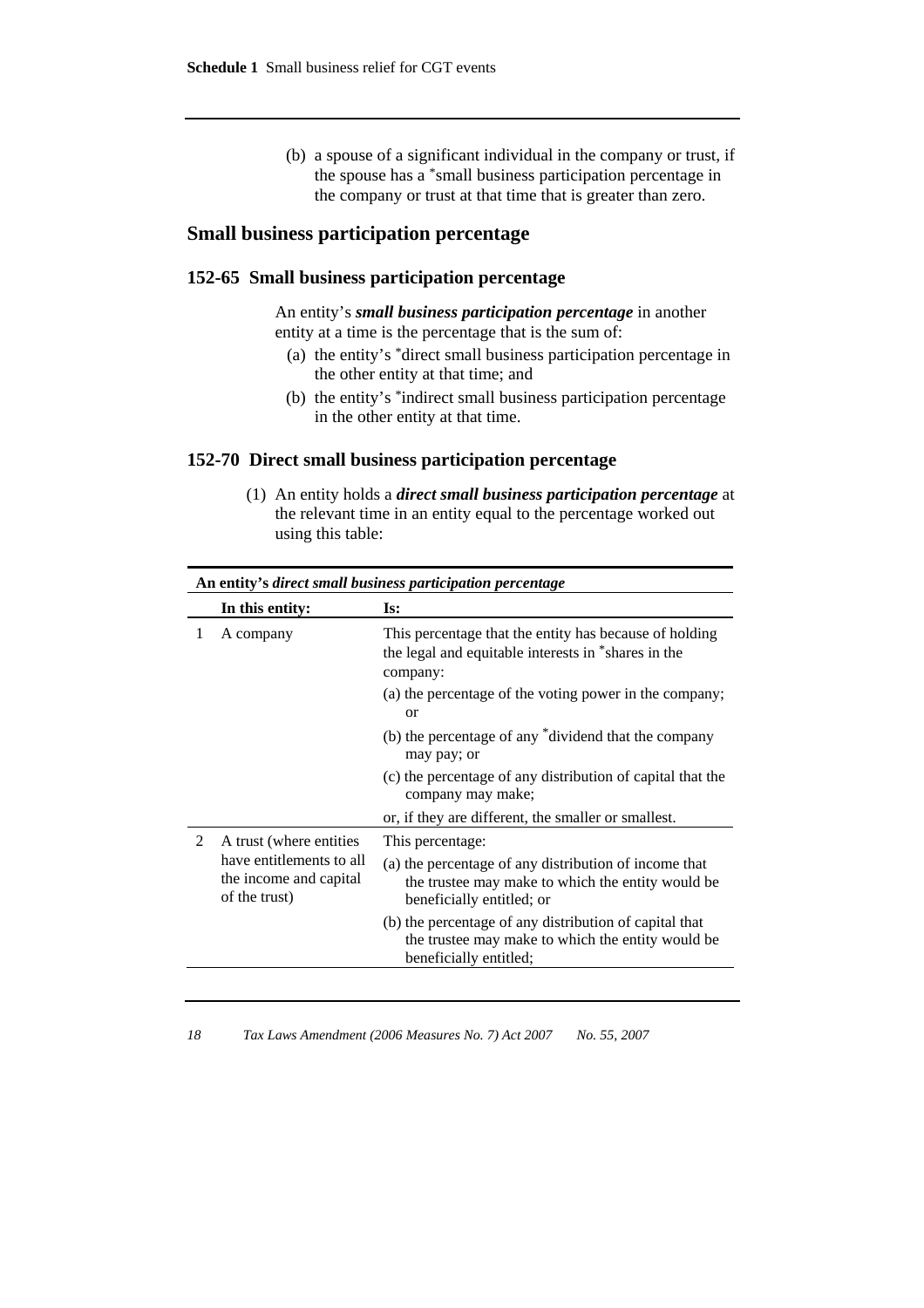|   | An entity's direct small business participation percentage                    |                                                                                                                                                                                                                             |  |
|---|-------------------------------------------------------------------------------|-----------------------------------------------------------------------------------------------------------------------------------------------------------------------------------------------------------------------------|--|
|   | In this entity:                                                               | Is:                                                                                                                                                                                                                         |  |
|   |                                                                               | or, if they are different, the smaller.                                                                                                                                                                                     |  |
| 3 | A trust (where entities                                                       | This percentage:                                                                                                                                                                                                            |  |
|   | do not have<br>entitlements to all the<br>income and capital of<br>the trust) | (a) if the trustee makes distributions of income during<br>the income year (the <i>current year</i> ) in which that<br>time occurs—the percentage of the distributions to<br>which the entity was beneficially entitled; or |  |
|   |                                                                               | (b) if the trustee makes distributions of capital during<br>the current year—the percentage of the<br>distributions to which the entity was beneficially<br>entitled:                                                       |  |
|   |                                                                               | or, if 2 different percentages are applicable, the<br>smaller.                                                                                                                                                              |  |

(2) For item 1 in the table, ignore \*redeemable shares.

#### **152-75 Indirect small business participation percentage**

- (1) Work out the *indirect small business participation percentage* that an entity (the *holding entity*) holds at a particular time in another entity (the *test entity*) by multiplying:
	- (a) the holding entity's \*direct small business participation percentage (if any) in another entity (the *intermediate entity*) at that time; by
	- (b) the sum of:
		- (i) the intermediate entity's direct small business participation percentage (if any) in the test entity at that time; and
		- (ii) the intermediate entity's indirect small business participation percentage (if any) in the test entity at that time (as worked out under one or more other applications of this section).
	- Note: When testing an intermediate entity's indirect small business participation percentage in another entity, the intermediate entity becomes the holding entity.
- (2) If there is more than one intermediate entity to which paragraph (1)(a) applies at that time, the holding entity's *indirect small business participation percentage* is the sum of the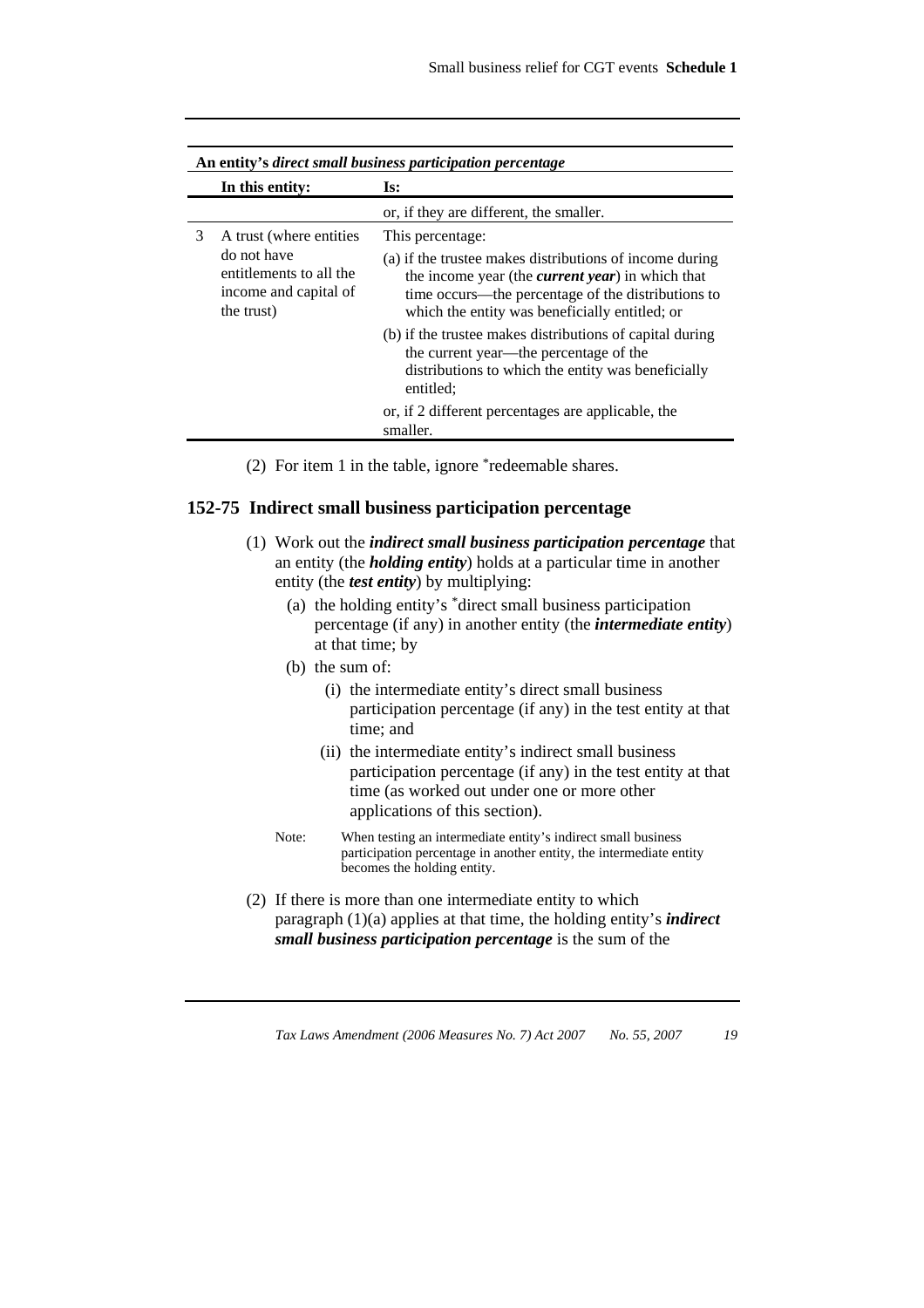percentages worked out under subsection (1) in relation to each of those intermediate entities.

Example: The individual mentioned in the diagram has an indirect small business participation percentage in the unit trust.



 Multiplying the percentages as mentioned in subsection (1) produces small business participation percentage of 43.2%.

 If the individual had a direct small business participation percentage of 10% in the unit trust, that would be added to the individual's indirect small business participation percentage to produce a small business participation percentage in the trust of 53.2%.

# **CGT event happens to asset held by legal personal representative or beneficiary**

# **152-80 CGT event happens to asset held by legal personal representative or beneficiary within 2 years of death of individual**

- (1) This section applies if:
	- (a) a \*CGT asset forms part of the estate of a deceased individual; and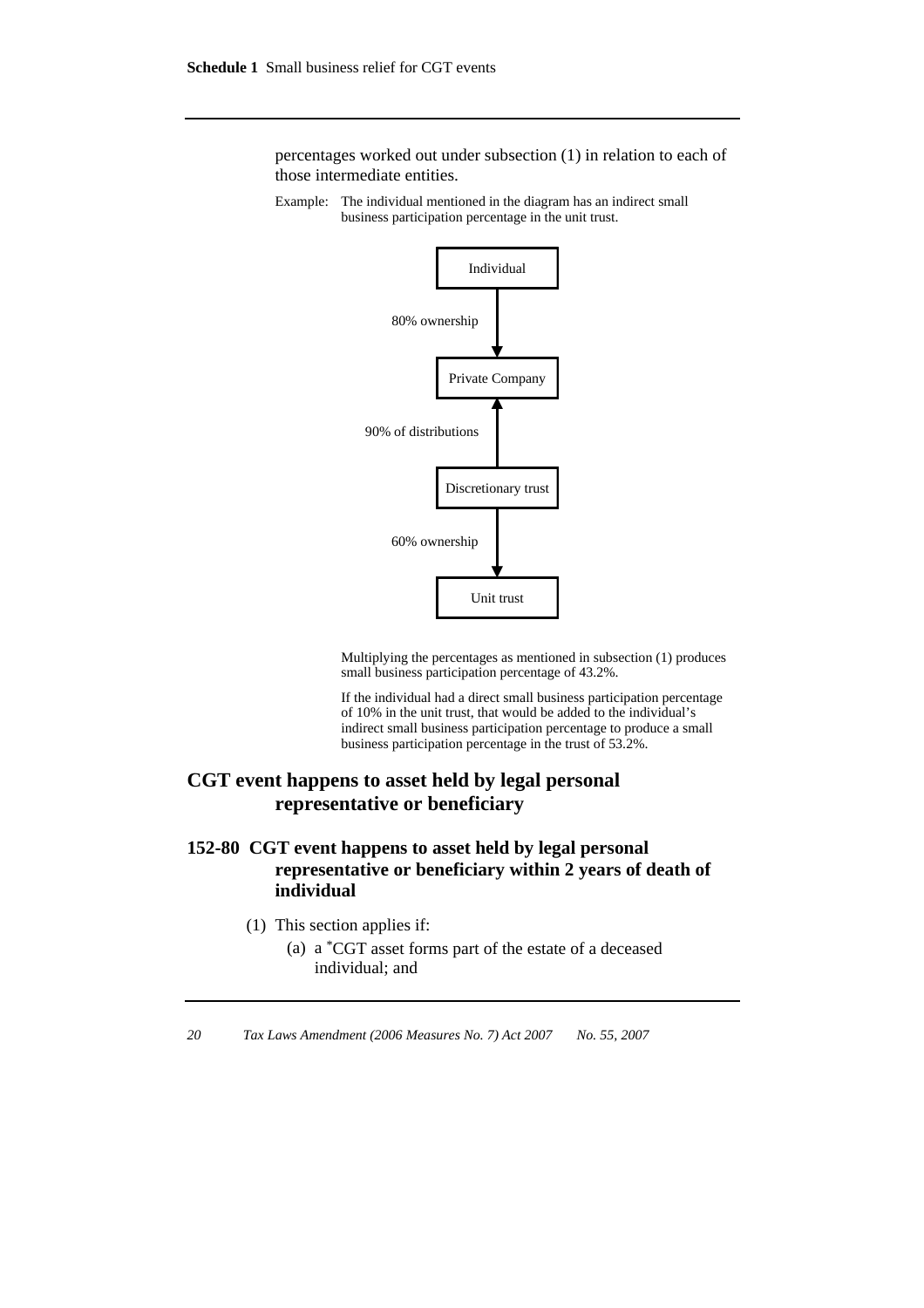- (b) the asset devolves to the individual's \*legal personal representative or \*passes to a beneficiary of the individual; and
- (c) the individual would have been entitled to reduce or disregard a \*capital gain under this Division if a \*CGT event had happened in relation to the CGT asset immediately before his or her death; and
- (d) a CGT event happens in relation to the CGT asset within 2 years of the individual's death.
- (2) The \*legal personal representative or the beneficiary is entitled to reduce or disregard a \*capital gain under this Division in the same way as the individual would have been entitled to as if:
	- (a) paragraph 152-105(d) only required the individual to have been 55 or over, or permanently incapacitated, at the time of the  $^{\ast}CGT$  event referred to in paragraph (1)(c) of this section; and
	- (b) paragraph  $152-305(1)$ (b) did not apply.
- (3) The Commissioner may extend the time limit in paragraph (1)(d).

## **40 Section 152-100**

Omit "controlling individual throughout the period of ownership and the individual who was the controlling individual", substitute "significant individual for a total of at least 15 years during which the entity owned the asset and the individual who was the significant individual".

# **41 Paragraph 152-105(c)**

Repeal the paragraph (including the note), substitute:

- (c) if the CGT asset is a \*share in a company or an interest in a trust—the company or trust had a \*significant individual for a total of at least 15 years (even if the 15 years was not continuous and it was not always the same significant individual) during which you owned the CGT asset;
	- Note: There is an exception for discretionary trusts that have tax losses or no taxable income for an income year: see section 152-120.

## **42 Paragraph 152-110(1)(c)**

Repeal the paragraph (including the note), substitute: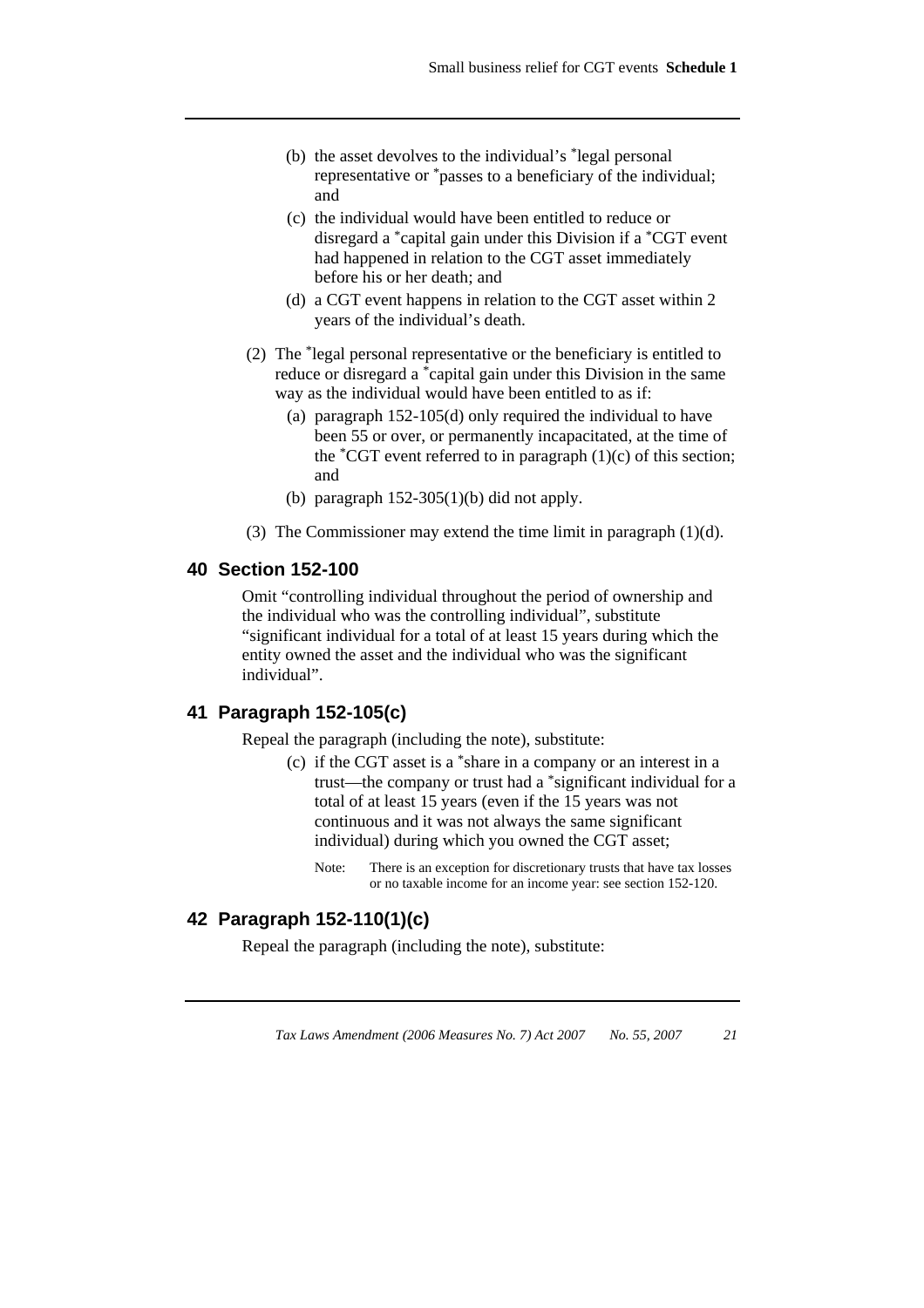- (c) the entity had a \*significant individual for a total of at least 15 years (even if the 15 years was not continuous and it was not always the same significant individual) during which the entity owned the CGT asset;
	- Note: There is an exception for discretionary trusts that have tax losses or no taxable income for an income year: see section 152-120.

## **43 Paragraph 152-110(1)(d)**

Omit "controlling individual", substitute "significant individual".

## **44 Section 152-115**

Omit "controlling individual" (wherever occurring), substitute "significant individual".

#### **45 Sections 152-120 and 152-125**

Repeal the sections, substitute:

## **152-120 Discretionary trusts need not have a significant individual in a loss year or nil income year**

 Paragraphs 152-105(c) and 152-110(1)(c) apply for a trust referred to in item 3 of the table in subsection 152-70(1) as if the trust had a \*significant individual during an income year for which the trustee did not make a distribution of income or capital, if the trust had a \*tax loss, or no taxable income, for that income year.

# **152-125 Payments to company's or trust's CGT concession stakeholders are exempt**

- (1) This section applies if:
	- (a) one of the following applies:
		- (i) under section 152-110, a \*capital gain (the *exempt amount*) of a company or trust is disregarded;
		- (ii) under section 152-110, an amount of income (the *exempt amount*) is \*non-assessable non-exempt income of a company or trust;

Note: This is because the trust might not have had the funds to make a distribution during that income year, which would prevent it from having a significant individual in that year.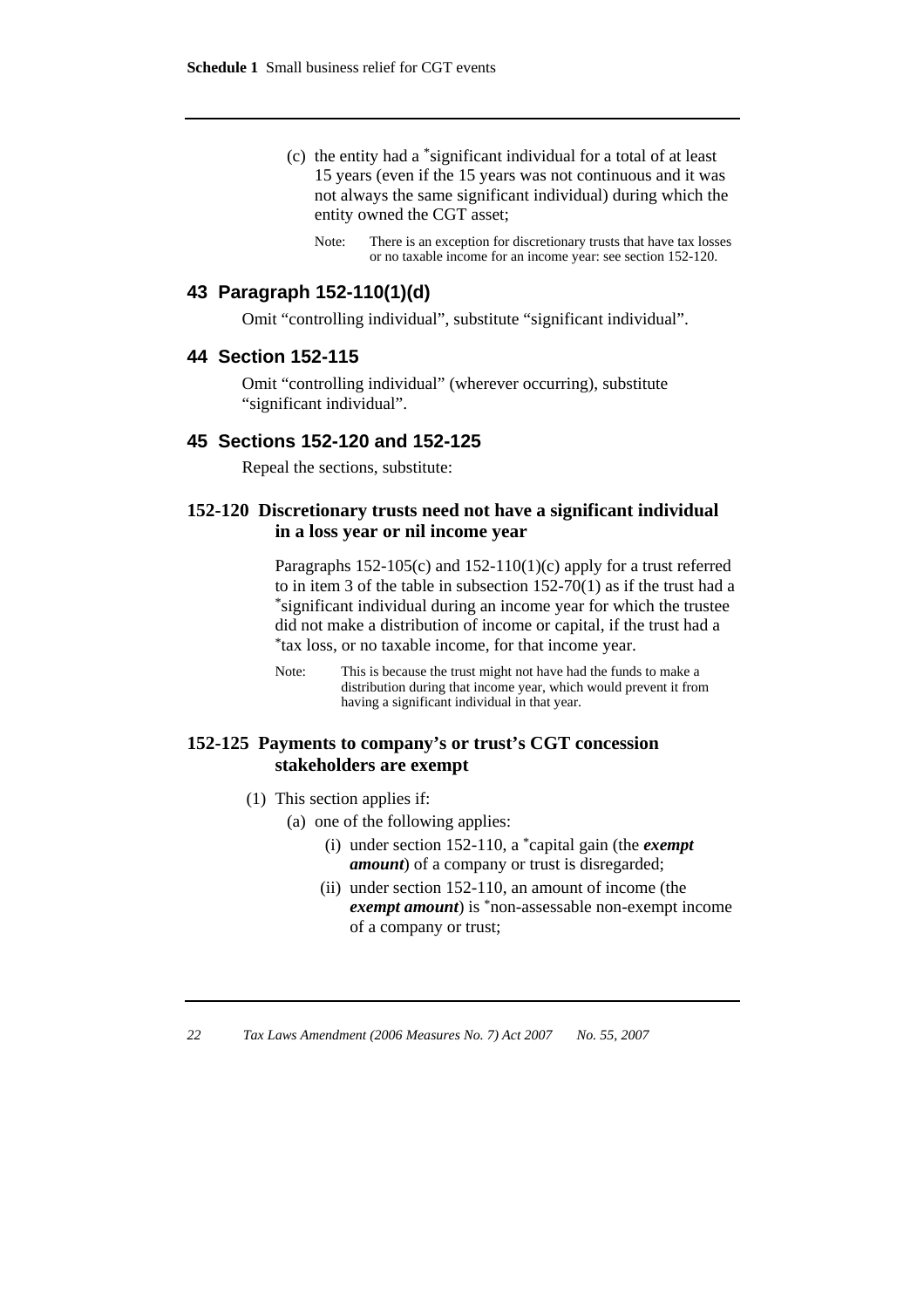- (iii) subparagraph (i) of this paragraph would have applied to an amount (the *exempt amount*) except that the capital gain was disregarded anyway because the relevant \*CGT asset was \*acquired before 20 September 1985; and
- (b) the company or trust makes one or more payments (whether directly or indirectly through one or more interposed entities) in relation to the exempt amount within 2 years after the relevant \*CGT event to an individual who was a \*CGT concession stakeholder of the company or trust just before the event.
- Note: A normal business payment, for example, a payment of wages, would not be made "in relation to the exempt amount".
- (2) In determining the taxable income of the company, the trust, the individual, or any of the interposed entities, disregard the total amount of the payment or payments made to the \*CGT concession stakeholder, up to the following limit:

Stakeholder's participation  $\times$  Exempt amount

where:

#### *stakeholder's participation percentage* means:

- (a) in the case of a company or a trust referred to in item 2 of the table in subsection  $152-70(1)$ —the stakeholder's  $*$ small business participation percentage in the company or trust just before the relevant \*CGT event; or
- (b) in the case of a trust referred to in item 3 of that table—the amount (expressed as a percentage) worked out using the following formula:

100

Number of \*CGT concession just before the \*CGT event stakeholders of the trust

- (3) If a company makes such a payment, this Act applies to the payment, to the extent that it is less than or equal to the limit mentioned in subsection (2), as if:
	- (a) it were not a \*dividend; and
	- (b) it were not a \*frankable distribution.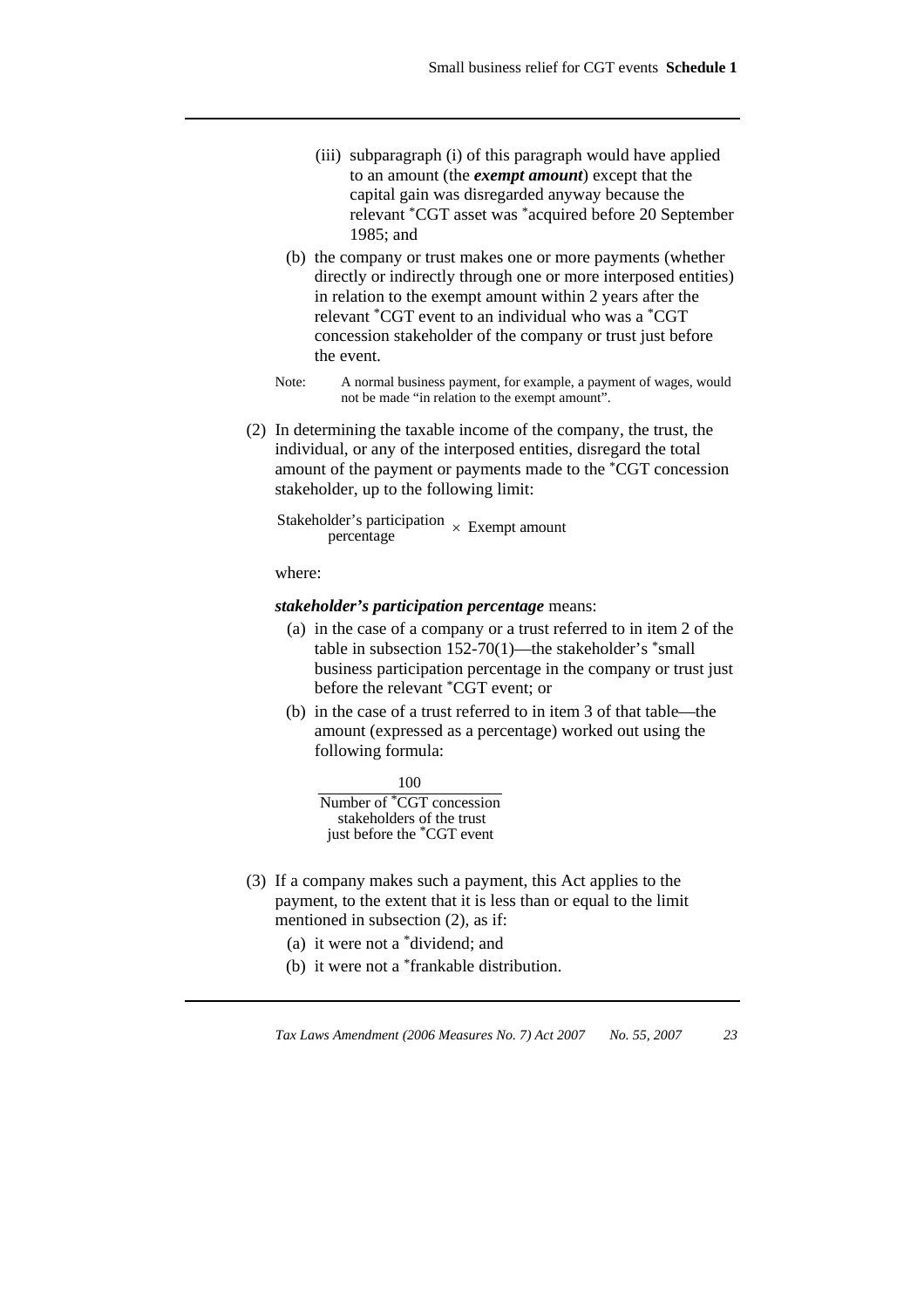(4) The Commissioner may extend the time limit under paragraph  $(1)(b)$ .

#### **46 Section 152-220 (note)**

Omit "eligible termination".

### **47 Paragraph 152-305(1)(b)**

Omit "if you were under 55 just before you received an amount of \*capital proceeds from the \*CGT event—an amount equal to the \*eligible termination payment mentioned in subsection 152-310(2)", substitute "if you are under 55 just before you make the choice—an amount equal to the \*eligible termination payment mentioned in paragraph 152-310(2)(a)".

#### **48 Paragraph 152-305(2)(b)**

Omit "controlling individual", substitute "significant individual".

#### **49 Subsections 152-310(2) and (3)**

Repeal the subsections, substitute:

#### *Additional consequence for an individual*

- (2) This Act applies to you as if:
	- (a) an \*eligible termination payment of the following amount (up to the asset's \*CGT exempt amount) were made to you:
		- (i) if the relevant  $^*CGT$  event is CGT event J2, J5 or J6 the amount of the \*capital gain you made from that event;
		- (ii) otherwise—the amount of \*capital proceeds from the CGT event; and
	- (b) either:
		- (i) if the relevant CGT event is CGT event J2, J5 or J6 the payment were made to you when you made the choice; and
		- (ii) otherwise—the payment were made to you at the later of when you made the choice and when you received the proceeds.
	- Note: For the rules about eligible termination payments, see Subdivision AA of Division 2 of Part III of the *Income Tax Assessment Act 1936*.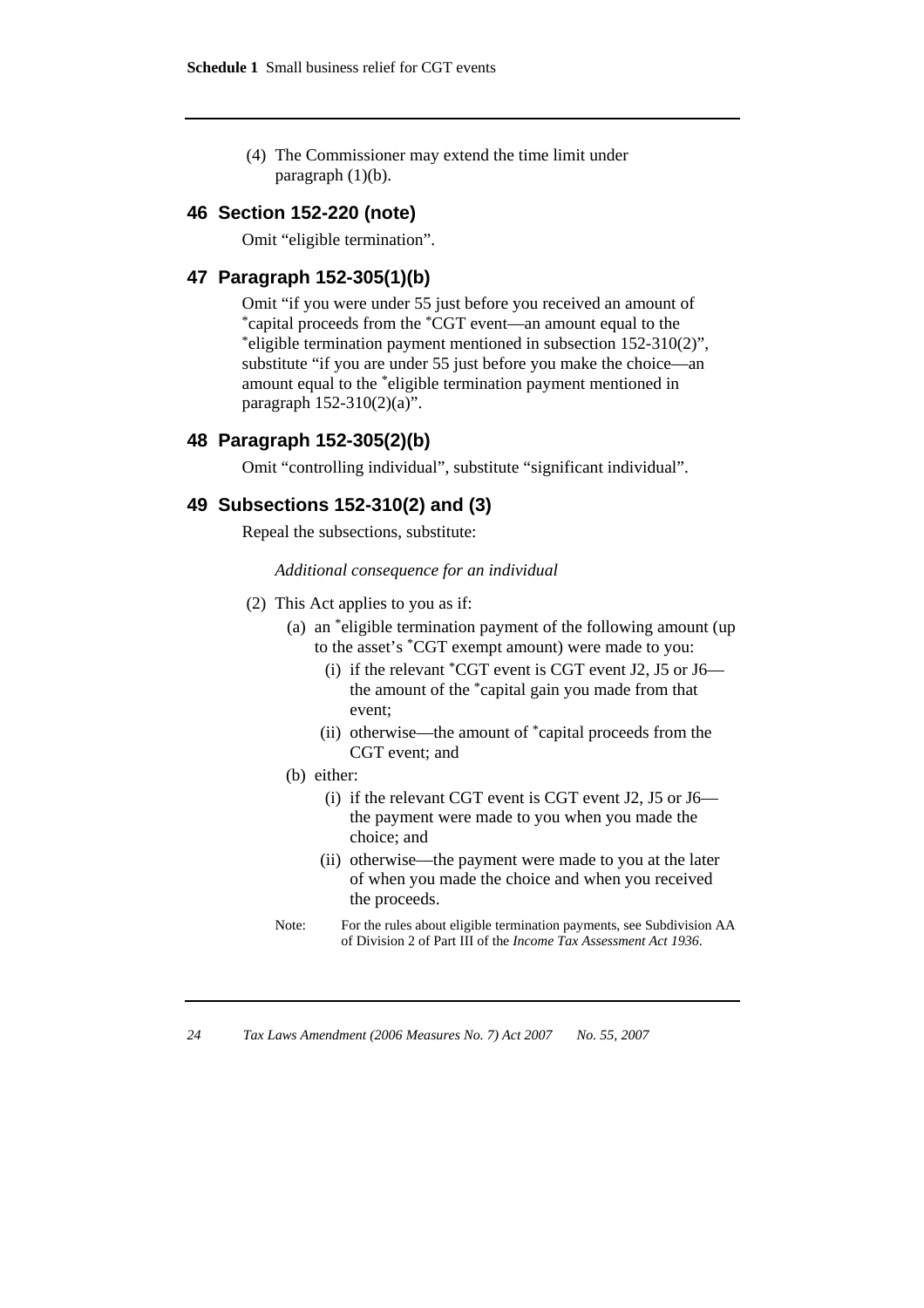(3) If you receive the \*capital proceeds from the CGT event in instalments, subsection (2) applies to each instalment in succession (up to the asset's \*CGT exempt amount).

## **50 Subsection 152-310(4)**

After "payment", insert "mentioned in paragraph (2)(a)".

# **51 Subsection 152-310(5)**

Omit "\*eligible termination".

#### **52 Subsection 152-315(5)**

Repeal the subsection (not including the example or the note), substitute:

 (5) If a company or trust is making the choice and it has more than one \*CGT concession stakeholder, it must specify in writing the percentage of each \*CGT asset's \*CGT exempt amount that is attributable to each of those stakeholders. One or more of the percentages may be nil, but all of the percentages must add up to 100%.

# **53 Subsection 152-315(5) (example)**

Omit "controlling individual of", substitute "significant individual in".

#### **54 Subsection 152-320(2)**

Omit "one of 2", substitute "one of at least 2".

#### **55 Section 152-325**

Repeal the section, substitute:

#### **152-325 Company or trust conditions**

*Company or trust to make payments* 

- (1) A company or trust must make a payment to at least one of its \*CGT concession stakeholders if:
	- (a) the company or trust makes a choice under this Subdivision to disregard a \*capital gain from \*CGT event J2, J5 or J6; or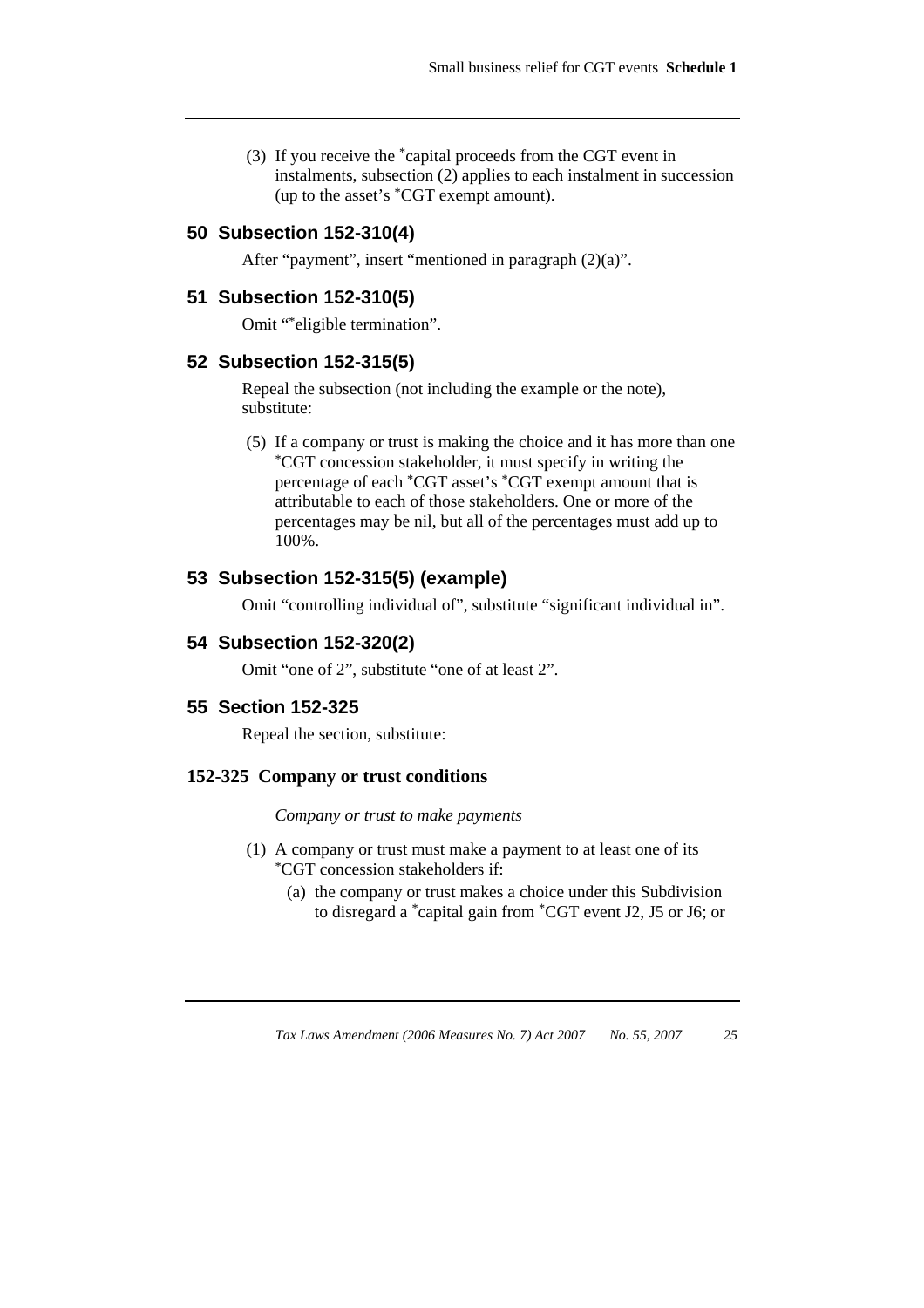- (b) the company or trust receives an amount of \*capital proceeds from a \*CGT event for which it makes a choice under this Subdivision.
- (2) If the company or trust receives the \*capital proceeds from the CGT event in instalments, subsection (1) applies to each instalment in succession (up to the relevant \*CGT exempt amount).

#### *Amount and timing of payments*

- (3) If a payment is made to more than one \*CGT concession stakeholder, the amount of each such payment is to be worked out by reference to each individual's percentage (see subsection 152-315(5)) of the relevant \*CGT exempt amount.
- (4) The payment must be made by:
	- (a) if paragraph  $(1)(a)$  applies—7 days after the company or trust makes the choice; and
	- (b) otherwise—the later of:
		- (i) 7 days after the company or trust makes the choice; and
		- (ii) 7 days after the company or trust receives an amount of \*capital proceeds from the \*CGT event.
- (5) The amount of the payment, or the sum of the amounts of the payments, required to be made under this section must be equal to the lesser of:
	- (a) either:
		- (i) if paragraph  $(1)(a)$  applies—the amount of the  $\alpha$ <sup>\*</sup>capital gain from the \*CGT event that the company or trust disregarded; or
		- (ii) otherwise—the amount of \*capital proceeds received; and
	- (b) the relevant \*CGT exempt amount.

*Payments may be joint or separate* 

 (6) If this section requires the company or trust to make 2 or more payments to a single \*CGT concession stakeholder (whether or not by the same time), the company or trust may meet that requirement by making one payment or by making separate payments.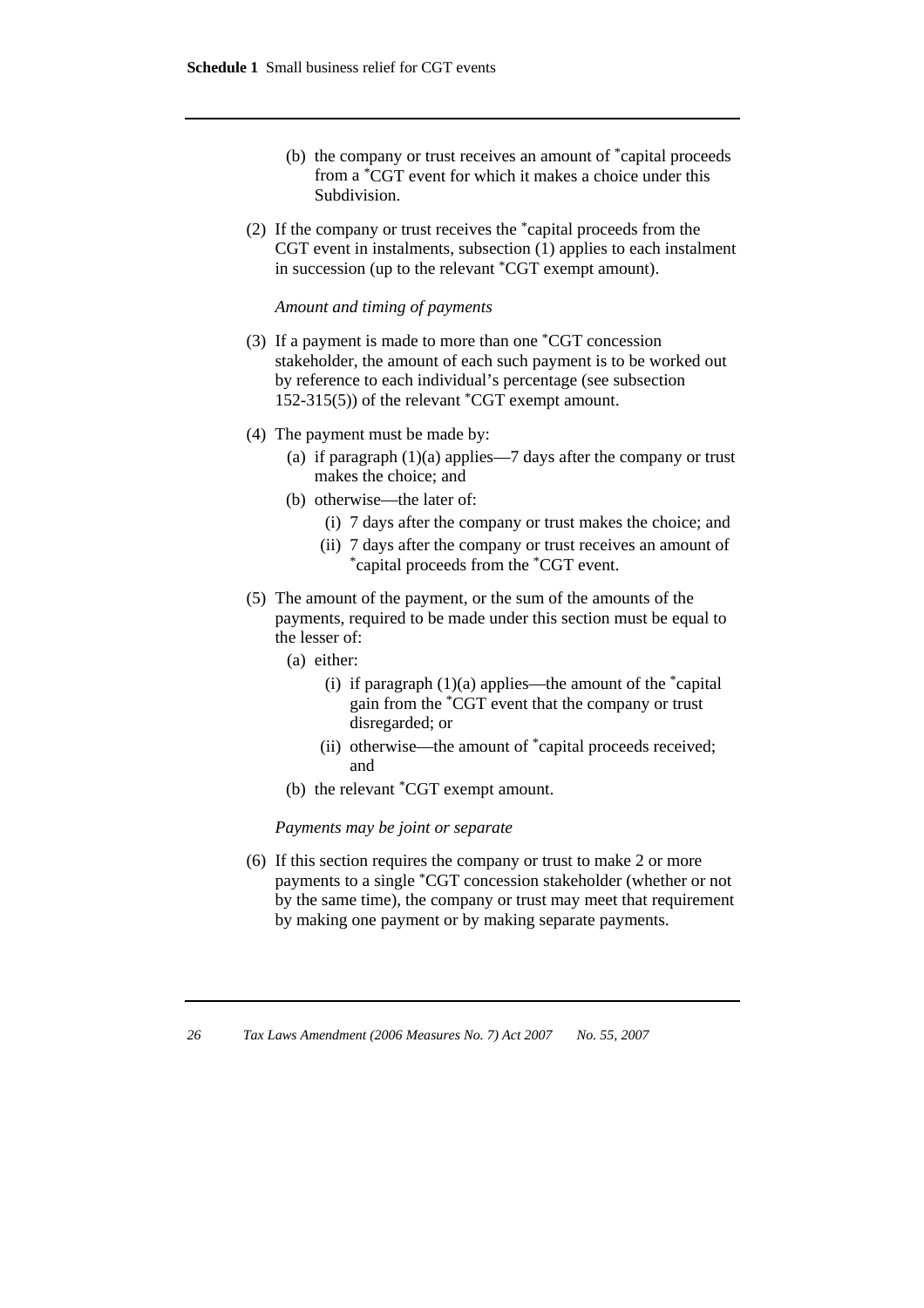*Payment taken to be for termination of employment or ETP* 

- (7) This Act applies to a payment as if the payment:
	- (a) for a \*CGT concession stakeholder who is an employee of the company or trust—were made in consequence of the termination of employment of the stakeholder; or
	- (b) for another CGT concession stakeholder—were an \*eligible termination payment.
	- Note: For the rules about eligible termination payments, see Subdivision AA of Division 2 of Part III of the *Income Tax Assessment Act 1936*.
- (8) If a \*CGT concession stakeholder is under 55 just before receiving a payment under this section, an amount equal to that payment must be rolled over (within the meaning of Subdivision AA of Division 2 of Part III of the *Income Tax Assessment Act 1936*) except by being paid as mentioned in paragraph 27A(12)(c) of that Act.

Note: Paragraph 27A(12)(c) of the *Income Tax Assessment Act 1936* deals with payments to life companies to purchase certain annuities.

#### **56 Section 152-400**

Omit "if you acquire replacement assets", substitute "if the basic conditions in Subdivision 152-A are satisfied for the gain".

#### **57 Sections 152-405, 152-410, 152-415, 152-420 and 152-425**

Repeal the sections, substitute:

#### **Operative provisions**

#### **152-410 When you can obtain the roll-over**

You can choose to obtain a roll-over under this Subdivision for a \*capital gain if the basic conditions in Subdivision 152-A are satisfied for the gain.

- Note 1: You can choose the roll-over even if you have not yet acquired a replacement asset or incurred fourth element expenditure, but:
	- (a) CGT event J5 happens if, by the end of the replacement asset period, you do not acquire the asset or incur the expenditure (see section 104-197); and
	- (b) CGT event J6 happens if, by the end of the replacement asset period, the cost of the replacement asset or the amount of fourth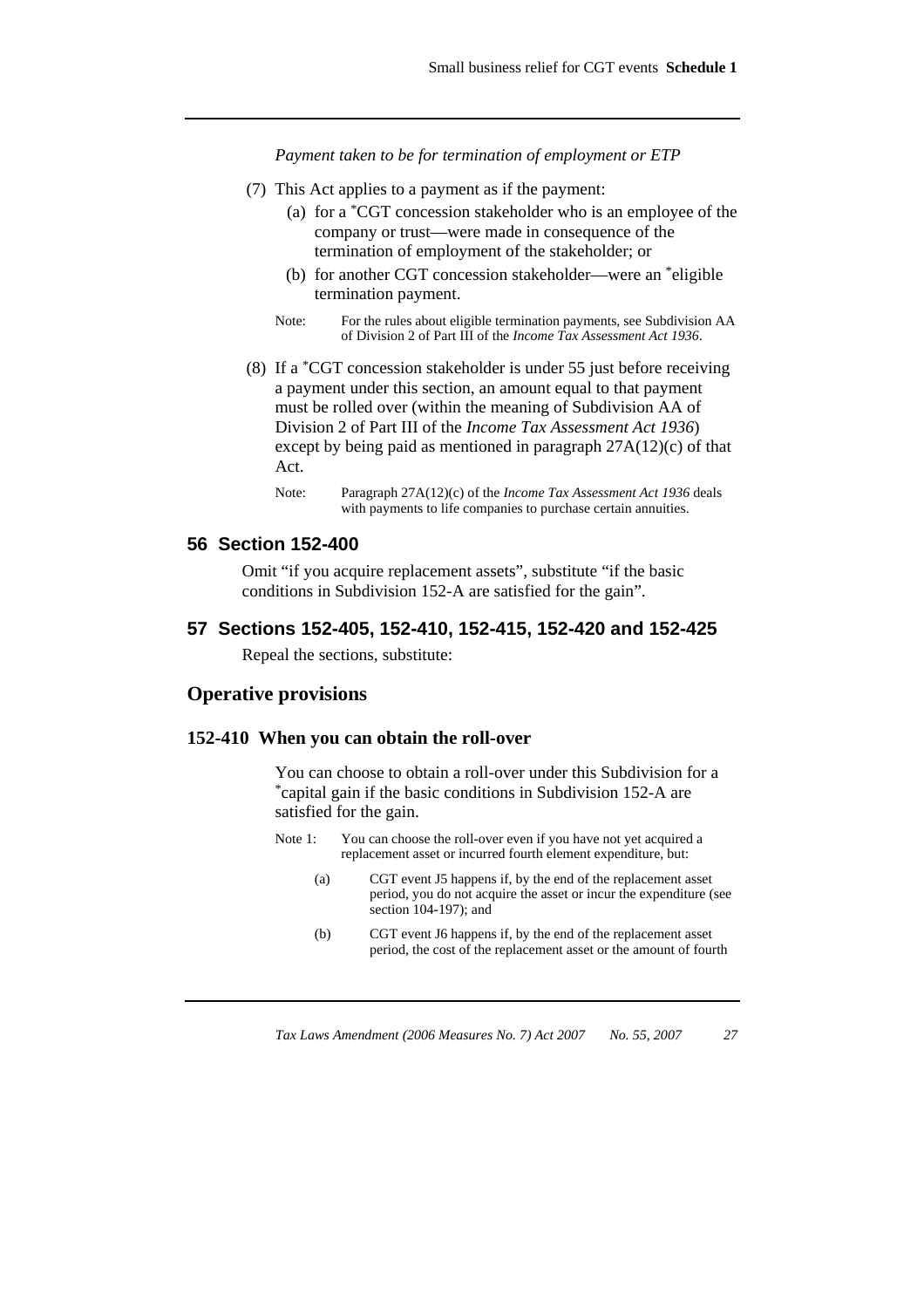element expenditure incurred (or both) is less than the amount of the capital gain that you disregarded (see section 104-198).

Note 2: If you have acquired a replacement asset or incurred fourth element expenditure but there is a change in relation to the replacement asset or improved asset after the end of the replacement asset period, CGT event J2 may happen: see section 104-185.

#### **152-415 What the roll-over consists of**

 If you choose the roll-over, you can choose to disregard all or part of each \*capital gain to which this Subdivision applies.

- Note: If you choose to disregard only some of the capital gain, you make a capital gain equal to the remaining amount.
- Example: The original capital gain was \$100,000. You have reduced it to \$25,000 under other concessions (apart from the roll-over). If you choose to disregard \$20,000, you are left with a final capital gain of \$5,000.

#### **152-420 Rules where an individual who has obtained a roll-over dies**

- (1) This section applies if:
	- (a) a replacement asset, or an asset in relation to which \*fourth element expenditure has been incurred, formed part of the estate of an individual who has died; and
	- (b) either or both of the following apply:
		- (i) the asset has devolved to the deceased's \*legal personal representative;
		- (ii) the asset has \*passed to a beneficiary of the deceased; and
	- (c) a change covered by subsection 104-185(2) or (3) did not happen while the deceased owned it or, if the asset has passed to a beneficiary, while the asset was in the hands of the deceased's legal personal representative.
- (2) For the purposes of this Subdivision, anything done or not done by the deceased in relation to the asset is treated as though it had been done or not done by the \*legal personal representative.
- (3) For the purposes of this Subdivision, if the asset has \*passed to a beneficiary, anything done or not done by the deceased or by the deceased's \*legal personal representative (including because of the operation of subsection (2)) in relation to the asset is treated as though it had been done or not done by the beneficiary.

*<sup>28</sup> Tax Laws Amendment (2006 Measures No. 7) Act 2007 No. 55, 2007*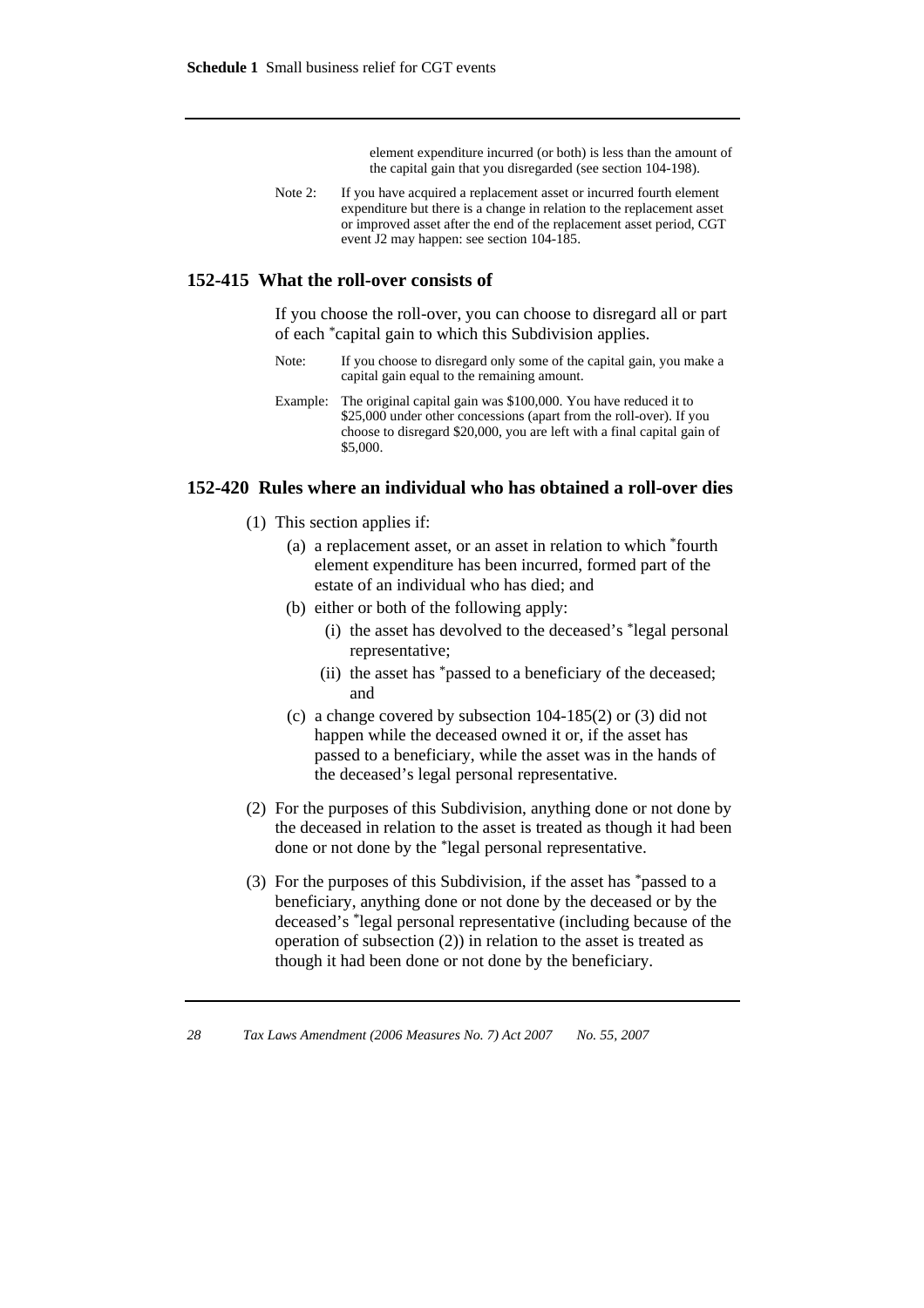#### **58 Paragraph 202-45(j)**

Before "220-105", insert "152-125 or".

## **59 Subsection 995-1(1) (definition of** *controlling individual***)**

Repeal the definition.

### **60 Subsection 995-1(1)**

Insert:

*direct small business participation percentage* has the meaning given by section 152-70.

## **61 Subsection 995-1(1)**

Insert:

*fourth element expenditure* has the meaning given by section 104-185.

# **62 Subsection 995-1(1)**

Insert:

*indirect small business participation percentage* has the meaning given by section 152-75.

## **63 Subsection 995-1(1)**

Insert:

*significant individual* has the meaning given by section 152-55.

#### **64 Subsection 995-1(1)**

Insert:

*small business participation percentage* has the meaning given by section 152-65.

# *Income Tax (Transitional Provisions) Act 1997*

#### **65 Section 104-185**

Omit "a CGT asset you chose as" (wherever occurring).

#### **66 Section 104-190**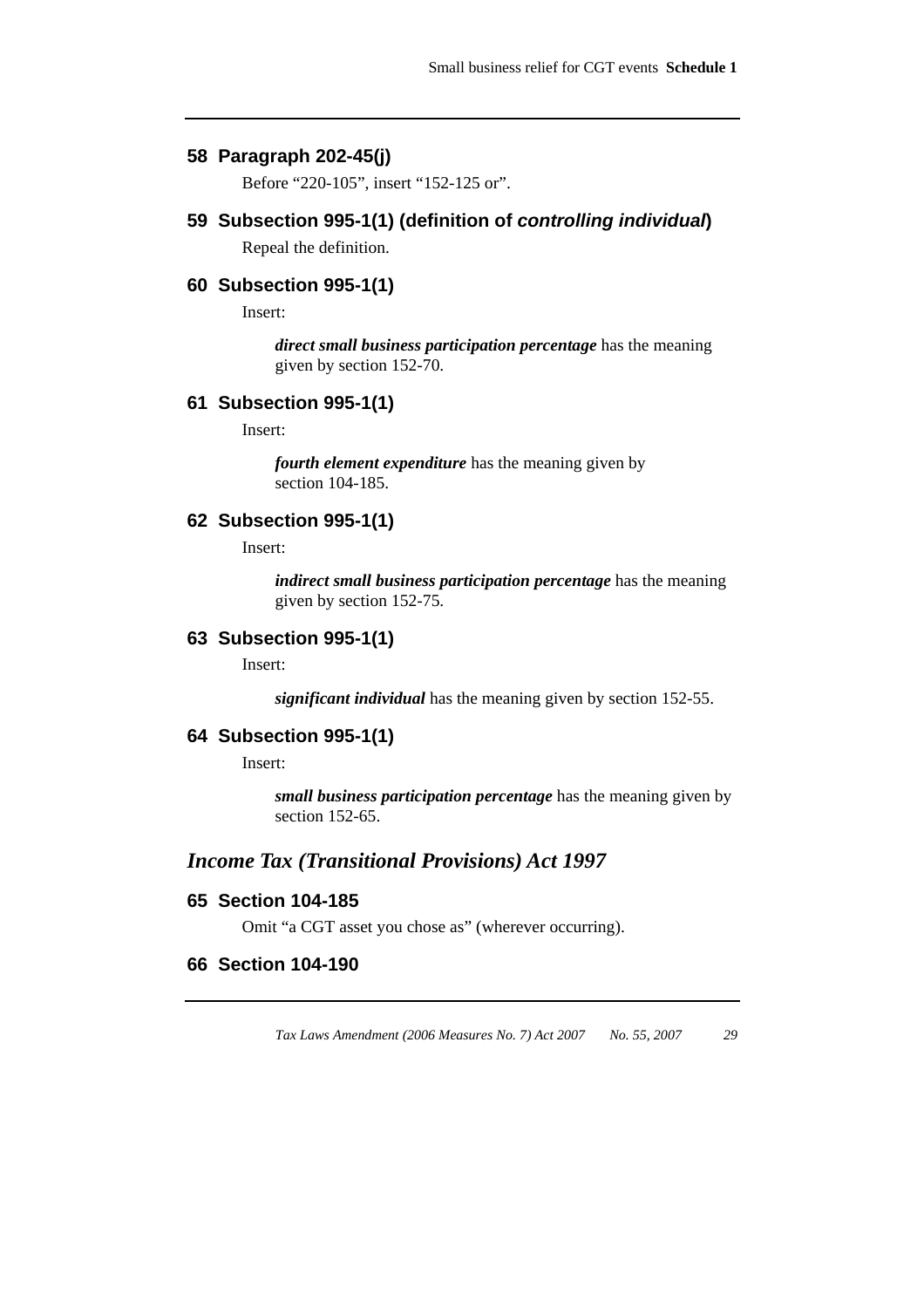Repeal the section.

#### **67 At the end of Part 3-3**

Add:

# **Division 152—Small business relief**

#### **Table of sections**

| $152 - 5$ | Small business roll-over chosen but no capital gain returned |  |
|-----------|--------------------------------------------------------------|--|
|-----------|--------------------------------------------------------------|--|

- 152-10 Small business roll-over not chosen and time remains to acquire a replacement asset
- 152-15 Amendment of assessments

#### **152-5 Small business roll-over chosen but no capital gain returned**

- (1) This section applies if:
	- (a) you chose a roll-over under Subdivision 152-E of the *Income Tax Assessment Act 1997* (or under former Division 123 of that Act) for a capital gain you made for an income year from a CGT event that happened in relation to a CGT asset before the commencement of this section; and
	- (b) you did not include the capital gain in working out your net capital gain for that year; and
	- (c) assuming that you had acquired a replacement asset before the CGT event, you would have been entitled to choose that roll-over.
- (2) The capital gain is disregarded for the purposes of the *Income Tax Assessment Act 1997*.
- (3) If you acquired a replacement asset within the period (the *replacement asset period*) ending 2 years after the last CGT event in the income year for which you obtained the roll-over but the total of the first and second elements of the cost base of that asset is less than the amount of the capital gain that would, apart from this subsection, be disregarded, the amount to be disregarded is that total.
- (4) However, if you do not acquire a replacement asset within the replacement asset period, that Act applies to you as if you had never chosen the roll-over, and the capital gain is not disregarded.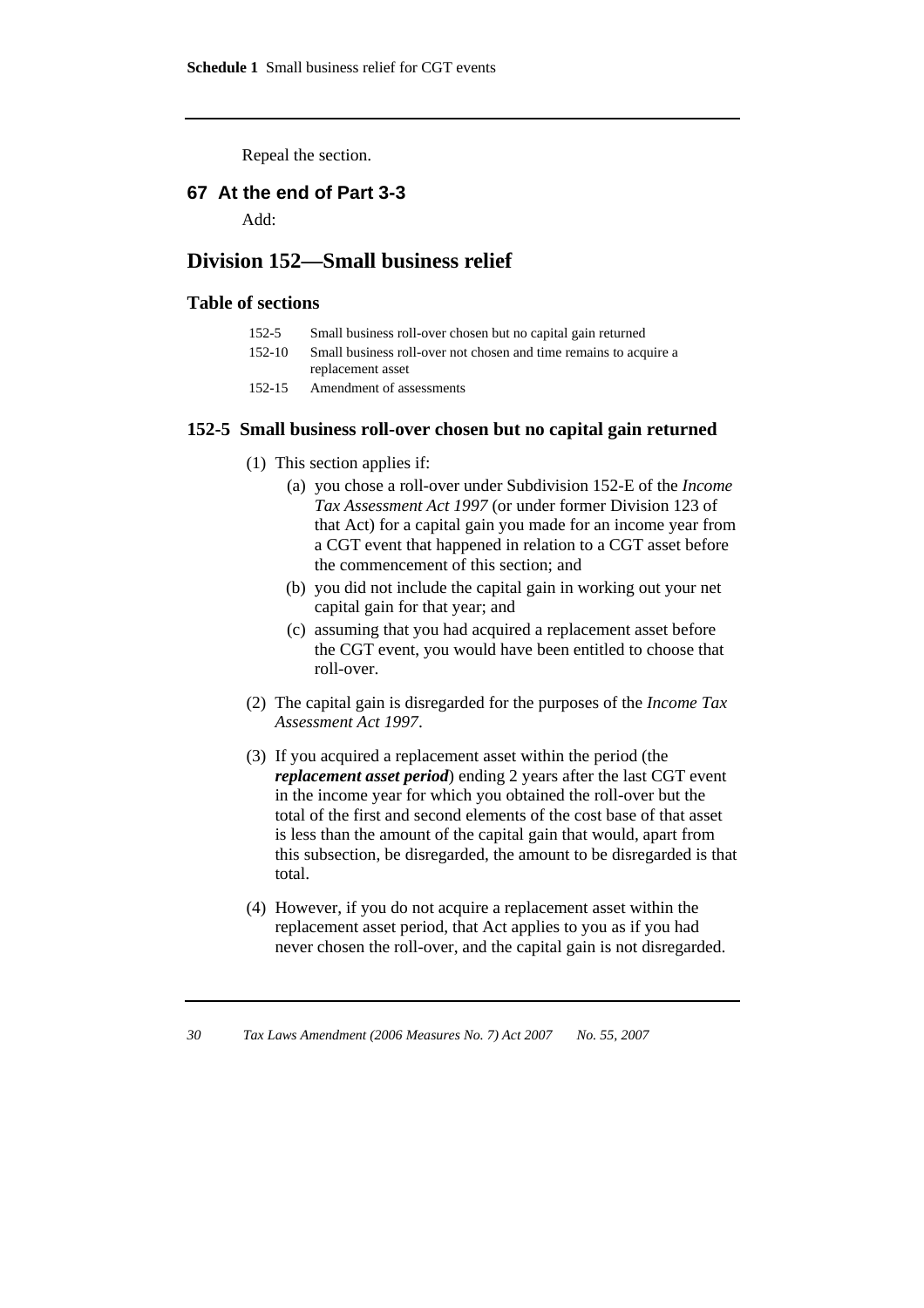(5) The Commissioner may extend the replacement asset period.

### **152-10 Small business roll-over not chosen and time remains to acquire a replacement asset**

- (1) This section applies if:
	- (a) you made a capital gain for an income year from a CGT event that happened before the commencement of this section; and
	- (b) you included the capital gain in working out your net capital gain for that year; and
	- (c) at the commencement of this section, you have not acquired a replacement asset but the replacement asset period had not expired; and
	- (d) assuming that you had acquired a replacement asset before the CGT event, you would have been entitled to choose a roll-over under Subdivision 152-E of that Act.
- (2) The capital gain is disregarded for the purposes of the *Income Tax Assessment Act 1997*.
- (3) If you acquired a replacement asset within the replacement asset period but the total of the first and second elements of the cost base of that asset is less than the amount of the capital gain that would, apart from this subsection, be disregarded, the amount to be disregarded is that total.
- (4) However, if you do not acquire a replacement asset within the replacement asset period, that Act applies to you as if you had never chosen the roll-over, and the capital gain is not disregarded.
- (5) The Commissioner may extend the replacement asset period.

### **152-15 Amendment of assessments**

 Section 170 of the *Income Tax Assessment Act 1936* does not prevent the amendment of an assessment made before the commencement of this section at any time in the period of 4 years starting at that commencement for the purpose of giving effect to this Division.

### **68 Application**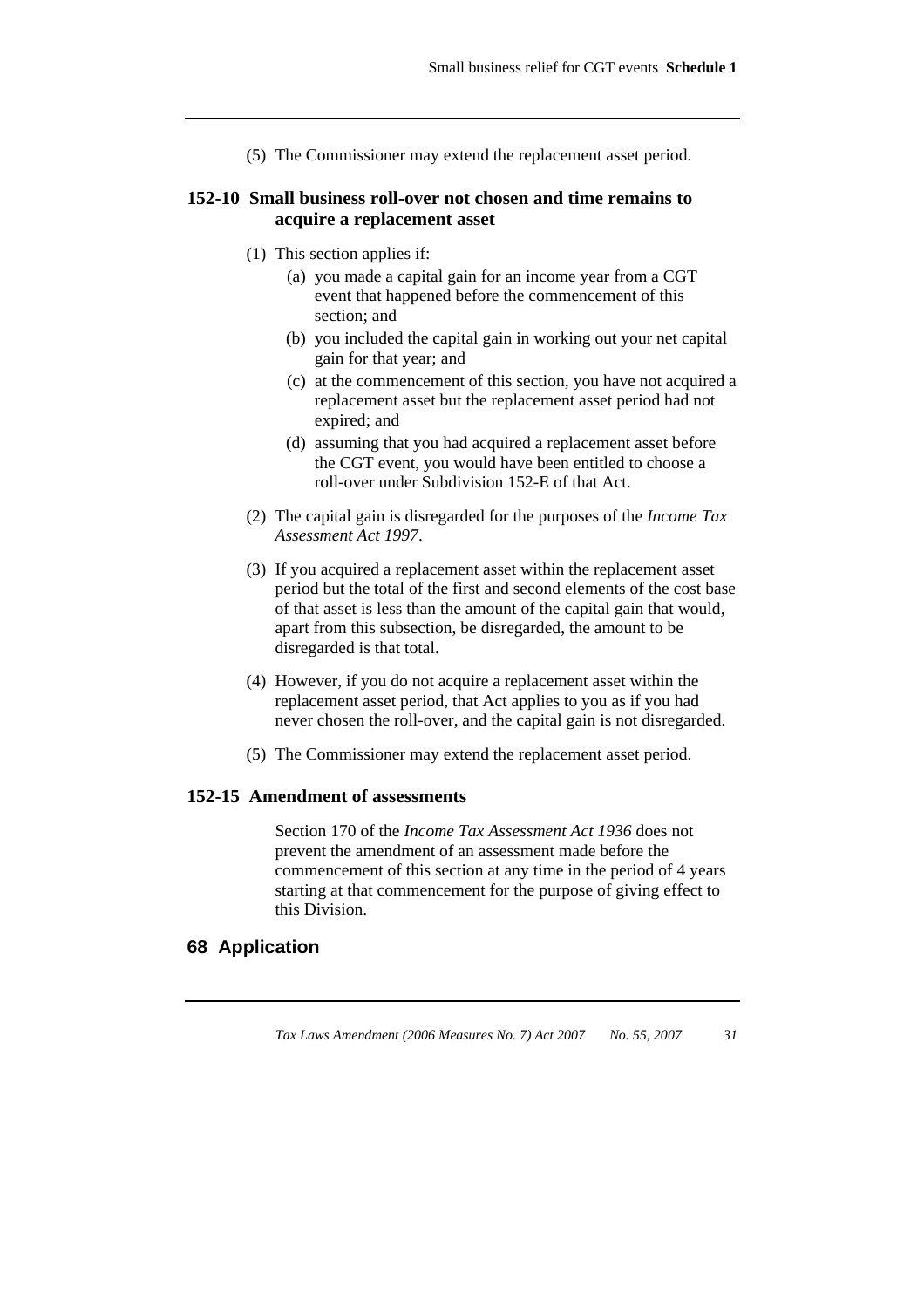- (1) The amendments made by this Schedule (other than the amendment made by item 67) apply to CGT events happening in the 2006-07 income year or later income years.
- (2) The amendment made by item 67 applies to CGT events that happened in the 2005-06 income year or an earlier income year.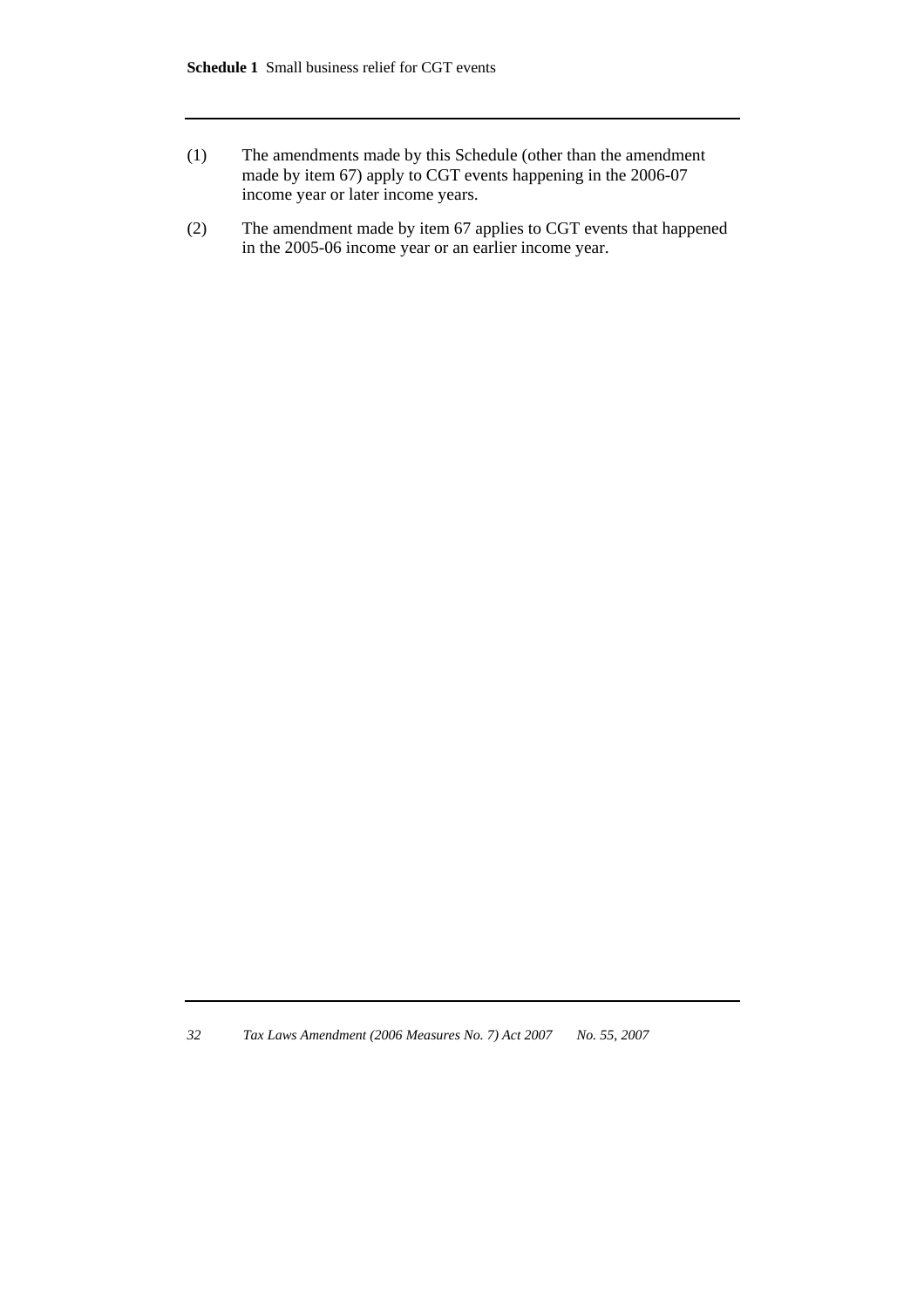# **Schedule 3—Streamline gift fund and integrity arrangements for deductible gift recipients**

# *Income Tax Assessment Act 1997*

# **1 Paragraph 30-125(1)(c)**

Repeal the paragraph, substitute:

- (c) meets the requirements of subsection (6), unless:
	- (i) the entity is established by an Act; and
	- (ii) the Act (or another Act) does not provide for the winding up or termination of the entity.

# **2 Paragraph 30-125(2)(d)**

Repeal the paragraph, substitute:

- (d) the entity meets the requirements of subsection (6), unless:
	- (i) the entity is established by an Act; and
	- (ii) the Act (or another Act) does not provide for the winding up or termination of the entity; and
- (e) the entity meets the requirements of section 30-130, unless the entity is endorsed as a deductible gift recipient under paragraph 30-120(a).

# **3 Subsection 30-125(6) (heading)**

Repeal the heading, substitute:

*Transfer of assets from fund, authority or institution* 

# **4 Subsection 30-125(6)**

Repeal the subsection, substitute:

- (6) A law (outside this Subdivision), a document constituting the entity or rules governing the entity's activities must require the entity, at the first occurrence of an event described in subsection (7), to transfer to a fund, authority or institution gifts to which can be deducted under this Division:
	- (a) any surplus assets of the gift fund (see section 30-130); or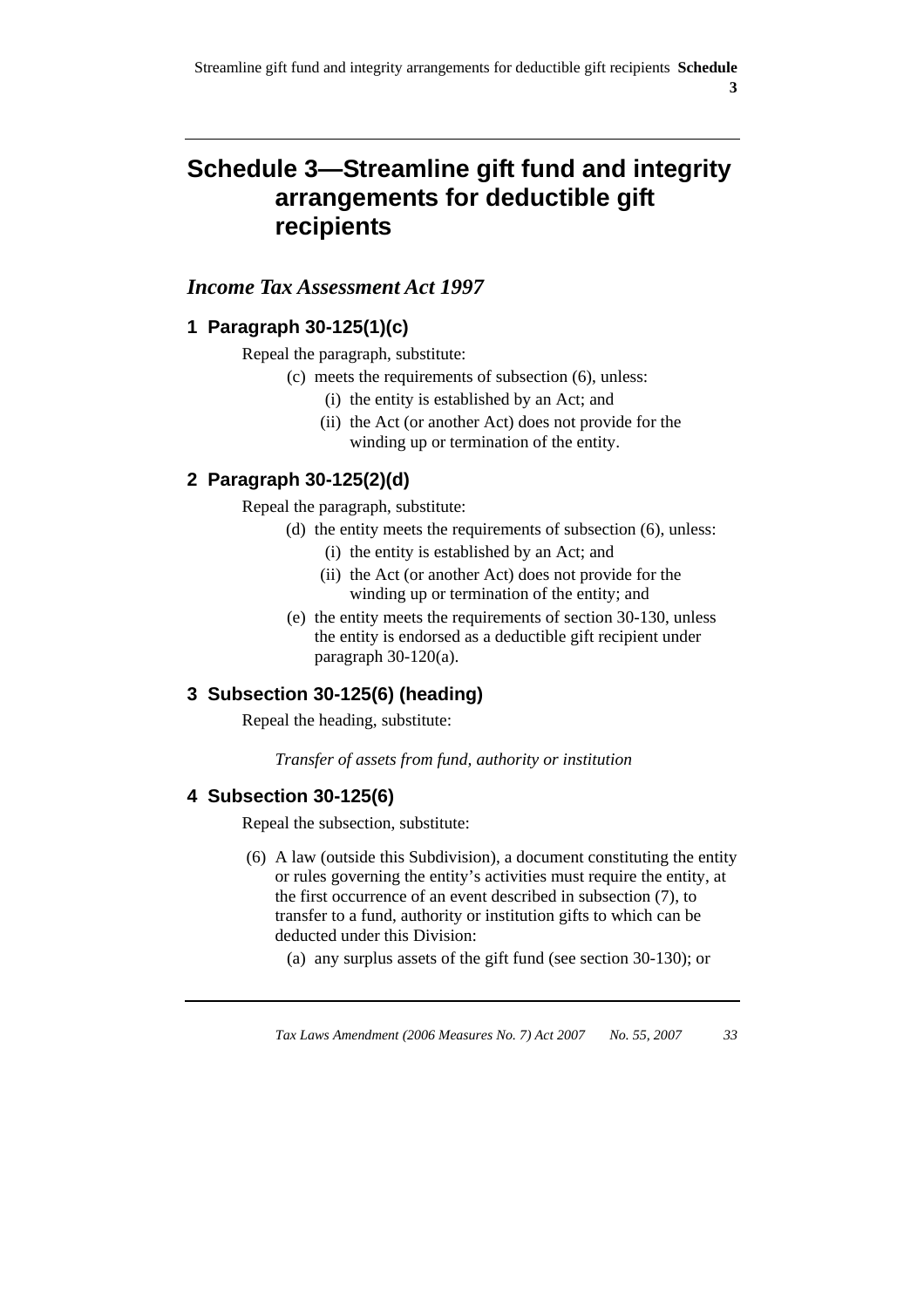**Schedule 3** Streamline gift fund and integrity arrangements for deductible gift recipients

- (b) if the entity is not required by this section to meet the requirements of section 30-130—any surplus:
	- (i) gifts of money or property for the principal purpose of the fund, authority or institution; and
	- (ii) contributions described in item 7 or 8 of the table in section 30-15 in relation to a \*fund-raising event held for that purpose; and
	- (iii) money received by the entity because of such gifts or contributions.

## **5 Paragraph 30-125(7)(a)**

Omit "of the gift fund", substitute "of the fund, authority or institution".

#### **6 At the end of section 30-125**

Add:

Note 3: The entity is also required to keep appropriate records: see section 382-15 of the *Taxation Administration Act 1953.* 

# **7 At the end of section 30-130**

Add:

*Exception—only one gift fund required per entity* 

- (3) An entity that operates 2 or more funds, authorities or institutions also meets the requirements of this section for 2 or more of those funds, authorities or institutions by maintaining a single gift fund if:
	- (a) the gift fund meets the requirements in paragraphs  $(1)(a)$ ,  $(b)$ and (c) in respect of each of the funds, authorities or institutions for which the gift fund is maintained; and
	- (b) the gift fund does not receive any other money or property.
- (4) The entity must use a gift or contribution made to the fund and any money credited to the fund only for the principal purpose of the fund, authority or institution to which the gift, contribution or money relates.
	- Note: The entity is also required to keep appropriate records for each of the funds, authorities or institutions: see section 382-15 of the *Taxation Administration Act 1953.*

# *Taxation Administration Act 1953*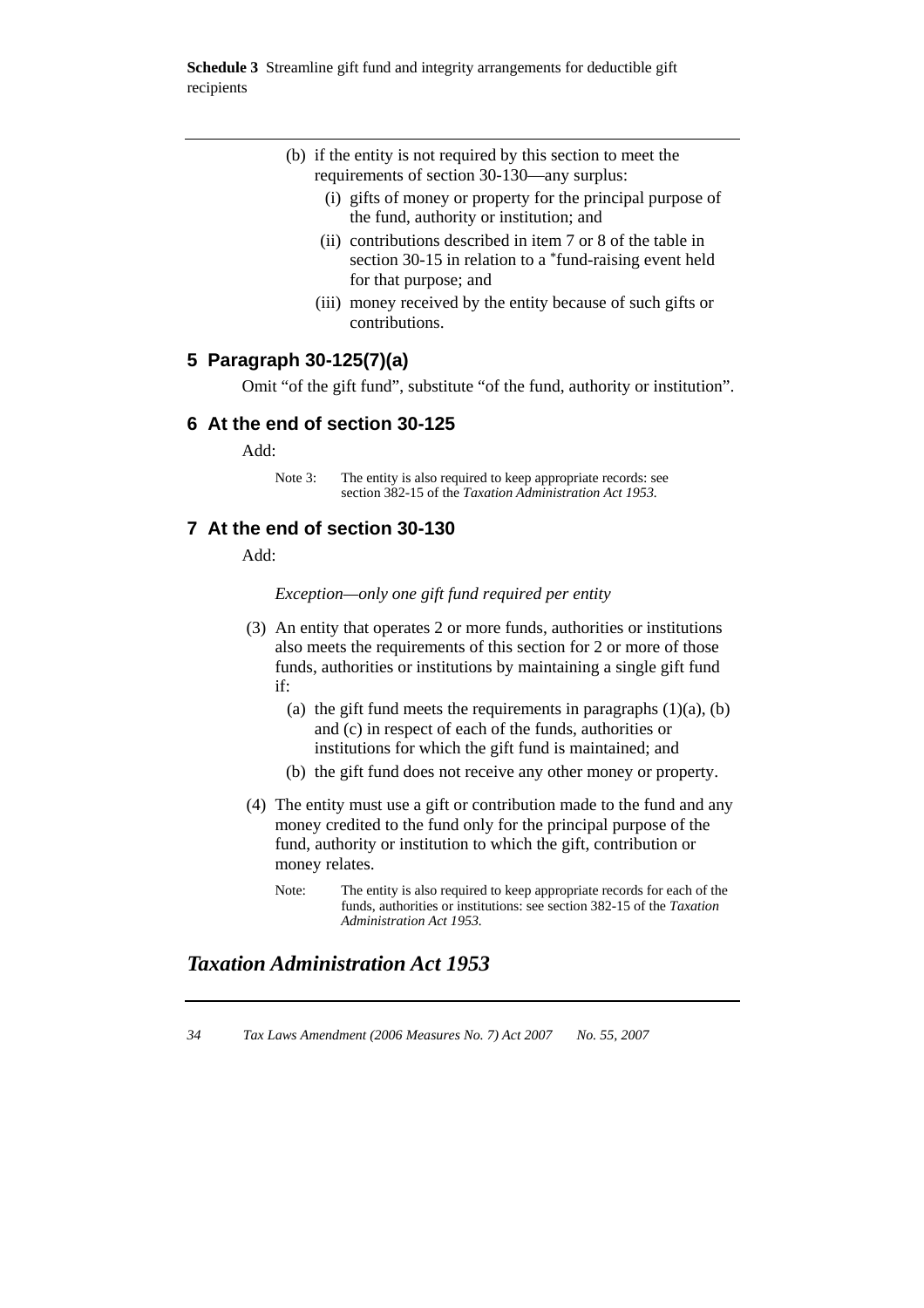# **8 At the end of Division 353 in Schedule 1**

Add:

# **353-20 Checking status of specifically listed deductible gift recipients**

 (1) The Commissioner may require a \*deductible gift recipient covered by this section to give the Commissioner information or a document that is relevant to the deductible gift recipient's status as a deductible gift recipient. The deductible gift recipient must comply with the requirement.

- (2) If the Commissioner is satisfied of any of the matters set out in subsection (4) in relation to a \*deductible gift recipient covered by this section, the Commissioner must, within 28 days, give written notice to the Minister about that fact.
- (3) The Minister may only disclose information provided under subsection (2) for a purpose relating to the removal of the name of the \*deductible gift recipient from:
	- (a) Division 30 of the *Income Tax Assessment Act 1997*; or
	- (b) regulations made for the purposes of the definition of \*prescribed private fund.
- (4) The matters are as follows:
	- (a) the \*deductible gift recipient fails or ceases to use gifts, contributions or money received solely for the principal purpose of the relevant fund, authority or institution;
	- (b) there is a change in the principal purpose of the relevant fund, authority or institution;
	- (c) the deductible gift recipient fails or ceases to comply with any rules or conditions made by the Prime Minister or any other Minister relating to the recipient being or becoming a deductible gift recipient.
- (5) The requirement in subsection (1):
	- (a) is to be made by notice in writing to the \*deductible gift recipient; and
	- (b) may ask the deductible gift recipient to give the information in writing; and

Note: Failure to comply with this subsection is an offence against section 8C.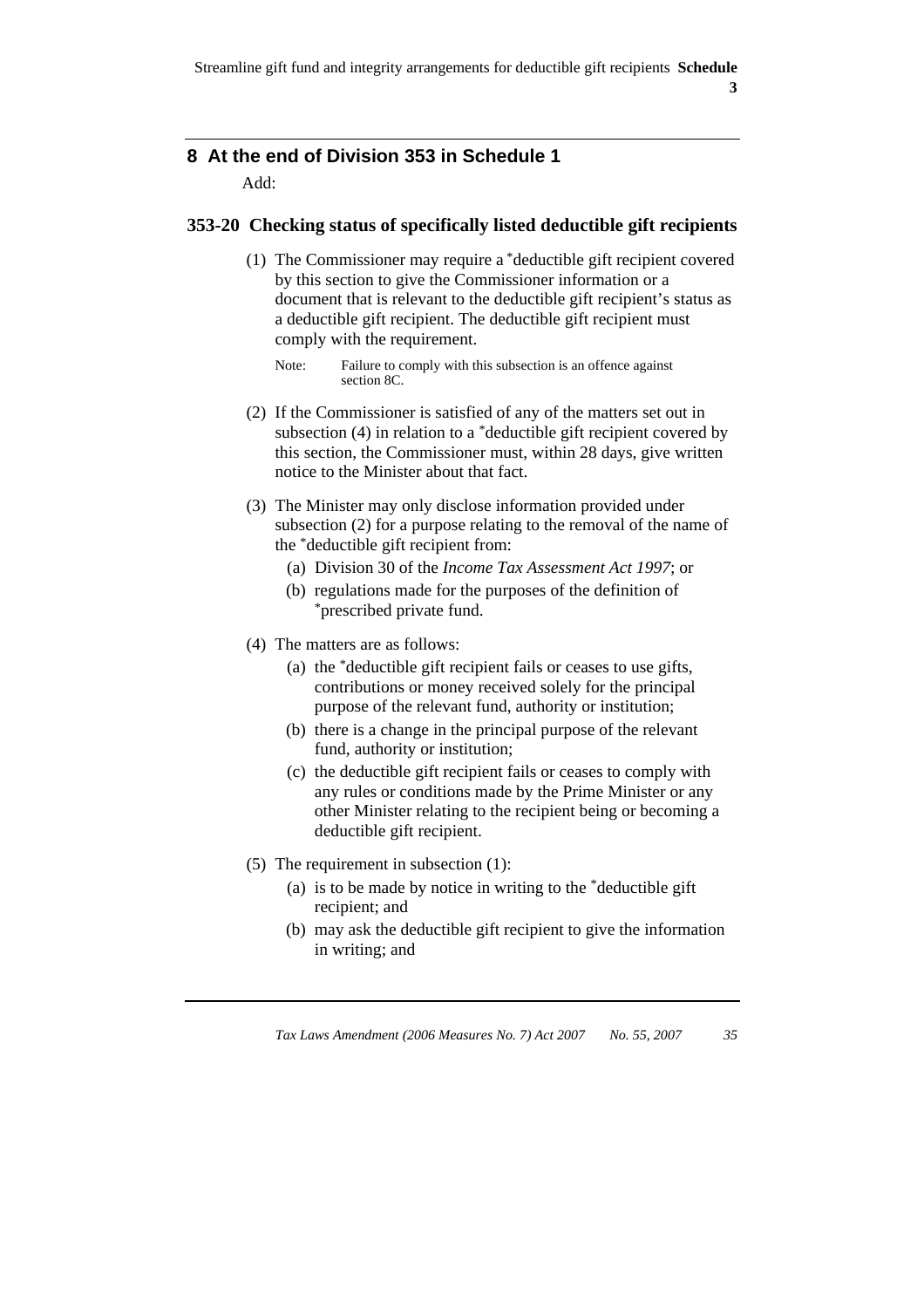**Schedule 3** Streamline gift fund and integrity arrangements for deductible gift recipients

L,

| (c) must specify:                                                                                                                                                                                   |
|-----------------------------------------------------------------------------------------------------------------------------------------------------------------------------------------------------|
| (i) the information or document the deductible gift<br>recipient is to give; and                                                                                                                    |
| (ii) the period within which the deductible gift recipient is<br>to give the information or document.                                                                                               |
| The period specified under subparagraph (c)(ii) must end at least<br>28 days after the notice is given.                                                                                             |
| (6) This section covers *deductible gift recipients, other than:                                                                                                                                    |
| (a) an entity or *government entity that is endorsed under<br>Subdivision 30-BA of the Income Tax Assessment Act 1997<br>as a deductible gift recipient; and                                        |
| (b) an entity or government entity that is endorsed under that<br>Subdivision as a deductible gift recipient for the operation of<br>a fund, authority or institution.                              |
| (7) In a prosecution of a person for an offence against section 8C of                                                                                                                               |
| this Act because of this section as it applies because of                                                                                                                                           |
| Division 444, it is a defence if the person proves that the person:                                                                                                                                 |
| (a) did not aid, abet, counsel or procure the act or omission<br>because of which the offence is taken to have been<br>committed; and                                                               |
| (b) was not in any way, by act or omission, directly or indirectly,<br>knowingly concerned in, or party to, the act or omission<br>because of which the offence is taken to have been<br>committed. |
| 9 At the end of section 382-1 in Schedule 1                                                                                                                                                         |

Add:

Deductible gift recipients are required to keep records in accordance with this Division.

# **10 At the end of Division 382 in Schedule 1**

Add:

# **Subdivision 382-B—Record keeping obligations of deductible gift recipients**

# **Table of sections**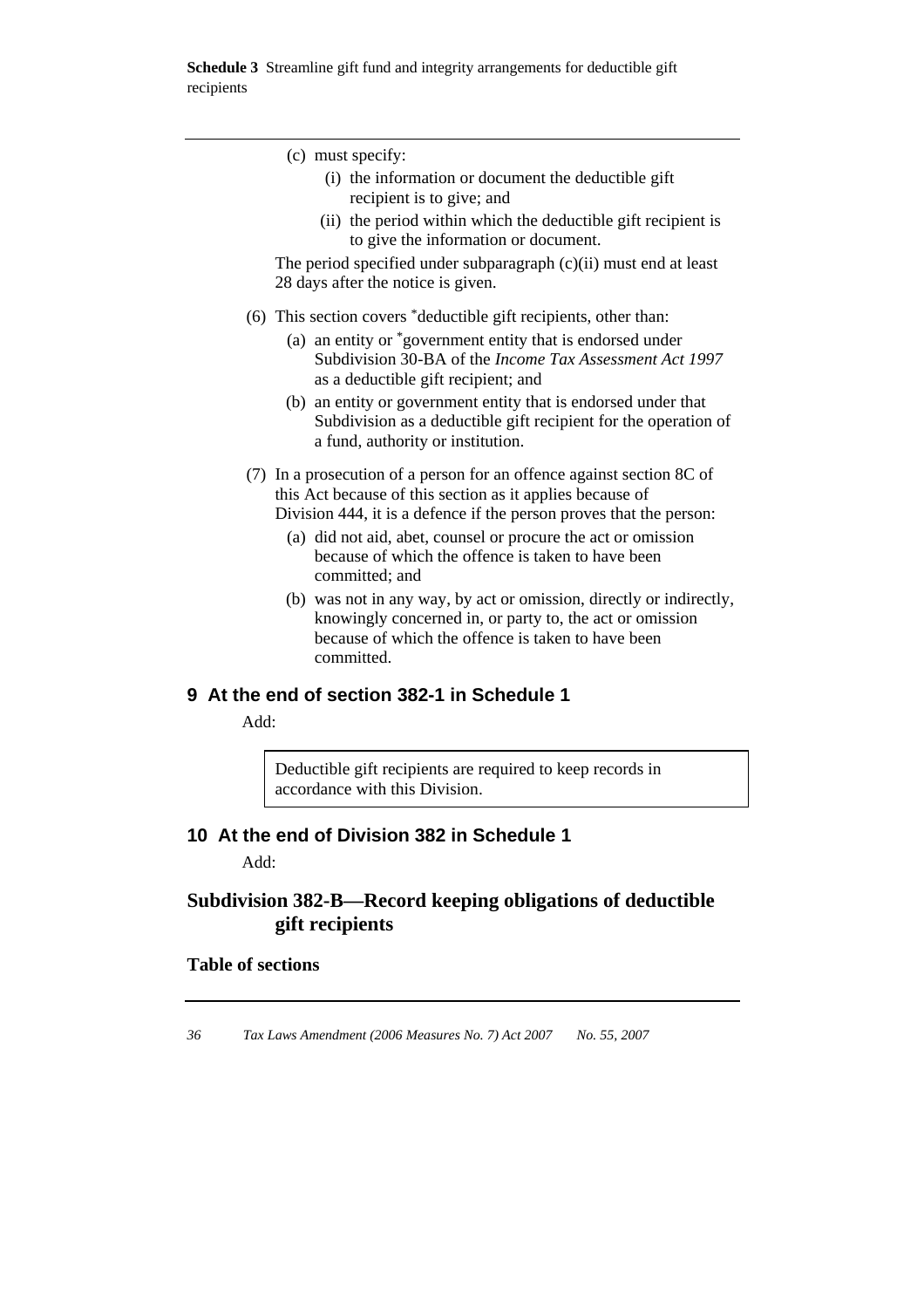382-15 Deductible gift recipients to keep records

#### **382-15 Deductible gift recipients to keep records**

- (1) A \*deductible gift recipient must:
	- (a) keep records that record and explain all transactions and other acts the deductible gift recipient engages in that are relevant to the deductible gift recipient's status as a deductible gift recipient; and
	- (b) retain those records for at least 5 years after the completion of the transactions or acts to which they relate.
	- Note 1: Section 288-25 imposes an administrative penalty if an entity does not keep or retain records as required by this section.
	- Note 2: The Commissioner may request information from certain deductible gift recipients: see sections 353-20 and 426-40.

#### *Requirements of records*

- (2) The records must be:
	- (a) in English, or readily accessible and easily convertible into English; and
	- (b) such as to show that the \*deductible gift recipient uses each of the following only for the principal purpose of the fund, authority or institution:
		- (i) gifts of money or property for that purpose;
		- (ii) contributions described in item 7 or 8 of the table in section 30-15 of the *Income Tax Assessment Act 1997* in relation to a \*fund-raising event held for that purpose;
		- (iii) money received by the deductible gift recipient because of such gifts or contributions.

#### *Exception*

- (3) For the purposes of section 288-25, this section does not require a \*deductible gift recipient to retain a record if:
	- (a) the Commissioner notifies the deductible gift recipient that the deductible gift recipient does not need to retain the record; or
	- (b) the deductible gift recipient is a company that has been finally dissolved.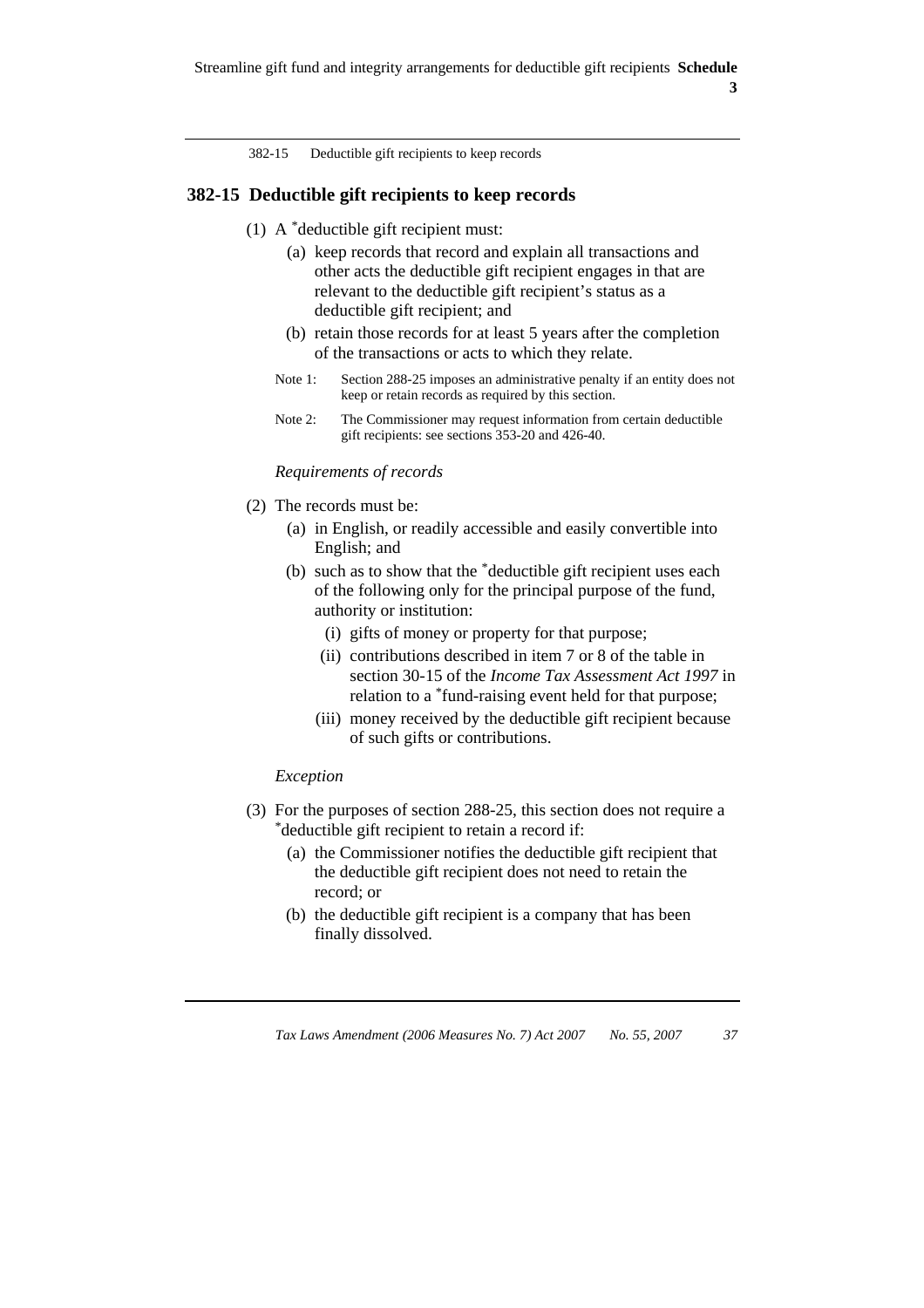# **Schedule 4—Deductible gift recipient extensions**

# *Income Tax Assessment Act 1997*

**1 Subsection 30-80(2) (table item 9.2.13)**  Omit "8 November 2006", substitute "1 January 2010".

# **2 Section 30-105 (table item 13.2.6)**

Omit "1 January 2007", substitute "1 January 2008".

## **3 Section 30-105 (table item 13.2.8)**

Omit "28 September 2006", substitute "1 January 2008".

# **4 Section 30-105 (table item 13.2.11)**

Omit "24 February 2007", substitute "24 February 2008".

# *Tax Laws Amendment (Repeal of Inoperative Provisions) Act 2006*

## **5 Item 13 of Schedule 3**

Omit ", 9.2.13".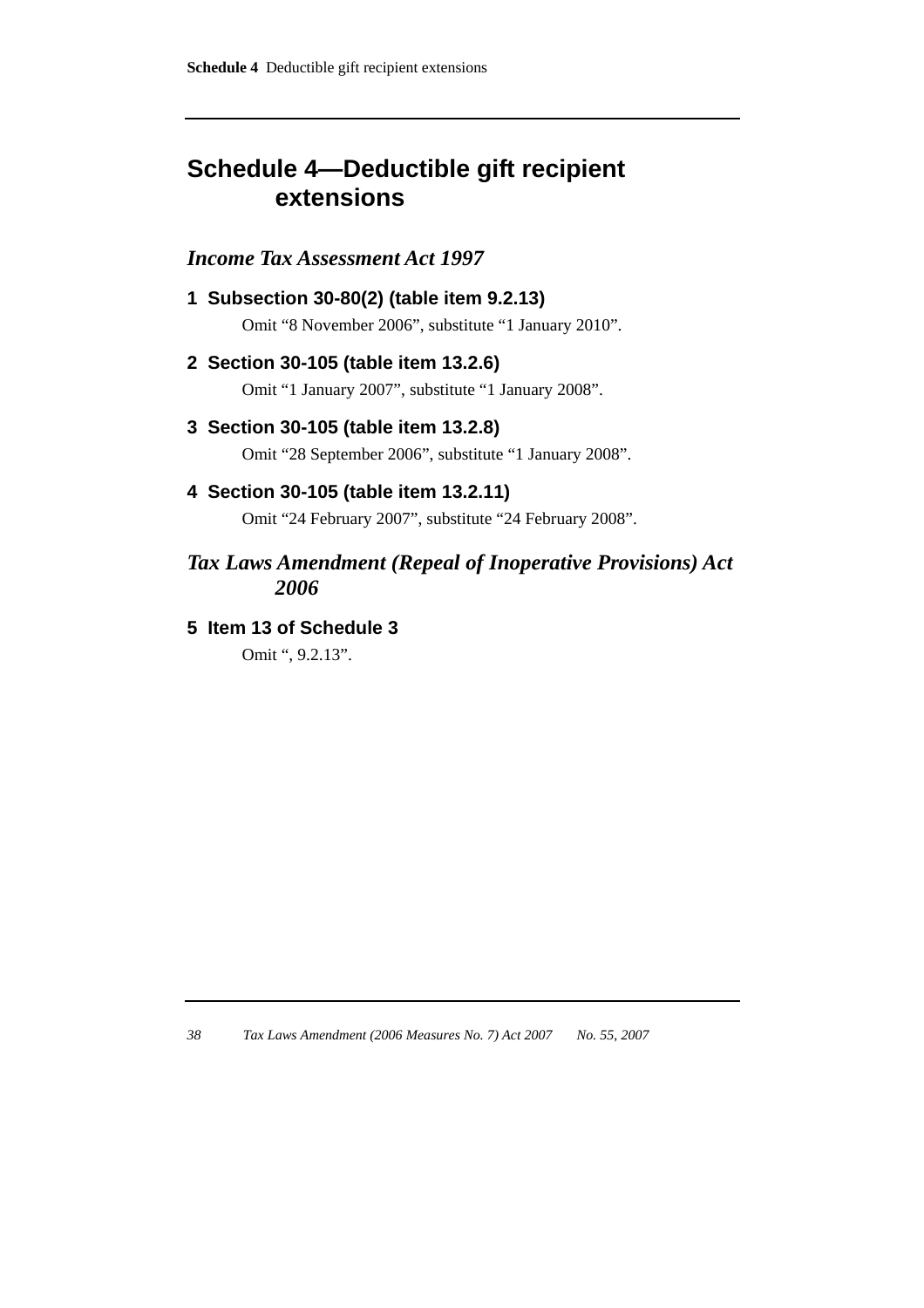# **Schedule 5—Effective life of tractors and harvesters**

# *Income Tax Assessment Act 1997*

# **1 Subsection 40-102(5) (at the end of the table)**

Add:

| Harvester | Primary production<br>sector | $6\frac{2}{3}$ years |
|-----------|------------------------------|----------------------|
| Tractor   | Primary production<br>sector | $6\frac{2}{3}$ years |

# **2 Application**

The amendment made by this Schedule applies to a depreciating asset if the start time for the asset occurs on or after 1 July 2007.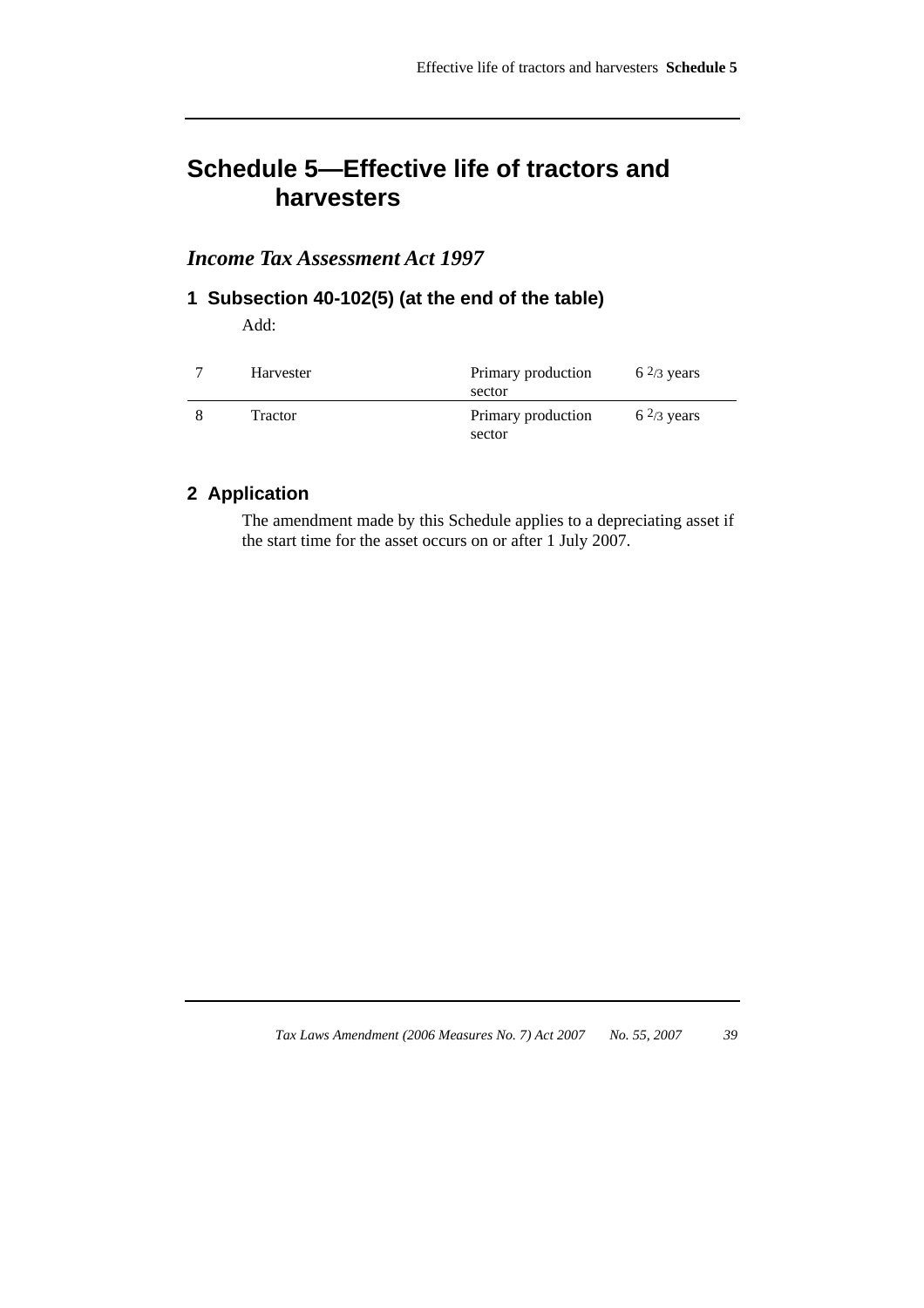# **Schedule 6—Farm management deposits**

# *Income Tax Assessment Act 1936*

# **1 Paragraph 393-10(1)(b) in Schedule 2G**

Omit "\$50,000", substitute "\$65,000".

# **2 Subsection 393-35(6) in Schedule 2G (heading)**

Repeal the heading, substitute:

*Deposit limit of \$400,000* 

# **3 Subsection 393-35(6) in Schedule 2G**

Omit "\$300,000" (wherever occurring), substitute "\$400,000".

## **4 Application**

The amendments made by this Schedule apply to assessments for the year of income in which this Act receives the Royal Assent and later years of income.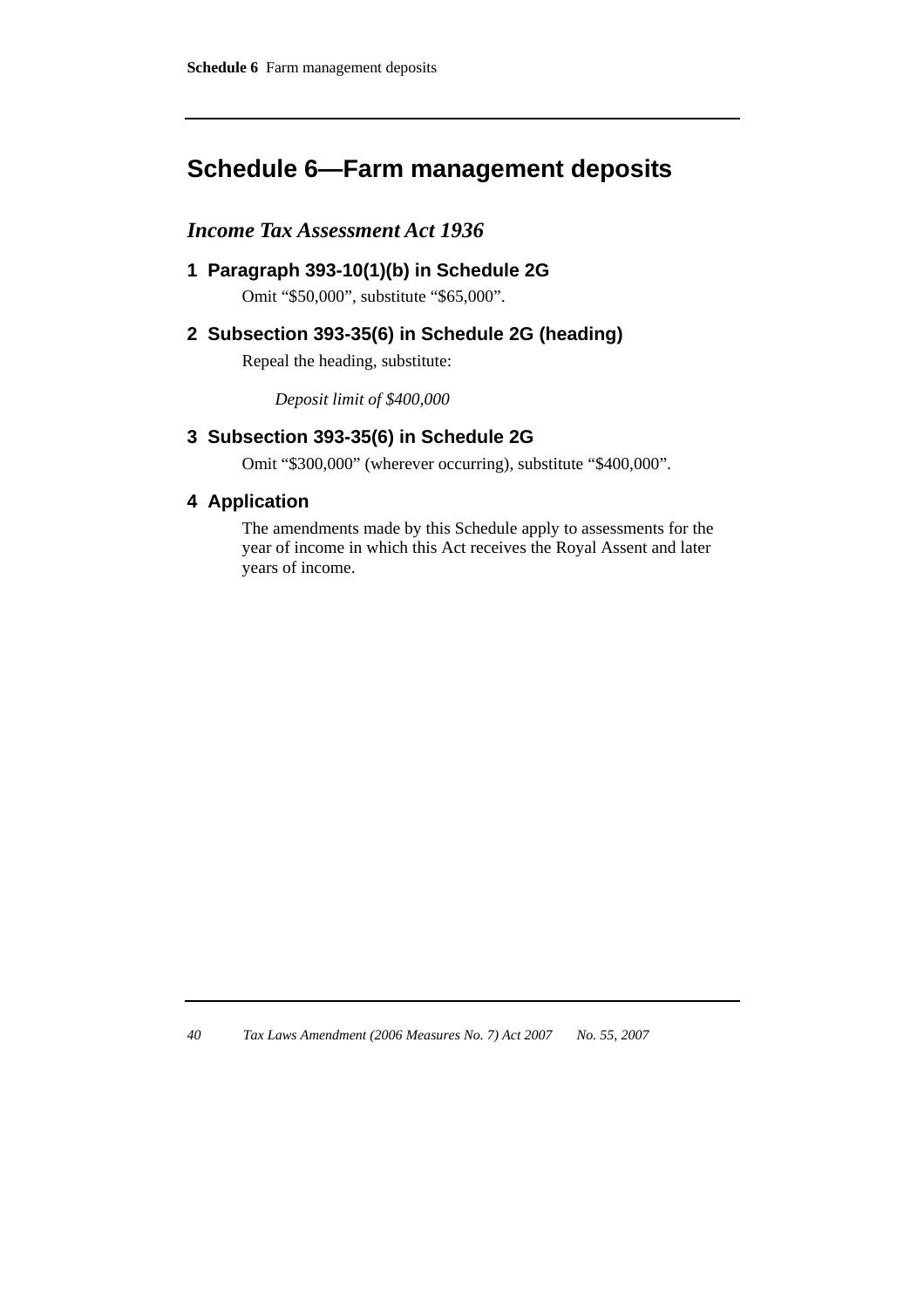# **Schedule 7—Capital protected borrowings**

# **Part 1—Main amendments**

# *Income Tax Assessment Act 1997*

**1 After Division 243** 

Insert:

# **Division 247—Capital protected borrowings**

# **Guide to Division 247**

## **247-1 What this Division is about**

Capital protection provided under a relevant capital protected borrowing to the extent that it is not provided by an explicit put option is treated (for the borrower) as if it were a put option.

An amount attributable to capital protection under any relevant capital protected borrowing is treated (for the borrower) as a payment for a put option.

## **Table of sections**

#### **Operative provisions**

- 247-5 Object of Division
- 247-10 What *capital protected borrowing* and *capital protection* are
- 247-15 Application of this Division
- 247-20 Treating capital protection as a put option
- 247-25 Number of put options
- 247-30 Exercise or expiry of option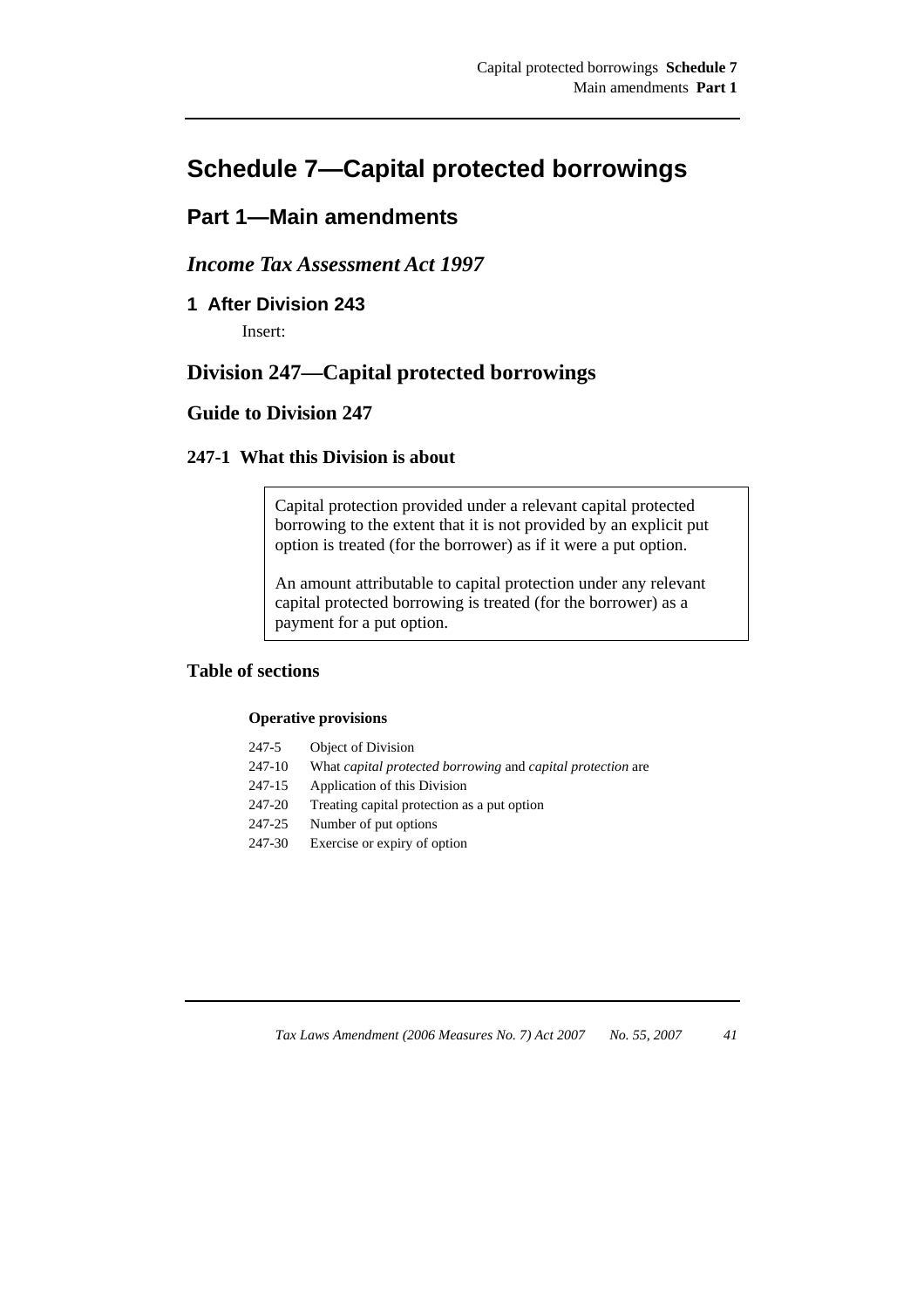# **Operative provisions**

# **247-5 Object of Division**

 The object of this Division is to ensure that amounts for \*capital protection under all relevant \*capital protected borrowings are treated (for the borrower) under this Act as a payment for a put option.

# **247-10 What** *capital protected borrowing* **and** *capital protection* **are**

- (1) An \*arrangement under which a \*borrowing is made, or credit is provided, is a *capital protected borrowing* if the borrower is wholly or partly protected against a fall in the \*market value of a thing (the *protected thing*) to the extent that:
	- (a) the borrower uses the amount borrowed or credit provided to acquire the protected thing; or
	- (b) the borrower uses the protected thing as security for the borrowing or provision of credit.
- (2) That protection is called *capital protection*.

# **247-15 Application of this Division**

- (1) This Division applies to a \*capital protected borrowing only if the protected thing is a beneficial interest in:
	- (a) a \*share, a unit in a unit trust or a stapled security; or
	- (b) an entity that holds a beneficial interest in a share, unit in a unit trust or stapled security either directly, or indirectly through one or more interposed entities.
- (2) This Division applies only to borrowers under \*capital protected borrowings.
- (3) This Division does not apply to a \*capital protected borrowing under which a \*share or stapled security is acquired under an \*employee share scheme.
- (4) This Division does not apply to a \*capital protected borrowing entered into before 1 July 2007 (except to the extent that it is extended on or after that day) unless the \*share, unit in a unit trust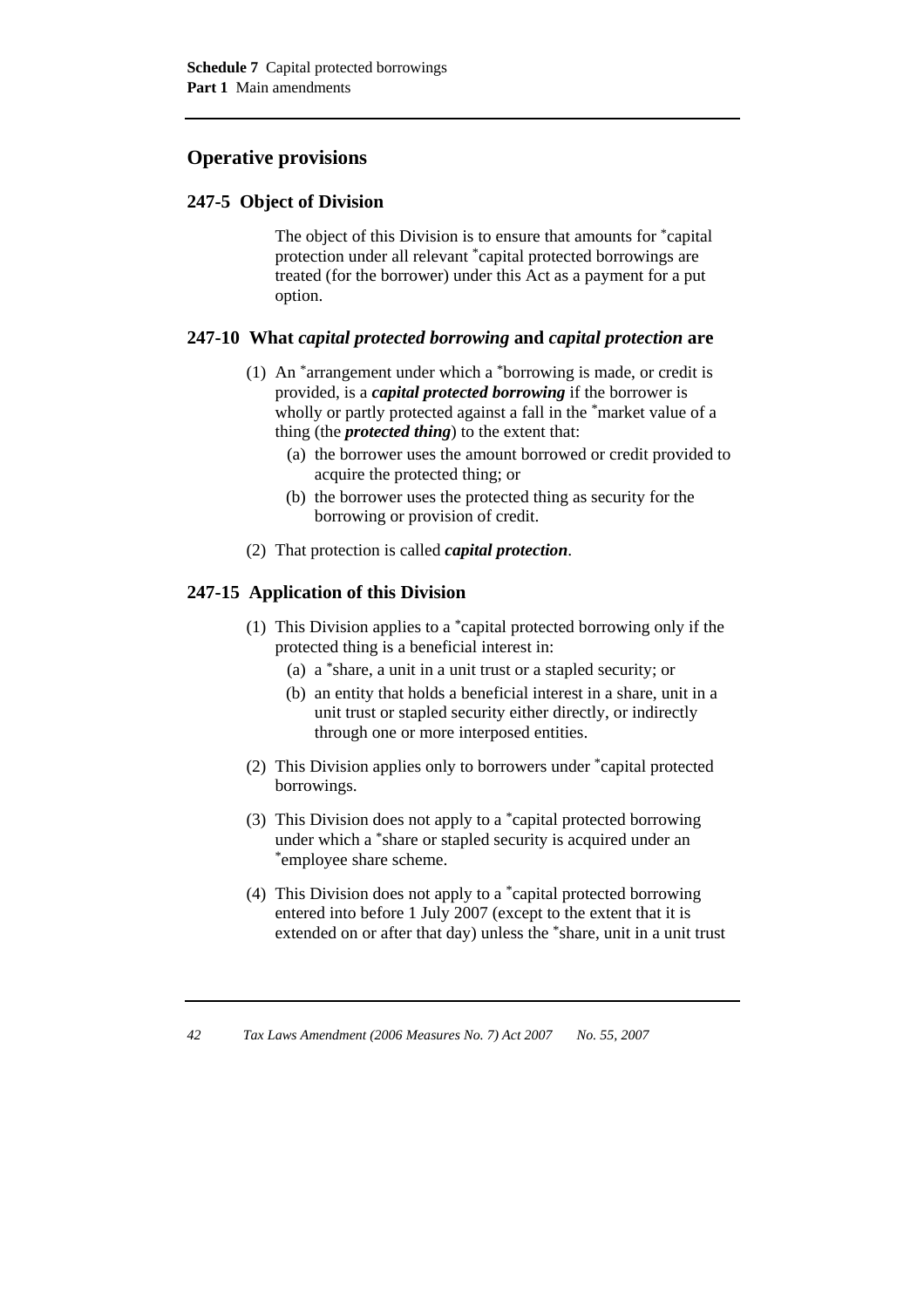or stapled security is listed for quotation in the official list of an \*approved stock exchange.

- (5) This Division does not apply to a \*capital protected borrowing entered into on or after 1 July 2007 if:
	- (a) the protected thing is a beneficial interest in:
		- (i) a \*share, unit or stapled security that is not listed for quotation in the official list of an \*approved stock exchange; or
		- (ii) an entity that holds a beneficial interest in a share, unit in a unit trust or stapled security either directly, or indirectly through one or more interposed entities, that is not so listed; and
	- (b) one of these conditions is satisfied:
		- (i) for a non-listed share—the company is not a \*widely held company;
		- (ii) for a non-listed unit—the trust is not a widely held unit trust as defined in section 272-105 in Schedule 2F to the *Income Tax Assessment Act 1936*;
		- (iii) for a non-listed stapled security—any company involved is not a widely held company and any trust involved is not such a widely held unit trust.

#### **247-20 Treating capital protection as a put option**

- (1) This section applies to a borrower if:
	- (a) the borrower has an excess using the method statement in subsection (3) for a \*capital protected borrowing entered into on or after 1 July 2007; or
	- (b) the borrower has an amount that is reasonably attributable to the \*capital protection as mentioned in subsection (2) for a capital protected borrowing, or an extension of a capital protected borrowing, entered into at or after 9.30 am, by legal time in the Australian Capital Territory, on 16 April 2003 and before 1 July 2007.
- (2) For paragraph (1)(b), the amount that is reasonably attributable to the \*capital protection is worked out under Division 247 of the *Income Tax (Transitional Provisions) Act 1997*.
- (3) This is the method statement.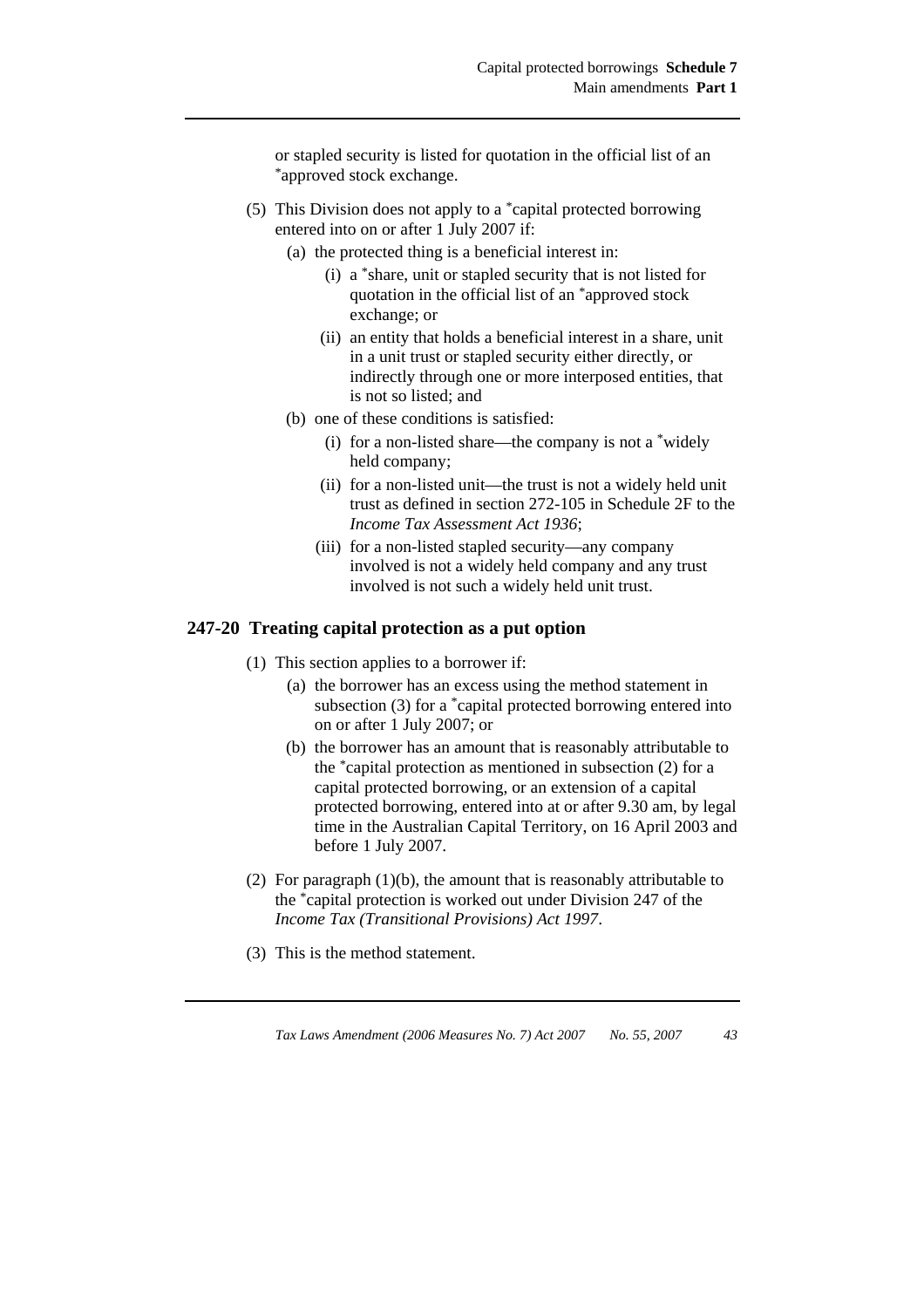#### *Method statement*

| Step 1. | Work out the total amount incurred by the borrower<br>under or in respect of the *capital protected borrowing for<br>the income year, ignoring amounts that are not in<br>substance for *capital protection or interest.                          |
|---------|---------------------------------------------------------------------------------------------------------------------------------------------------------------------------------------------------------------------------------------------------|
| Step 2. | Work out the total interest that would have been incurred<br>for the income year on a *borrowing or provision of<br>credit of the same amount as under the *capital protected<br>borrowing at the rate applicable under subsection (4) or<br>(5). |
| Step 3. | If the step 1 amount exceeds the step 2 amount, the<br>excess is reasonably attributable to the *capital protection<br>for the income year.                                                                                                       |

- (4) If the \*capital protected borrowing is at a fixed rate for all or part of the term of the \*borrowing, use the Reserve Bank of Australia's Indicator Rate for Personal Unsecured Loans—Variable Rate (the *benchmark rate*) at the time the first of the amounts referred to in step 1 of the method statement in subsection (3) was incurred during the term of the borrowing or the relevant part of the term.
- (5) If the \*capital protected borrowing is at a variable rate for all or part of the term of the \*borrowing, use the average of the benchmark rates published by the Reserve Bank of Australia during the term of the borrowing or the relevant part of the term.
- (6) If this section applies to a borrower, this Act applies as if:
	- (a) the borrower's excess from the method statement in subsection (3); or
	- (b) the amount that is reasonably attributable to \*capital protection as mentioned in paragraph (1)(b);

(reduced by any amount the borrower incurred under or in respect of the \*capital protected borrowing for an explicit put option) were incurred only for a put option granted by the lender or by another entity under the \*arrangement.

Example: Amounts that would be ignored under step 1 include amounts that are in substance the repayment of a loan or credit, the payment of an application fee or brokerage commission and the payment of stamp duty or other tax.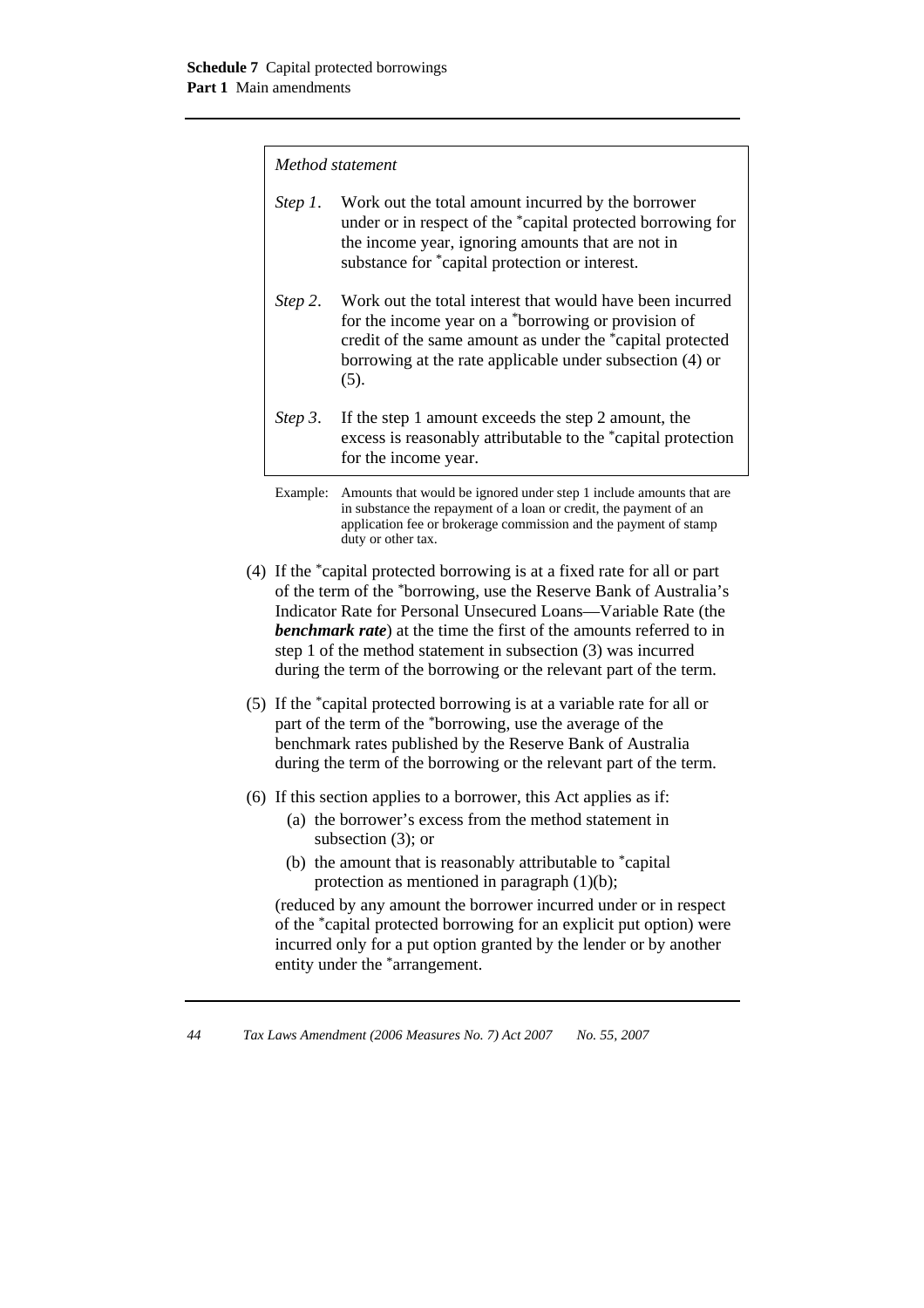### **247-25 Number of put options**

- (1) If a \*capital protected borrowing specifies more than one occasion on which the \*capital protection can be invoked, this Act applies as if there were a separate put option for each of those occasions. So much of the amount to which subsection 247-20(6) applies as is reasonably attributable to each option is taken to have been incurred for that option.
- (2) However, if a borrower may invoke the \*capital protection under a \*capital protected borrowing at any time up to the end of a period, or only at the end of a period, for which there is capital protection, this Act applies as if there were a single put option for that period.

### **247-30 Exercise or expiry of option**

- (1) If the \*capital protection under a \*capital protected borrowing is invoked:
	- (a) the borrower is taken to have exercised the put option; and
	- (b) any interest in a \*share, unit in a unit trust or stapled security that is acquired by the lender or another entity under the \*arrangement as a result of that capital protection being invoked is taken to have been disposed of by the borrower as a result of the exercise of the option.
- (2) If the \*capital protection under a \*capital protected borrowing is not invoked on or before the last occasion on which it could have been, the put option is taken to have expired.
	- Note: If a borrower under a capital protected borrowing holds the protected things on capital account, the exercise or expiry of the put option may give rise to a capital gain or capital loss: see sections 104-25 (CGT event C2) and 134-1 (exercise of options).

# *Income Tax (Transitional Provisions) Act 1997*

## **2 Before Part 3-35**

Insert: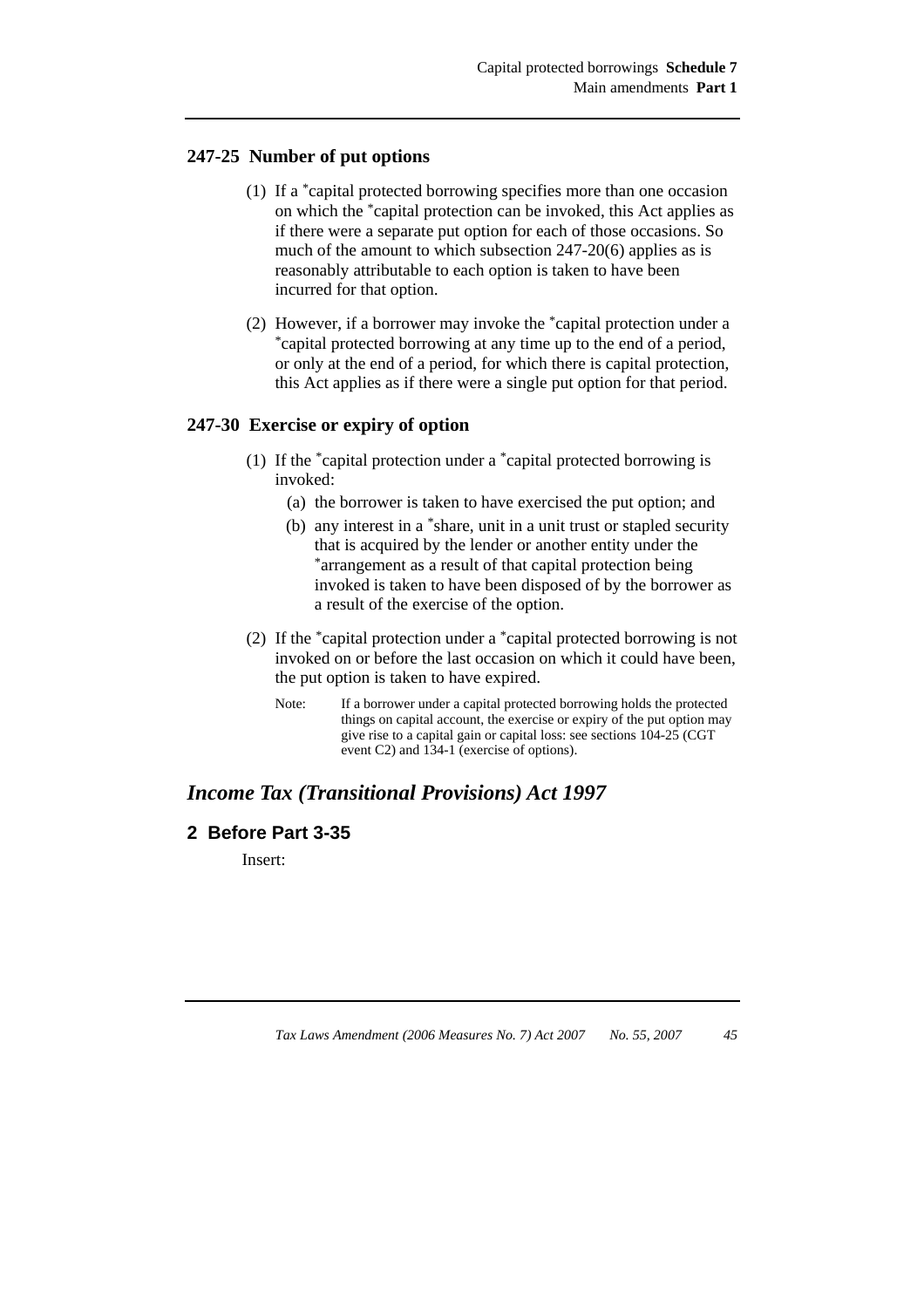# **Part 3-10—Financial transactions**

# **Division 247—Interim apportionment methodology for capital protected borrowings**

#### **Table of sections**

- 247-5 Interim apportionment methodology
- 247-10 Products listed on the Australian Stock Exchange that have explicit put options
- 247-15 Other capital protected products
- 247-20 The indicator method
- 247-25 The percentage method

### **247-5 Interim apportionment methodology**

 The methodology set out in this Division must be used to work out how much of an amount that a borrower incurs under or in respect of a capital protected borrowing is reasonably attributable to the capital protection provided under the capital protected borrowing if the capital protected borrowing, or an extension of it, is entered into at or after 9.30 am, by legal time in the Australian Capital Territory, on 16 April 2003 and before 1 July 2007.

Note: To work out how much of such an amount is reasonably attributable to the capital protection provided under a capital protected borrowing entered into on or after 1 July 2007, see Division 247 of the *Income Tax Assessment Act 1997*.

## **247-10 Products listed on the Australian Stock Exchange that have explicit put options**

- (1) For a capital protected borrowing that:
	- (a) is an instalment warrant listed on the Australian Stock Exchange; and
	- (b) contains an explicit put option that permits the underlying investment to be sold for at least the amount borrowed or amount of credit provided and has a separate price that reasonably reflects the market value of that option; subsection (2) applies.
- (2) If an amount is incurred: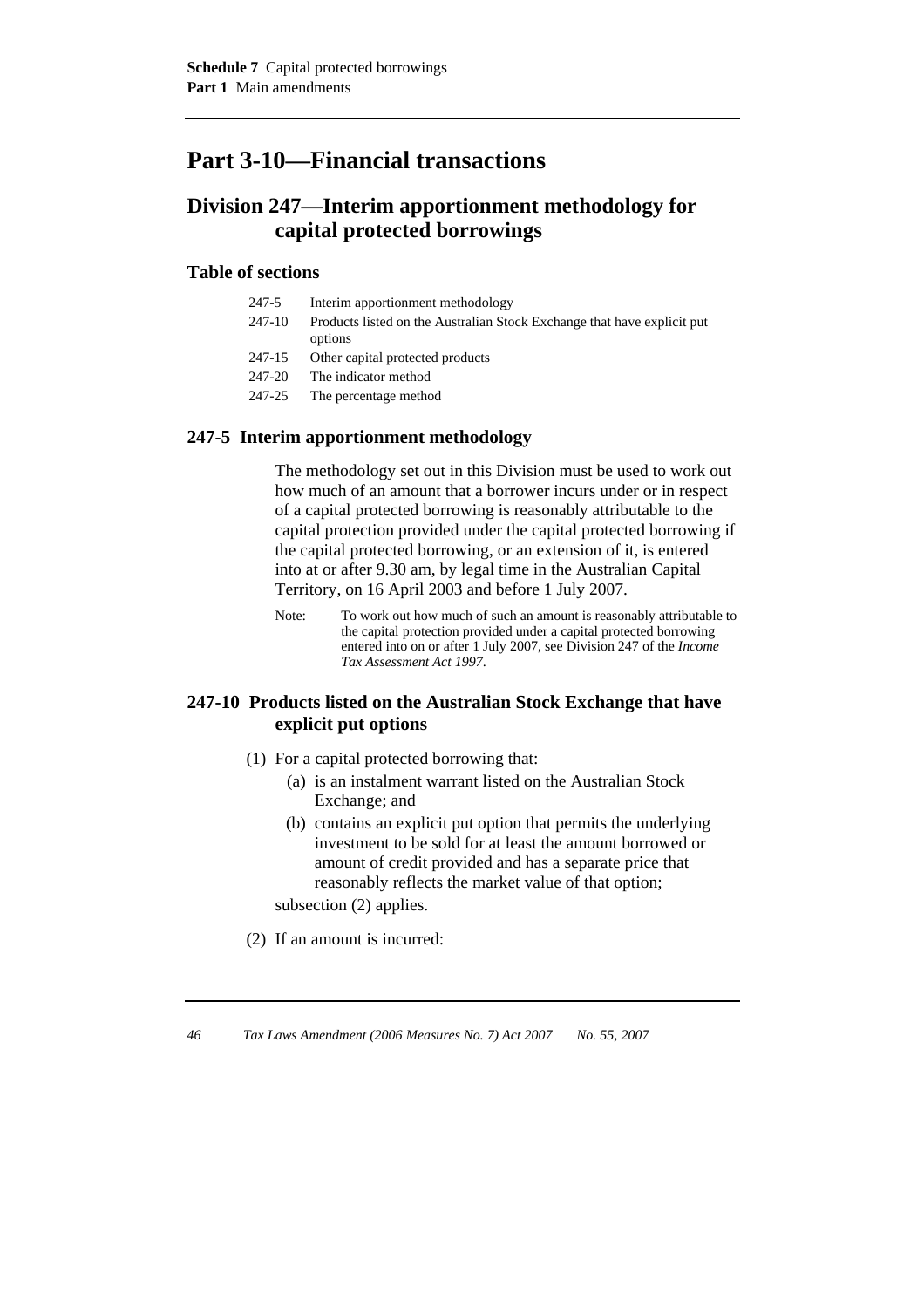- (a) to acquire the capital protected borrowing in the primary market; or
- (b) at a reset date of the borrowing under the capital protected borrowing;

the amount that is reasonably attributable to the capital protection is the amount specified by the lender under the capital protected borrowing as the cost of the put option.

- (3) For a capital protected borrowing acquired on the secondary market, the amount that is reasonably attributable to the capital protection for an income year is worked out in accordance with subsection  $(4)$  or  $(5)$ .
- (4) If the market value of the underlying security at the time of acquisition is greater than the amount of the borrowing, the amount that is reasonably attributable to the capital protection is:
	- (a) the sum of the market value of the instalment warrant and the amount of the borrowing or amount of credit provided; less
	- (b) the sum of the market value of the underlying security and so much of the amount incurred as is attributable to pre-paid interest.
- (5) If the market value of the underlying security at the time of acquisition is equal to or less than the amount of the borrowing or amount of credit provided, the amount that is reasonably attributable to the capital protection is:
	- (a) the market value of the instalment warrant; less
	- (b) any pre-paid interest.
- (6) If the amount worked out in accordance with subsection (4) or (5) is less than nil, the amount that is reasonably attributable to the capital protection is nil.

#### **247-15 Other capital protected products**

 (1) If section 247-10 does not apply, the total amount that is reasonably attributable to the capital protection for an income year is the greater of the amount worked out using section 247-20 (the indicator method) and section 247-25 (the percentage method). If those amounts are the same, use either one.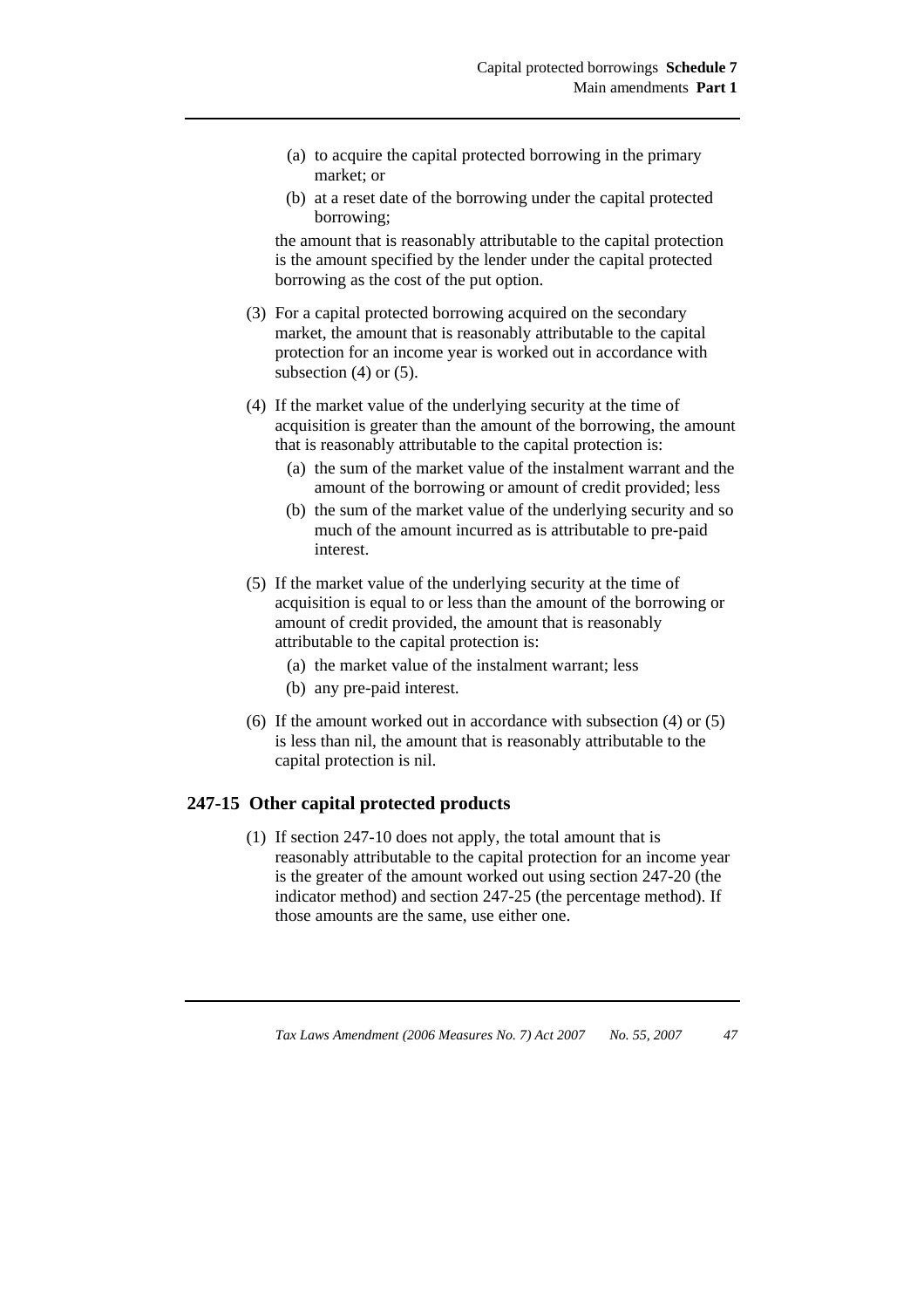(2) If an arrangement involves more than one amount incurred in an income year, the total amount that is reasonably attributable to the capital protection for the year is distributed pro-rata between those amounts incurred.

## **247-20 The indicator method**

- (1) Work out the total amount incurred by the borrower under or in respect of the capital protected borrowing for the income year, ignoring amounts that are not in substance for capital protection or interest.
	- Example: Amounts that would be ignored under subsection (1) include amounts that are in substance the repayment of a loan or credit, the payment of an application fee or brokerage commission and the payment of stamp duty or other tax.
- (2) Work out the amount that would have been incurred by applying the relevant indicator rate to a borrowing or provision of credit of the same amount for the income year.
- (3) If the subsection (1) amount exceeds the subsection (2) amount, the excess is reasonably attributable to the capital protection for the income year.
- (4) The relevant indicator rate is:
	- (a) for a capital protected borrowing based on a variable interest rate, the Reserve Bank of Australia's Indicator Rate for Personal Unsecured Loans—Variable Rate at the time the first payment for the income year was incurred; and
	- (b) for another capital protected borrowing, the Reserve Bank of Australia's Indicator Rate for Personal Unsecured Loans— Fixed Rate at the time the borrowing was entered into.

## **247-25 The percentage method**

- (1) Work out the total amount incurred by the borrower under or in respect of the capital protected borrowing for the income year, ignoring amounts that are not in substance for capital protection or interest.
	- Example: Amounts that would be ignored under subsection (1) include amounts that are in substance the repayment of a loan or credit, the payment of an application fee or brokerage commission and the payment of stamp duty or other tax.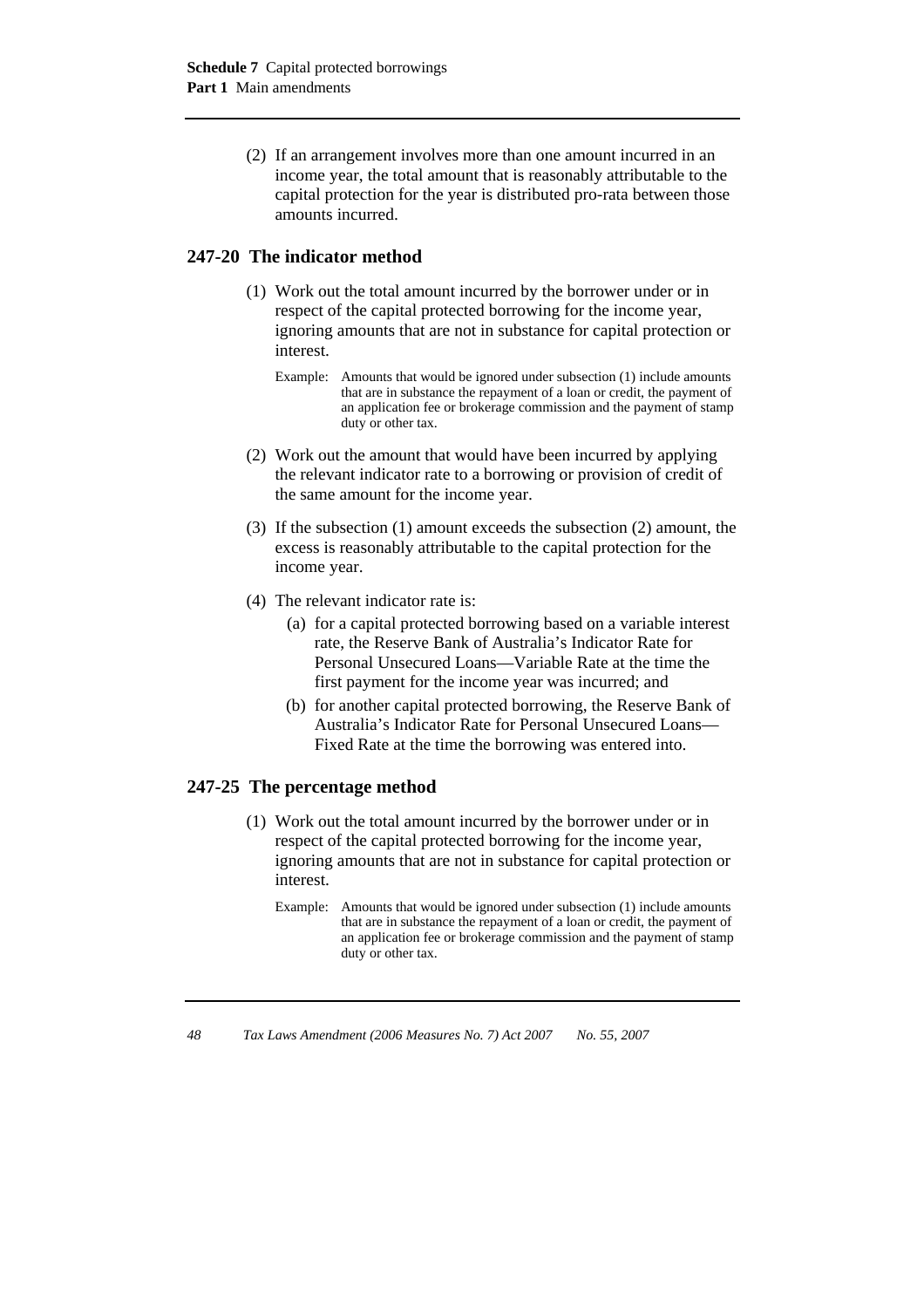- (2) The amount that is reasonably attributable to the capital protection for the income year is this percentage of the total amount incurred for the income year:
	- (a) 40% if the term is 1 year or shorter; or
	- (b) 27.5% if the term is longer than 1 year but not longer than 2 years; or
	- (c) 20% if the term is longer than 2 years but not longer than 3 years; or
	- (d) 17.5% if the term is longer than 3 years but not longer than 4 years; or
	- (e) 15% if the term is longer than 4 years.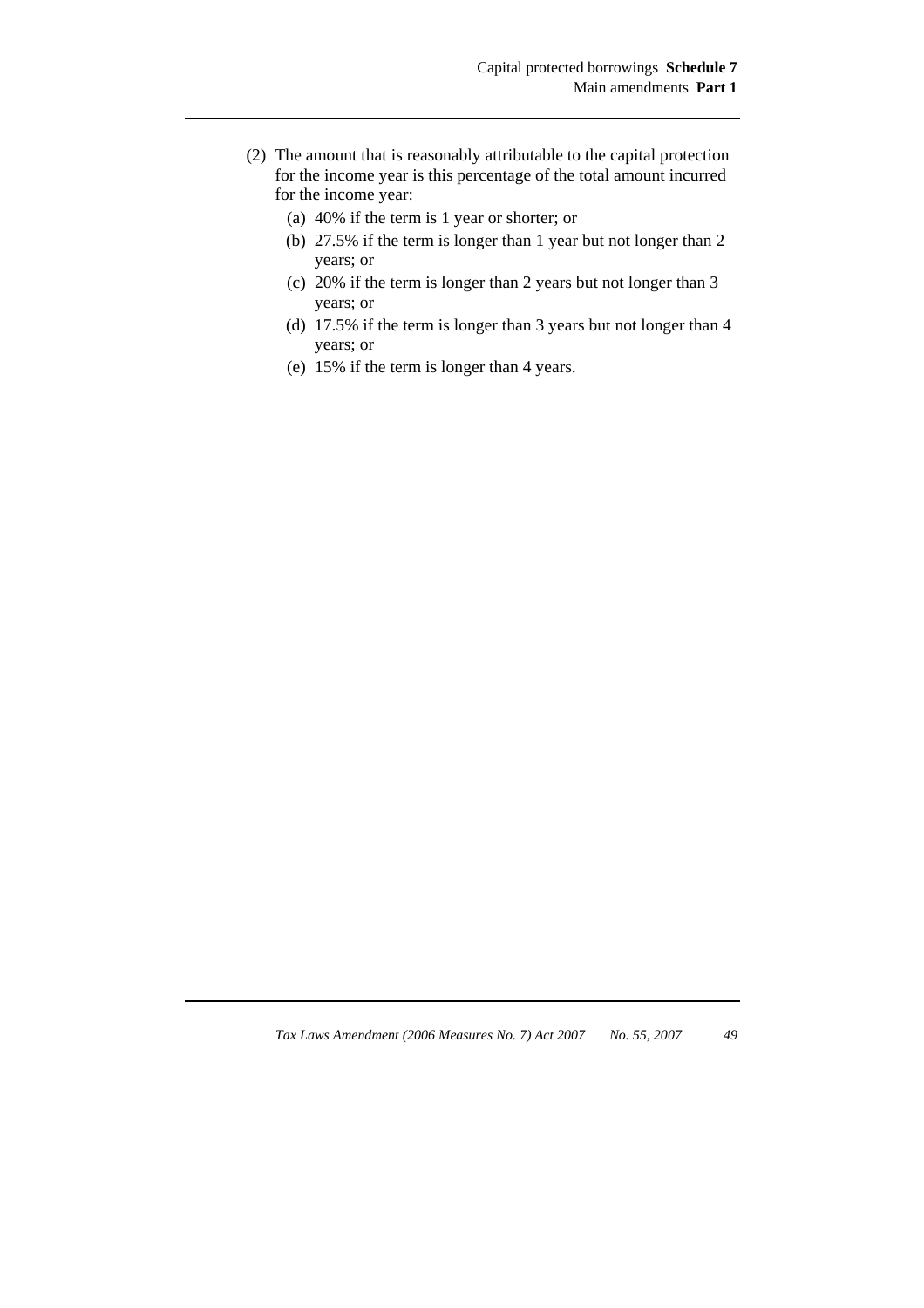# **Part 2—Consequential amendments**

# *Income Tax Assessment Act 1997*

# **3 Subsection 995-1(1)**

Insert:

*capital protected borrowing* has the meaning given by section 247-10.

# **4 Subsection 995-1(1)**

Insert:

*capital protection* has the meaning given by section 247-10.

*<sup>50</sup> Tax Laws Amendment (2006 Measures No. 7) Act 2007 No. 55, 2007*